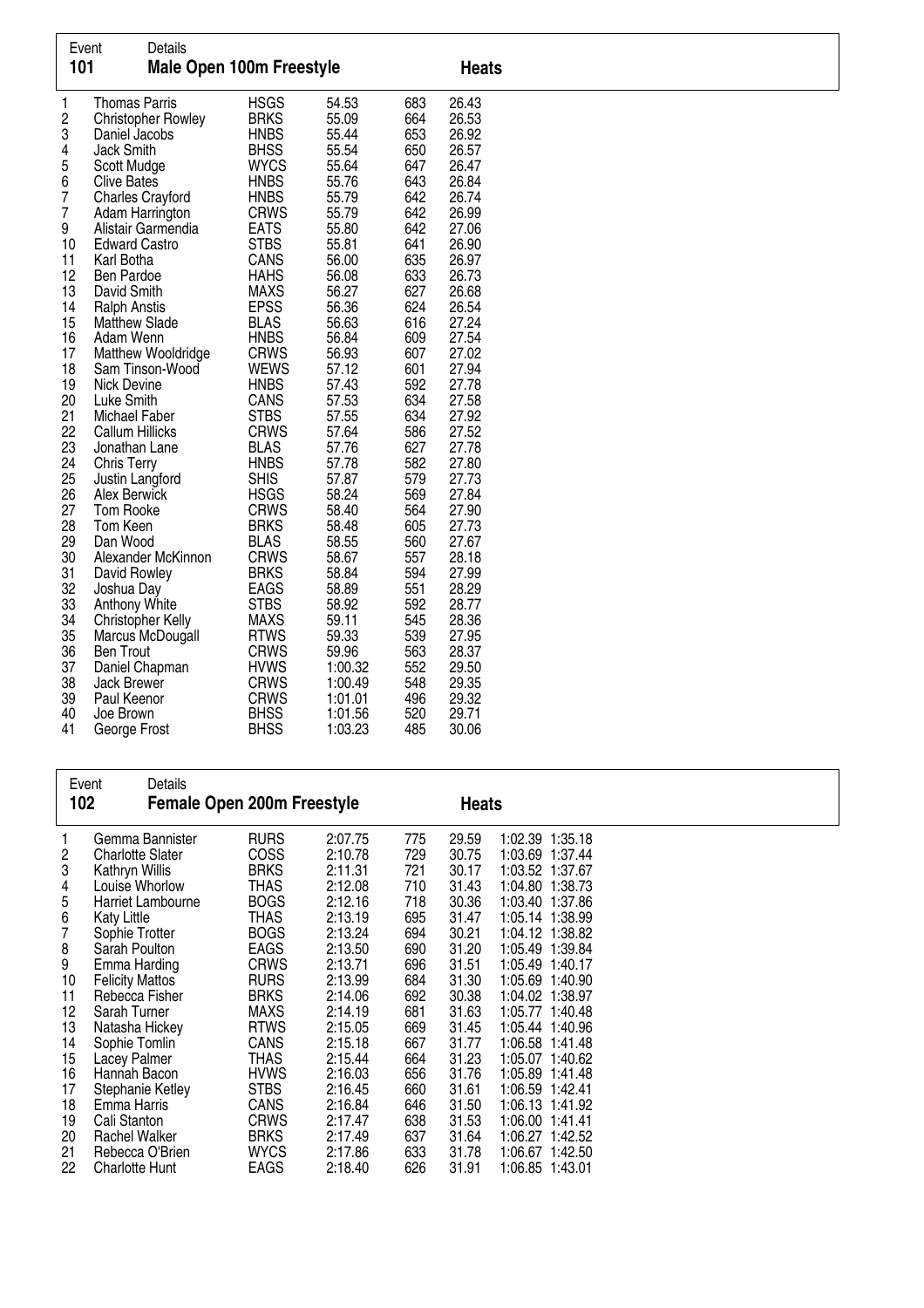| Event<br>102                                       | Details<br><b>Female Open 200m Freestyle</b>                                                                                                                           |                                                                                                                       |                                                                                                 |                                                             |                                                                               | <b>Continued</b> |                                                                                                                                                                         |
|----------------------------------------------------|------------------------------------------------------------------------------------------------------------------------------------------------------------------------|-----------------------------------------------------------------------------------------------------------------------|-------------------------------------------------------------------------------------------------|-------------------------------------------------------------|-------------------------------------------------------------------------------|------------------|-------------------------------------------------------------------------------------------------------------------------------------------------------------------------|
| 23<br>24<br>25<br>26<br>27<br>28<br>29<br>30<br>31 | Victoria Jeffery<br>Emma Drabble<br>Eloise O'Connor-Wright<br>Tya Allum<br><b>Heather Smedley</b><br>Jessie Fisher<br>Zara Williams<br>Helen Robinson<br>Sophie Brooks | <b>HVWS</b><br>CANS<br><b>LITS</b><br><b>LITS</b><br><b>CRWS</b><br><b>CRWS</b><br><b>STBS</b><br>CANS<br><b>CRWS</b> | 2:18.82<br>2:18.85<br>2:19.45<br>2:19.58<br>2:20.06<br>2:20.38<br>2:20.86<br>2:20.93<br>2:23.36 | 621<br>620<br>621<br>619<br>605<br>609<br>604<br>595<br>583 | 32.79<br>31.61<br>32.15<br>32.80<br>32.22<br>32.08<br>31.95<br>32.04<br>33.10 |                  | 1:08.52 1:45.09<br>1:06.77 1:43.14<br>1:07.34 1:44.33<br>1:08.14 1:45.29<br>1:07.38 1:43.82<br>1:08.13 1:45.21<br>1:07.95 1:45.24<br>1:07.33 1:44.14<br>1:09.07 1:46.63 |
| 32<br>33                                           | Kayleigh Wiles<br>Daisy Bond<br>Sara Parfett                                                                                                                           | <b>BHSS</b><br><b>EAGS</b><br><b>BLAS</b>                                                                             | 2:23.63<br>2:23.97                                                                              | 564<br>560                                                  | 31.65<br>32.87                                                                | DQ:False Start   | 1:06.33 1:43.84<br>1:09.62 1:46.97                                                                                                                                      |

| Event<br>103                                                                          | Details<br><b>Male Open 50m Breaststroke</b>                                                                                                                                                                                                                                                                                                                  |                                                                                                                                                                                                                                                               |                                                                                                                                                                         |                                                                                                                                   | Heats |
|---------------------------------------------------------------------------------------|---------------------------------------------------------------------------------------------------------------------------------------------------------------------------------------------------------------------------------------------------------------------------------------------------------------------------------------------------------------|---------------------------------------------------------------------------------------------------------------------------------------------------------------------------------------------------------------------------------------------------------------|-------------------------------------------------------------------------------------------------------------------------------------------------------------------------|-----------------------------------------------------------------------------------------------------------------------------------|-------|
| 1<br>2<br>33567<br>8<br>9<br>10<br>11<br>12<br>13<br>13<br>15<br>16<br>17<br>18<br>19 | Josh Clinch<br>Stephen Murphy<br>Tom Rooke<br>Jack Smith<br><b>Barrie Stewart</b><br>Christopher Kelly<br><b>Oliver Bray</b><br><b>Clive Bates</b><br>Roger King<br>Jamie Dupey<br>Oliver-James Wright<br>Ben Pardoe<br>Justin Langford<br><b>Mikael Popov</b><br><b>Andrew Carpenter</b><br>Nick Devine<br>Xander Alari-Williams<br>Jack Brewer<br>Joe Brown | <b>BBFS</b><br><b>BHSS</b><br>CRWS<br><b>BHSS</b><br><b>HVWS</b><br>MAXS<br><b>HYTS</b><br><b>HNBS</b><br><b>RTWS</b><br>WEWS<br><b>FANS</b><br><b>HAHS</b><br><b>SHIS</b><br>WEWS<br><b>WYCS</b><br><b>HNBS</b><br><b>SEVS</b><br><b>CRWS</b><br><b>BHSS</b> | 31.44<br>31.53<br>31.75<br>31.75<br>31.80<br>32.86<br>32.92<br>32.93<br>33.32<br>33.35<br>33.92<br>33.95<br>33.96<br>33.96<br>34.09<br>34.47<br>34.85<br>34.86<br>36.89 | 665<br>660<br>647<br>647<br>645<br>588<br>585<br>585<br>565<br>564<br>537<br>535<br>535<br>630<br>529<br>512<br>599<br>583<br>489 |       |
|                                                                                       |                                                                                                                                                                                                                                                                                                                                                               |                                                                                                                                                                                                                                                               |                                                                                                                                                                         |                                                                                                                                   |       |

| Event | Details                              |             |         |     |              |  |
|-------|--------------------------------------|-------------|---------|-----|--------------|--|
| 104   | <b>Female Open 100m Breaststroke</b> |             |         |     | <b>Heats</b> |  |
|       | Jodie Willis                         | <b>RURS</b> | 1:17.10 | 730 | 36.54        |  |
| 2     | Sara Parfett                         | <b>BLAS</b> | 1:18.55 | 630 | 37.20        |  |
| 3     | Sophie Trotter                       | <b>BOGS</b> | 1:19.28 | 614 | 37.53        |  |
| 4     | Sophie Cordice                       | <b>WYCS</b> | 1:19.39 | 612 | 37.65        |  |
| 5     | <b>Bianca Sacre</b>                  | <b>BRKS</b> | 1:19.94 | 661 | 38.03        |  |
| 6     | Francesca Beale                      | THAS        | 1:20.02 | 598 | 37.68        |  |
|       | <b>Sharnie Clements</b>              | <b>THAS</b> | 1:20.11 | 596 | 37.34        |  |
| 8     | Eloise O'Connor-Wright               | <b>LITS</b> | 1:20.64 | 644 | 39.08        |  |
| 9     | Sarah Powell                         | <b>MAXS</b> | 1:22.44 | 549 | 38.67        |  |
| 10    | Elanor Loveman                       | <b>BOGS</b> | 1:22.52 | 618 | 39.13        |  |
| 11    | Ellie Straughan                      | <b>WYCS</b> | 1:22.81 | 542 | 39.05        |  |
| 12    | Tya Allum                            | <b>LITS</b> | 1:22.98 | 593 | 40.00        |  |
| 13    | <b>Holly Matthews</b>                | MAXS        | 1:23.09 | 537 | 39.15        |  |
| 14    | <b>Charlotte Hunt</b>                | <b>EAGS</b> | 1:23.18 | 535 | 39.50        |  |
| 15    | Hannah O'Grady                       | <b>CRWS</b> | 1:23.24 | 534 | 39.24        |  |
| 16    | Leah Husband                         | <b>COSS</b> | 1:23.33 | 532 | 37.79        |  |
| 17    | Lucy Dray                            | THAS        | 1:23.49 | 529 | 39.37        |  |
| 18    | Emily Jones                          | <b>HVWS</b> | 1:24.85 | 505 | 40.51        |  |
| 19    | Lisa Patrick                         | <b>NPGS</b> | 1:24.92 | 503 | 40.45        |  |
| 20    | Catherine Lough                      | CANS        | 1:25.67 | 490 | 40.53        |  |
| 21    | Chloe Thompson-Balk                  | <b>CRWS</b> | 1:26.27 | 480 | 40.12        |  |
| 22    | Emily McLoughlin                     | <b>EAGS</b> | 1:26.94 | 469 | 40.30        |  |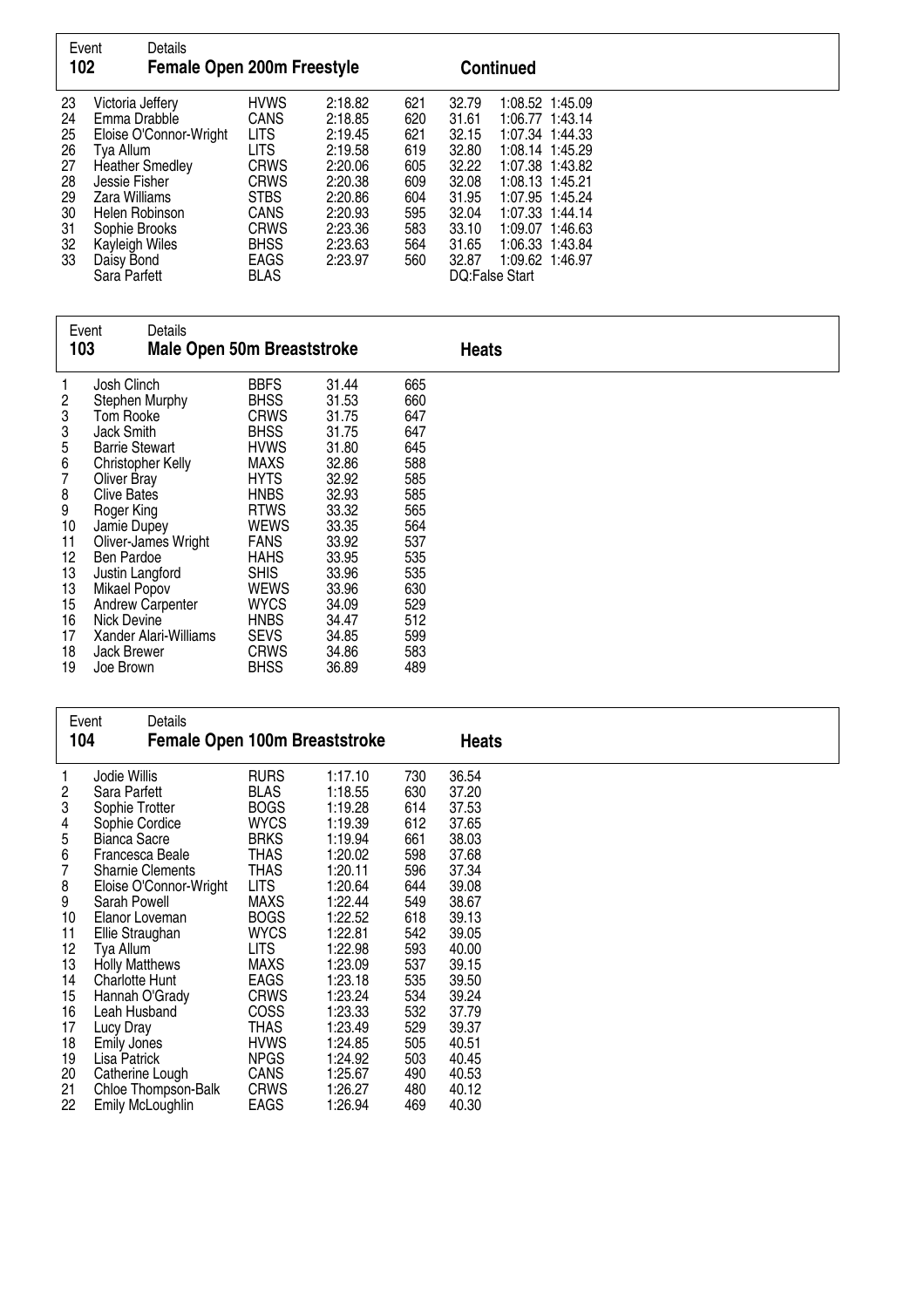| Event<br>105 | Details<br>Male Open 400m Ind Medley |             |         |     |       | <b>Heat Declared Winner</b>                     |  |
|--------------|--------------------------------------|-------------|---------|-----|-------|-------------------------------------------------|--|
|              | Josh Clinch                          | <b>BBFS</b> | 4:35.84 | 746 | 29.44 | 1:03.17 1:40.07 2:16.35 2:54.50 3:33.11 4:04.68 |  |
| 2            | Andrew Willis                        | <b>BRKS</b> | 4:39.08 | 724 | 30.04 | 1:05.01 1:41.03 2:15.62 2:54.06 3:33.35 4:06.98 |  |
| 3            | Adam Harrington                      | <b>CRWS</b> | 4:49.71 | 655 | 29.48 | 1:03.96 1:41.97 2:19.17 3:00.65 3:43.15 4:16.72 |  |
| 4            | Luke Smith                           | CANS        | 4:53.78 | 673 | 30.45 | 1:06.47 1:44.09 2:21.21 3:04.65 3:49.01 4:22.38 |  |
| 5            | Sam Straughan                        | <b>WYCS</b> | 4:55.93 | 670 | 31.33 | 1:07.83 1:44.17 2:20.74 3:05.30 3:50.42 4:24.26 |  |
| 6            | Oliver-James Wright                  | <b>FANS</b> | 4:56.36 | 615 | 32.72 | 1:10.21 1:49.54 2:28.13 3:07.73 3:48.16 4:23.23 |  |
| 7            | Michael Faber                        | <b>STBS</b> | 5:00.41 | 632 | 32.19 | 1:10.30 1:48.89 2:26.27 3:11.47 3:56.94 4:29.38 |  |
| 8            | <b>Ralph Anstis</b>                  | <b>EPSS</b> | 5:06.10 | 561 | 30.71 | 1:07.94 1:47.55 2:27.42 3:09.89 3:55.38 4:30.77 |  |
| 9            | Daniel Crisp                         | <b>HNBS</b> | 5:07.05 | 556 | 31.79 | 1:08.70 1:46.80 2:24.59 3:09.76 3:55.94 4:31.97 |  |
| 10           | Jack Brewer                          | <b>CRWS</b> | 5:10.07 | 578 | 33.80 | 1:12.58 1:51.65 2:30.68 3:14.24 3:58.37 4:35.48 |  |

| 107 | Details<br>Event<br><b>Female Open 100m Butterfly</b> |             |         |     | <b>Heats</b> |  |
|-----|-------------------------------------------------------|-------------|---------|-----|--------------|--|
|     | <b>Katy Little</b>                                    | THAS        | 1:06.69 | 681 | 31.59        |  |
| 2   | <b>Charlotte Slater</b>                               | <b>COSS</b> | 1:07.26 | 665 | 31.89        |  |
| 3   | Holly White                                           | <b>BHSS</b> | 1:08.55 | 631 | 31.57        |  |
| 4   | Rachael Bowen                                         | <b>HAHS</b> | 1:08.99 | 620 | 31.33        |  |
| 5   | Ashleigh Lloyd                                        | <b>SLES</b> | 1:09.16 | 616 | 31.83        |  |
| 6   | Kathryn Willis                                        | <b>BRKS</b> | 1:09.28 | 613 | 31.97        |  |
| 7   | Sophie Jenkins                                        | <b>HNSS</b> | 1:09.37 | 611 | 31.51        |  |
| 8   | Harriet Lambourne                                     | <b>BOGS</b> | 1:09.72 | 681 | 32.73        |  |
| 9   | Gemma Bannister                                       | <b>RURS</b> | 1:09.94 | 597 | 32.48        |  |
| 10  | Jessie Fisher                                         | <b>CRWS</b> | 1:09.98 | 675 | 32.35        |  |
| 11  | Emma Harding                                          | <b>CRWS</b> | 1:10.53 | 660 | 33.37        |  |
| 12  | Jessica-Louise Todd                                   | <b>BBFS</b> | 1:11.60 | 558 | 33.16        |  |
| 13  | Kayleigh Wiles                                        | <b>BHSS</b> | 1:11.94 | 551 | 33.12        |  |
| 14  | Emma Brooks                                           | <b>CRWS</b> | 1:13.23 | 523 | 34.73        |  |
| 15  | Chloe Thompson-Balk                                   | <b>CRWS</b> | 1:13.28 | 522 | 33.91        |  |
| 16  | Helen Robinson                                        | <b>CANS</b> | 1:14.00 | 507 | 34.53        |  |
| 17  | Sophie Brooks                                         | <b>CRWS</b> | 1:14.26 | 581 | 34.82        |  |
| 18  | <b>Heather Smedley</b>                                | <b>CRWS</b> | 1:14.32 | 500 | 35.17        |  |
| 19  | Hannah O'Grady                                        | <b>CRWS</b> | 1:15.07 | 485 | 34.50        |  |
| 20  | Cali Stanton                                          | <b>CRWS</b> | 1:15.51 | 477 | 34.80        |  |
| 21  | Zara Williams                                         | <b>STBS</b> | 1:15.61 | 538 | 34.53        |  |
| 22  | Gemma King                                            | <b>SEVS</b> | 1:15.90 | 469 | 34.79        |  |
| 23  | Paige Stanton                                         | <b>CRWS</b> | 1:16.16 | 465 | 35.08        |  |
| 24  | Sophie Trotter                                        | <b>BOGS</b> | 1:18.03 | 431 | 34.88        |  |

| Event | Details                          |             |         |     |              |  |
|-------|----------------------------------|-------------|---------|-----|--------------|--|
| 108   | <b>Male Open 100m Backstroke</b> |             |         |     | <b>Heats</b> |  |
|       | Christopher Rowley               | <b>BRKS</b> | 1:00.22 | 664 | 30.03        |  |
| 2     | Gareth Fowler                    | AMES        | 1:00.75 | 648 | 29.82        |  |
| 3     | Owen Morgan                      | CRAS        | 1:00.87 | 645 | 28.82        |  |
| 4     | Scott Mudge                      | <b>WYCS</b> | 1:01.07 | 639 | 29.07        |  |
| 5     | Alistair Garmendia               | <b>EATS</b> | 1:01.72 | 621 | 30.00        |  |
| 6     | Ben Pardoe                       | <b>HAHS</b> | 1:02.16 | 608 | 30.29        |  |
| 7     | Chris Terry                      | <b>HNBS</b> | 1:02.26 | 606 | 30.38        |  |
| 8     | Adam Harrington                  | <b>CRWS</b> | 1:03.47 | 574 | 30.58        |  |
| 9     | <b>Andrew Willis</b>             | <b>BRKS</b> | 1:03.62 | 570 | 31.27        |  |
| 10    | <b>Matthew Slade</b>             | <b>BLAS</b> | 1:03.80 | 565 | 30.29        |  |
| 11    | Matthew Wooldridge               | <b>CRWS</b> | 1:04.63 | 544 | 31.39        |  |
| 12    | Callum Hillicks                  | <b>CRWS</b> | 1:04.93 | 537 | 31.47        |  |
| 13    | Tom Keen                         | <b>BRKS</b> | 1:04.96 | 615 | 31.83        |  |
| 14    | Karl Botha                       | CANS        | 1:05.33 | 527 | 31.22        |  |
| 15    | Alex Berwick                     | <b>HSGS</b> | 1:05.42 | 525 | 31.81        |  |
| 16    | Daniel Crisp                     | <b>HNBS</b> | 1:05.47 | 524 | 31.86        |  |
| 17    | Thomas Parris                    | <b>HSGS</b> | 1:05.90 | 514 | 32.15        |  |
| 18    | Marcus McDougall                 | <b>RTWS</b> | 1:06.14 | 509 | 32.59        |  |
| 19    | Jonathan Lane                    | <b>BLAS</b> | 1:06.39 | 577 | 32.59        |  |
| 20    | <b>Andrew Carpenter</b>          | <b>WYCS</b> | 1:07.37 | 481 | 32.17        |  |
| 21    | Sam Straughan                    | <b>WYCS</b> | 1:07.72 | 569 | 32.34        |  |
| 22    | John Hargan                      | <b>WOKS</b> | 1:08.28 | 555 | 33.31        |  |
| 23    | Daniel Niner                     | <b>BHSS</b> | 1:09.64 | 498 | 33.39        |  |

 $\mathsf{r}$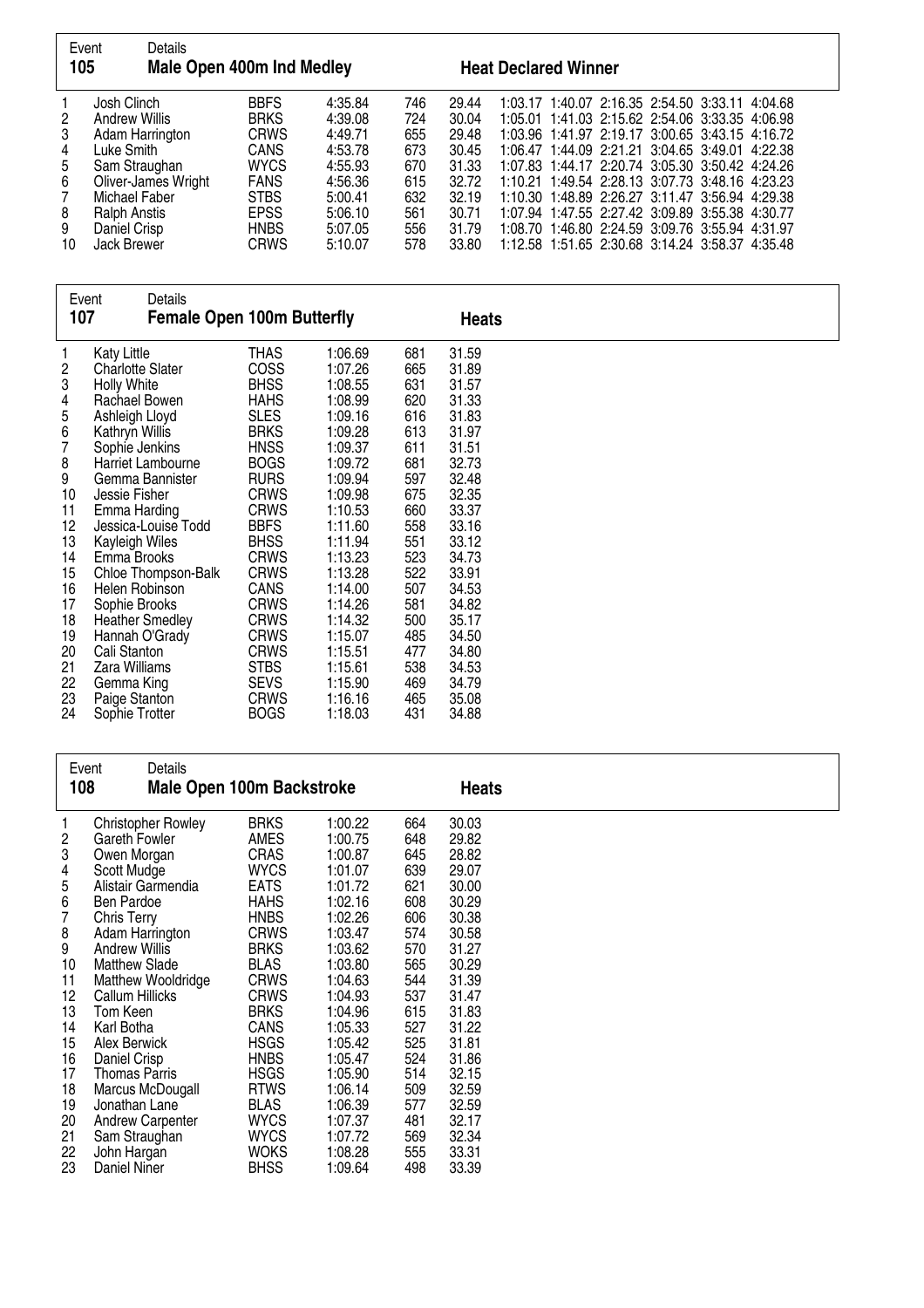| Event<br>108 |                                  | Details<br>Male Open 100m Backstroke |                     |                    |            | <b>Continued</b> |  |
|--------------|----------------------------------|--------------------------------------|---------------------|--------------------|------------|------------------|--|
| 24<br>25     | George Frost<br><b>Ben Trout</b> |                                      | <b>BHSS</b><br>CRWS | 1:09.72<br>1:11.04 | 520<br>468 | 33.63<br>34.26   |  |

| Event<br>109 | Details<br><b>Female Open 50m Backstroke</b> |                            |                |            | <b>Heats</b> |
|--------------|----------------------------------------------|----------------------------|----------------|------------|--------------|
| 1            | Anna Jemielity                               | <b>WYCS</b>                | 31.31          | 709        |              |
| 2<br>3       | Julie Rampley                                | <b>MAXS</b><br><b>SLES</b> | 31.43          | 702<br>663 |              |
| 4            | Ashleigh Lloyd<br>Sophie Tomlin              | CANS                       | 32.09<br>32.77 | 626        |              |
| 5            | Rachael Bowen                                | <b>HAHS</b>                | 32.94          | 617        |              |
| 6            | Sarah Turner                                 | MAXS                       | 33.08          | 610        |              |
| 7            | Tamsyn Ryan                                  | <b>HAQS</b>                | 33.41          | 593        |              |
| 8            | Jessica-Louise Todd                          | <b>BBFS</b>                | 33.47          | 590        |              |
| 9            | Natasha Hickey                               | <b>RTWS</b>                | 33.54          | 587        |              |
| 10           | Fiona Jackson                                | <b>BHSS</b>                | 33.55          | 673        |              |
| 11           | Stephanie Ketley                             | <b>STBS</b>                | 33.81          | 659        |              |
| 12           | Amy O'Connor                                 | <b>THAS</b>                | 34.36          | 548        |              |
| 13           | Ellie Straughan                              | <b>WYCS</b>                | 34.60          | 537        |              |
| 14           | Catherine Lough                              | CANS                       | 34.67          | 533        |              |
| 15           | Lisa Patrick                                 | <b>NPGS</b>                | 34.68          | 533        |              |
| 16           | Zara Williams                                | <b>STBS</b>                | 34.83          | 604        |              |
| 17           | <b>Charlotte Hunt</b>                        | EAGS                       | 34.85          | 525        |              |
| 18           | Hannah Parsons                               | <b>EPSS</b>                | 35.35          | 504        |              |
| 19<br>20     | Victoria Jeffery<br><b>Emily Jones</b>       | <b>HVWS</b><br><b>HVWS</b> | 35.43<br>35.57 | 500<br>494 |              |
| 21           | <b>Heather Smedley</b>                       | <b>CRWS</b>                | 36.00          | 477        |              |
| 22           | Chloe Thompson-Balk                          | <b>CRWS</b>                | 36.90          | 442        |              |

| Event<br>110                                              | Details<br>Male Open 100m Freestyle                                                                                                                          |                                                                                                                      |                                                                        |                                                      | <b>Final</b>                                                         |  |
|-----------------------------------------------------------|--------------------------------------------------------------------------------------------------------------------------------------------------------------|----------------------------------------------------------------------------------------------------------------------|------------------------------------------------------------------------|------------------------------------------------------|----------------------------------------------------------------------|--|
| $\overline{2}$<br>3<br>4<br>5<br>6<br>$\overline{7}$<br>8 | Thomas Parris<br><b>Christopher Rowley</b><br><b>Clive Bates</b><br>Daniel Jacobs<br>Scott Mudge<br><b>Charles Crayford</b><br>Adam Harrington<br>Jack Smith | <b>HSGS</b><br><b>BRKS</b><br><b>HNBS</b><br><b>HNBS</b><br><b>WYCS</b><br><b>HNBS</b><br><b>CRWS</b><br><b>BHSS</b> | 53.50<br>54.15<br>54.73<br>55.51<br>55.83<br>57.02<br>57.92<br>1:00.76 | 718<br>696<br>676<br>651<br>641<br>604<br>578<br>502 | 26.23<br>26.71<br>26.41<br>27.16<br>27.26<br>26.93<br>27.37<br>28.83 |  |

| Event<br>111   | Details<br><b>Female Open 200m Freestyle</b> |                            |                    |            | <b>Final</b>   |                                    |  |
|----------------|----------------------------------------------|----------------------------|--------------------|------------|----------------|------------------------------------|--|
| $\overline{2}$ | Gemma Bannister<br>Kathryn Willis            | <b>RURS</b><br><b>BRKS</b> | 2:07.50<br>2:10.82 | 779<br>728 | 29.43<br>30.79 | 1:01.92 1:35.02<br>1:04.31 1:38.42 |  |
| 3              | <b>Charlotte Slater</b>                      | COSS                       | 2:11.11            | 724        | 30.49          | 1:04.01 1:38.00                    |  |
| 4              | Louise Whorlow                               | THAS                       | 2:11.33            | 721        | 31.19          | 1:04.55 1:38.49                    |  |
| 5              | Emma Harding                                 | CRWS                       | 2:14.05            | 692        | 31.48          | 1:05.33 1:40.15                    |  |
| 6              | Sarah Poulton                                | <b>EAGS</b>                | 2:14.63            | 675        | 31.29          | 1:05.83 1:40.51                    |  |
| 7              | <b>Felicity Mattos</b>                       | <b>RURS</b>                | 2:17.28            | 640        | 31.62          | 1:06.15 1:41.97                    |  |
| 8              | Harriet Lambourne                            | <b>BOGS</b>                | 2:18.51            | 632        | 31.11          |                                    |  |

| Event<br>112             | Details                                                                           | <b>Male Open 50m Breaststroke</b>                                |                                           |                                 | <b>Final</b> |  |
|--------------------------|-----------------------------------------------------------------------------------|------------------------------------------------------------------|-------------------------------------------|---------------------------------|--------------|--|
| $\overline{2}$<br>3<br>4 | Josh Clinch<br>Stephen Murphy<br>Jack Smith<br>Tom Rooke<br><b>Barrie Stewart</b> | <b>BBFS</b><br><b>BHSS</b><br><b>BHSS</b><br>CRWS<br><b>HVWS</b> | 31.42<br>31.44<br>31.50<br>31.68<br>32.07 | 666<br>665<br>661<br>651<br>630 |              |  |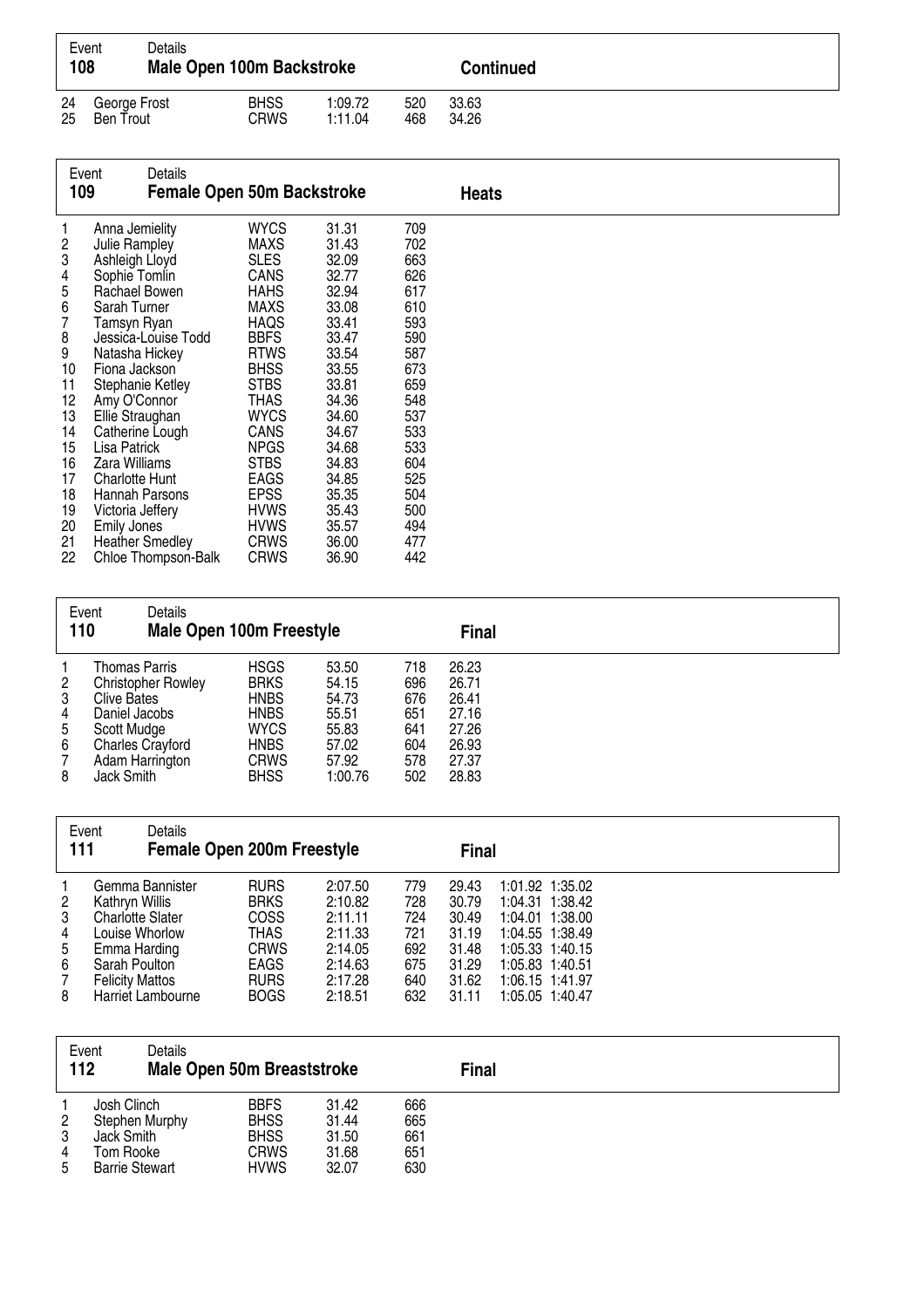| Event<br>112 | Details                                                | Male Open 50m Breaststroke  |                         |                   | <b>Continued</b> |  |
|--------------|--------------------------------------------------------|-----------------------------|-------------------------|-------------------|------------------|--|
| 6<br>8       | Oliver Bray<br>Christopher Kelly<br><b>Clive Bates</b> | <b>HYTS</b><br>MAXS<br>HNBS | 32.95<br>33.75<br>34.45 | 584<br>545<br>513 |                  |  |

| Event<br>113                                 | Details<br><b>Female Open 100m Breaststroke</b>                                                                                                          |                                                                                                        |                                                                                      |                                                      | <b>Final</b>                                                         |  |
|----------------------------------------------|----------------------------------------------------------------------------------------------------------------------------------------------------------|--------------------------------------------------------------------------------------------------------|--------------------------------------------------------------------------------------|------------------------------------------------------|----------------------------------------------------------------------|--|
| $\overline{2}$<br>3<br>4<br>5<br>6<br>7<br>8 | Jodie Willis<br>Sophie Cordice<br>Sophie Trotter<br>Sara Parfett<br><b>Sharnie Clements</b><br>Francesca Beale<br>Bianca Sacre<br>Eloise O'Connor-Wright | <b>RURS</b><br><b>WYCS</b><br><b>BOGS</b><br><b>BLAS</b><br>THAS<br>THAS<br><b>BRKS</b><br><b>LITS</b> | 1:16.34<br>1:18.00<br>1:18.63<br>1:19.11<br>1:19.96<br>1:20.04<br>1:20.19<br>1:22.69 | 750<br>642<br>628<br>618<br>600<br>598<br>655<br>600 | 36.61<br>37.10<br>37.16<br>37.59<br>37.60<br>37.83<br>37.86<br>39.71 |  |

| Event<br>115        | Details<br><b>Female Open 100m Butterfly</b>          |                             |                               |                   | Final                   |  |
|---------------------|-------------------------------------------------------|-----------------------------|-------------------------------|-------------------|-------------------------|--|
| $\overline{2}$<br>3 | Katy Little<br><b>Charlotte Slater</b><br>Holly White | THAS<br>coss<br><b>BHSS</b> | 1:05.92<br>1:06.41<br>1:08.76 | 702<br>688<br>626 | 31.33<br>31.71<br>31.86 |  |

| Event<br>116    |                      | Details                   | <b>Male Open 100m Backstroke</b> |         |     | <b>Final</b> |  |
|-----------------|----------------------|---------------------------|----------------------------------|---------|-----|--------------|--|
|                 | Owen Morgan          |                           | <b>CRAS</b>                      | 57.02   | 767 | 27.03        |  |
| $\overline{2}$  |                      | <b>Christopher Rowley</b> | <b>BRKS</b>                      | 59.31   | 692 | 29.25        |  |
| 3               | Scott Mudge          |                           | <b>WYCS</b>                      | 59.93   | 673 | 29.33        |  |
| 4               | Gareth Fowler        |                           | AMES                             | 1:00.94 | 643 | 29.89        |  |
| $5\overline{)}$ | Chris Terry          |                           | <b>HNBS</b>                      | 1:01.96 | 614 | 30.18        |  |
| 6               |                      | Alistair Garmendia        | <b>EATS</b>                      | 1:02.42 | 601 | 30.08        |  |
| 7               | Adam Harrington      |                           | <b>CRWS</b>                      | 1:02.76 | 592 | 30.61        |  |
| 8               | <b>Andrew Willis</b> |                           | <b>BRKS</b>                      | 1:02.97 | 587 | 30.71        |  |

| Event<br>117                       | Details<br><b>Female Open 50m Backstroke</b>                                                                             |                                                                                                |                                                             |                                               | <b>Final</b> |  |
|------------------------------------|--------------------------------------------------------------------------------------------------------------------------|------------------------------------------------------------------------------------------------|-------------------------------------------------------------|-----------------------------------------------|--------------|--|
| $\overline{2}$<br>3<br>4<br>5<br>6 | Anna Jemielity<br>Julie Rampley<br>Ashleigh Lloyd<br>Sophie Tomlin<br>Sarah Turner<br>Jessica-Louise Todd<br>Tamsyn Ryan | <b>WYCS</b><br><b>MAXS</b><br><b>SLES</b><br><b>CANS</b><br><b>MAXS</b><br><b>BBFS</b><br>HAQS | 31.26<br>31.47<br>31.85<br>32.49<br>33.15<br>33.51<br>33.58 | 712<br>699<br>677<br>641<br>607<br>588<br>585 |              |  |

| Event<br>121                            | Details                                                                                                                                             | Male Open 400m Freestyle Relay |                                                                           | <b>Heat Declared Winner</b>                                 |                                           |                                                                                                                                                                                              |  |                                                                                                                               |  |  |
|-----------------------------------------|-----------------------------------------------------------------------------------------------------------------------------------------------------|--------------------------------|---------------------------------------------------------------------------|-------------------------------------------------------------|-------------------------------------------|----------------------------------------------------------------------------------------------------------------------------------------------------------------------------------------------|--|-------------------------------------------------------------------------------------------------------------------------------|--|--|
| $\overline{2}$<br>3<br>4<br>5<br>6<br>7 | Herne Bay<br>Bracknell & Wokingham<br>Crawley<br>City Of Brighton & Hove A<br><b>Epsom District</b><br>Hamble Aquatics<br>City Of Brighton & Hove B |                                | 3:39.93<br>3:47.69<br>3:49.36<br>3:50.65<br>3:54.24<br>4:03.87<br>4:20.79 | 26.57<br>27.98<br>27.33<br>28.04<br>27.49<br>29.05<br>29.85 | 55.34<br>58.38<br>56.92<br>59.76<br>58.66 | 1:23.89  1:54.51  2:22.34  2:53.34  3:19.64<br>1:26.33 1:55.29 2:21.30 2:49.90 3:19.05<br>1:00.91 1:31.57 2:05.14 2:35.23 3:08.67 3:34.72<br>1:03.52 1:35.13 2:11.17 2:41.87 3:16.07 3:46.01 |  | 1:22.20 1:51.53 2:17.11 2:45.74 3:11.56<br>1:25.78 1:56.33 2:23.48 2:53.63 3:19.24<br>1:26.66 1:57.84 2:25.51 2:56.81 3:24.20 |  |  |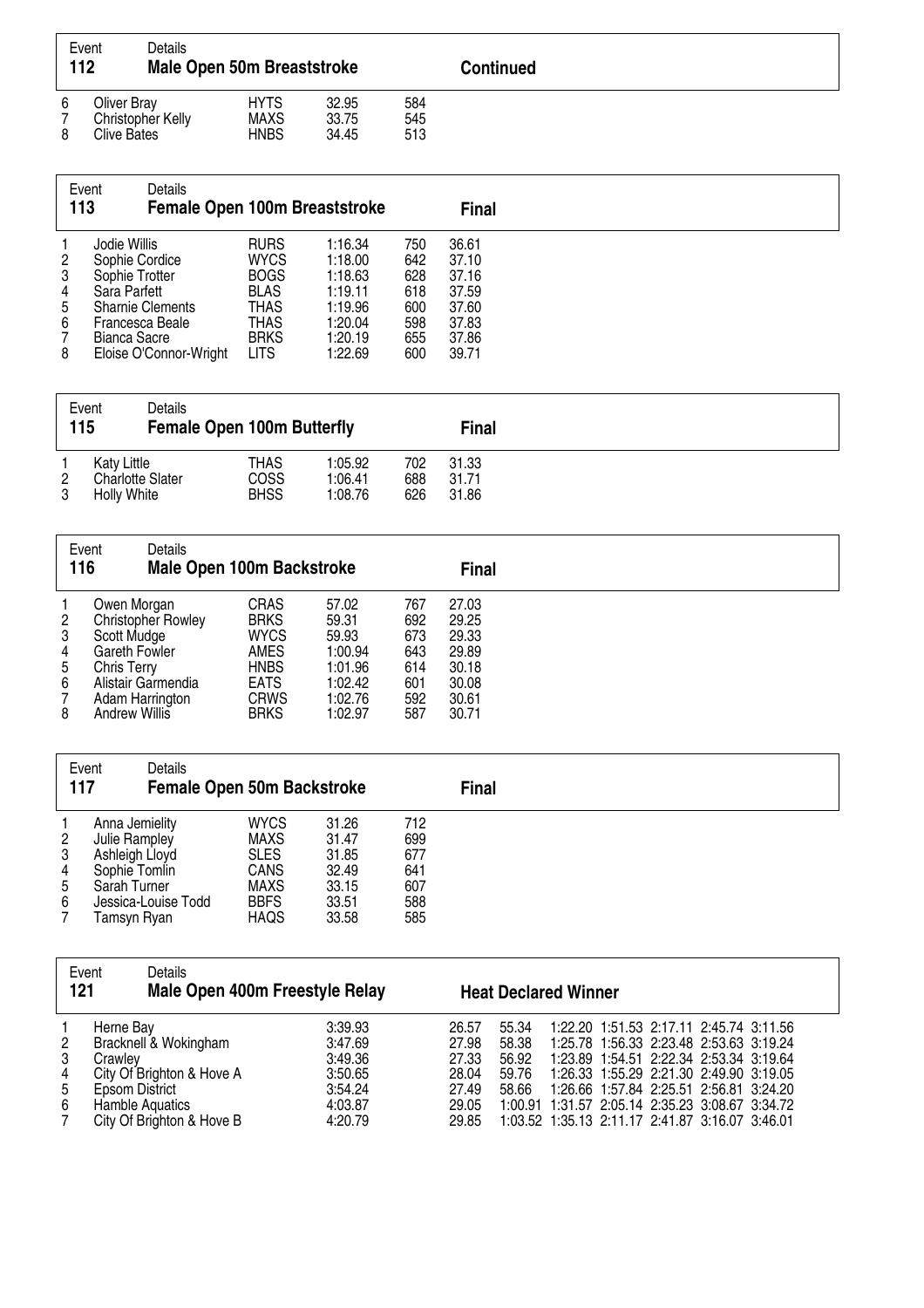| Event<br>122  |                  | Details                                            | <b>Female Open 400m Medley Relay</b> |       | <b>Heat Declared Winner</b>                     |  |                                                      |  |
|---------------|------------------|----------------------------------------------------|--------------------------------------|-------|-------------------------------------------------|--|------------------------------------------------------|--|
|               | Thanet Swim Club |                                                    | 4:37.26                              |       |                                                 |  |                                                      |  |
| $\frac{2}{3}$ |                  |                                                    | 4:37.28                              | 34.10 |                                                 |  | 1:10.27 1:45.85 2:27.56 2:59.22 3:36.53 4:05.20      |  |
|               |                  | City Of Brighton & Hove A<br>Bracknell & Wokingham | 4:40.31                              |       |                                                 |  |                                                      |  |
| 4             | Hamble Aquatics  |                                                    | 4:44.01                              |       |                                                 |  |                                                      |  |
| 5             | Wycombe District |                                                    | 4:45.03                              | 34.83 | 1:11.14 1:47.53 2:29.50 3:01.65 3:40.56 4:11.39 |  |                                                      |  |
| 6             | Crawley          |                                                    | 4:54.56                              |       |                                                 |  |                                                      |  |
| 7             | East Grinstead   |                                                    | 4:57.63                              |       |                                                 |  |                                                      |  |
| 8             | Epsom District   |                                                    | 4:58.89                              | 36.57 |                                                 |  | 1:15.48  1:55.05  2:39.92  3:14.27  3:55.04  4:25.20 |  |
| 9             |                  | City Of Brighton & Hove B                          | 4:59.79                              | 34.41 |                                                 |  | 1:12.63 1:52.08 2:40.06 3:12.89 3:53.00 4:24.34      |  |

|     | Details<br>Event                   |             |         |     |              |                                    |  |
|-----|------------------------------------|-------------|---------|-----|--------------|------------------------------------|--|
| 132 | <b>Female Open 200m Ind Medley</b> |             |         |     | <b>Heats</b> |                                    |  |
| 1   | Rebecca Fisher                     | <b>BRKS</b> | 2:30.16 | 720 | 33.68        | 1:11.87 1:56.06                    |  |
| 2   | Kathryn Willis                     | <b>BRKS</b> | 2:30.34 | 680 | 32.38        | 1:09.52 1:56.22                    |  |
| 3   | Sophie Trotter                     | <b>BOGS</b> | 2:30.73 | 675 | 33.44        | 1:13.35 1:56.28                    |  |
| 4   | Anna Jemielity                     | <b>WYCS</b> | 2:31.22 | 669 | 32.82        | 1:08.37 1:52.93                    |  |
| 5   | Sarah Powell                       | <b>MAXS</b> | 2:31.55 | 665 | 34.73        | 1:13.26 1:57.34                    |  |
| 6   | Harriet Lambourne                  | <b>BOGS</b> | 2:31.59 | 702 | 33.42        | 1:12.21 1:56.06                    |  |
| 7   | Jodie Willis                       | <b>RURS</b> | 2:32.21 | 694 | 33.75        | 1:13.66 1:57.60                    |  |
| 8   | Rachel Walker                      | <b>BRKS</b> | 2:33.08 | 647 | 33.24        | 1:12.16 1:58.77                    |  |
| 9   | Louise Gates                       | <b>THAS</b> | 2:33.63 | 676 | 36.48        | 1:15.87 1:59.23                    |  |
| 10  | <b>Emily Pritchard</b>             | <b>MAXS</b> | 2:33.71 | 640 | 34.38        | 1:12.10 1:58.39                    |  |
| 11  | Ashleigh Lloyd                     | <b>SLES</b> | 2:34.36 | 633 | 33.06        | 1:11.65 1:58.52                    |  |
| 12  | Gemma Bannister                    | <b>RURS</b> | 2:34.78 | 628 | 33.37        | 1:12.63 1:59.27                    |  |
| 13  | Helen Robinson                     | CANS        | 2:35.80 | 617 | 33.61        | 1:13.86 2:00.90                    |  |
| 14  | Sophie Tomlin                      | CANS        | 2:35.97 | 615 | 34.71        | 1:12.38 2:01.16                    |  |
| 15  | Ellie Straughan                    | <b>WYCS</b> | 2:37.08 | 603 | 35.38        | 1:14.39 1:59.47                    |  |
| 16  | Gemma King                         | <b>SEVS</b> | 2:37.59 | 597 | 35.00        | 1:15.56 2:01.90                    |  |
| 17  | Lucy Dray                          | <b>THAS</b> | 2:37.62 | 597 | 35.83        | 1:17.18 2:01.20                    |  |
| 18  | <b>Stephanie Ketley</b>            | <b>STBS</b> | 2:37.93 | 627 | 35.64        | 1:15.12 2:03.51                    |  |
| 19  | Chloe Thompson-Balk                | <b>CRWS</b> | 2:38.17 | 591 | 34.34        | 1:16.74 2:03.12                    |  |
| 20  | Hannah Bacon                       | <b>HVWS</b> | 2:38.20 | 591 | 36.65        | 1:16.73 2:04.58                    |  |
| 21  | Sara Parfett                       | <b>BLAS</b> | 2:38.81 | 584 | 34.99        | 1:17.12 2:03.33                    |  |
| 22  | Tya Allum                          | <b>LITS</b> | 2:39.08 | 614 | 35.20        | 1:17.80 2:02.12                    |  |
| 23  | <b>Holly White</b>                 | <b>BHSS</b> | 2:39.23 | 580 | 33.36        | 1:11.39 2:01.93                    |  |
| 24  | Hannah O'Grady                     | <b>CRWS</b> | 2:39.34 | 579 | 35.49        | 1:17.32 2:03.22                    |  |
| 25  | Eloise O'Connor-Wright             | <b>LITS</b> | 2:40.05 | 604 | 36.11        | 1:19.53 2:04.63                    |  |
| 26  | Emma Brooks                        | <b>CRWS</b> | 2:40.07 | 571 | 35.73        | 1:16.53 2:02.81                    |  |
| 27  | Francesca Beale                    | <b>THAS</b> | 2:41.75 | 554 | 36.12        | 1:17.97 2:01.58                    |  |
| 28  | Fiona Jackson                      | <b>BHSS</b> | 2:43.39 | 568 | 34.33        | 1:14.01 2:03.98                    |  |
| 29  | Sophie Brooks                      | <b>CRWS</b> | 2:44.43 | 556 | 36.07        | 1:17.59 2:08.18                    |  |
| 30  | Catherine Lough                    | <b>CANS</b> | 2:44.75 | 525 | 35.70        | 1:18.21 2:05.86                    |  |
| 31  | Kayleigh Wiles                     | <b>BHSS</b> | 2:51.72 | 464 | 35.65        | 1:19.92 2:10.36                    |  |
|     | Julie Rampley                      | MAXS        |         |     |              | DQ:1 handed touch at breast finish |  |

| 133<br><b>Male Open 400m Freestyle</b><br><b>Heat Declared Winner</b>                                                                                                                                                                                                                                                                                                                                                                                                                                                                                                                                                                                                                                                                                                                                                                                                                                                                                                                                                                                                                                                                                                                                         |                                                                                                                                                                                                                                                                                                                                                                                                                                                                                                                                                                                                                                                                                                                                         |
|---------------------------------------------------------------------------------------------------------------------------------------------------------------------------------------------------------------------------------------------------------------------------------------------------------------------------------------------------------------------------------------------------------------------------------------------------------------------------------------------------------------------------------------------------------------------------------------------------------------------------------------------------------------------------------------------------------------------------------------------------------------------------------------------------------------------------------------------------------------------------------------------------------------------------------------------------------------------------------------------------------------------------------------------------------------------------------------------------------------------------------------------------------------------------------------------------------------|-----------------------------------------------------------------------------------------------------------------------------------------------------------------------------------------------------------------------------------------------------------------------------------------------------------------------------------------------------------------------------------------------------------------------------------------------------------------------------------------------------------------------------------------------------------------------------------------------------------------------------------------------------------------------------------------------------------------------------------------|
| <b>STBS</b><br>4:03.73<br><b>Edward Castro</b><br>772<br>27.07<br>56.17<br><b>BRKS</b><br><b>Christopher Rowley</b><br>4:05.44<br>758<br>28.02<br>58.59<br>2<br>1:29.79<br>3<br><b>HSGS</b><br><b>Thomas Parris</b><br>4:08.60<br>733<br>28.65<br>59.75<br><b>STBS</b><br>Michael Faber<br>4:14.31<br>702<br>28.70<br>4<br>1:00.37<br>Luke Smith<br>CANS<br>5<br>4:16.03<br>689<br>29.02<br>1:01.70<br><b>HNBS</b><br>Adam Wenn<br>4:16.22<br>6<br>677<br>29.12<br>1:01.22<br><b>EATS</b><br>Alistair Garmendia<br>4:17.41<br>668<br>28.57<br>1:00.65<br>THAS<br>Keiron Piper<br>8<br>4:20.54<br>657<br>30.05<br>Sam Straughan<br><b>WYCS</b><br>9<br>4:21.53<br>651<br>29.68<br>1:02.30<br>Anthony White<br><b>STBS</b><br>4:24.22<br>632<br>31.03<br>10<br>1:04.61<br><b>BRKS</b><br>4:24.94<br>David Rowley<br>628<br>30.06<br>1:02.92<br>11<br>Daniel Chapman<br><b>HVWS</b><br>4:26.63<br>617<br>30.35<br>12<br><b>WEWS</b><br>Sam Tinson-Wood<br>4:29.85<br>586<br>30.47<br>13<br>1:04.81<br><b>RURS</b><br>Sam Moreton<br>4:32.05<br>582<br>30.69<br>1:04.80<br>14<br>Daniel Crisp<br><b>HNBS</b><br>571<br>4:32.41<br>15<br>30.07<br><b>Ben Trout</b><br><b>CRWS</b><br>4:43.56<br>516<br>16<br>31.31 | 1:25.81 1:56.47 2:27.79 2:59.93 3:32.32<br>2:01.60 2:32.46 3:04.46 3:35.12<br>1:31.39 2:03.52 2:35.43 3:07.55 3:38.48<br>1:33.11 2:05.47 2:37.92 3:10.61 3:43.53<br>1:34.55 2:07.88 2:40.87 3:13.51 3:46.40<br>1:34.57 2:07.74 2:39.81 3:12.12 3:45.07<br>1:33.38 2:06.38 2:39.44 3:12.69 3:46.08<br>1:02.40 1:35.28 2:08.47 2:41.87 3:15.26 3:48.75<br>1:35.43 2:09.26 2:42.44 3:15.95 3:49.28<br>1:38.80 2:12.47 2:45.49 3:18.67 3:52.28<br>1:36.45 2:10.04 2:43.95 3:18.41<br>3:52.75<br>1:03.44 1:36.78 2:10.94 2:45.19 3:19.71 3:53.57<br>1:39.11 2:13.94 2:48.26 3:22.69 3:56.74<br>1:39.86 2:14.48 2:49.10 3:24.03 3:58.73<br>1:02.73 1:36.49 2:10.79 2:45.81 3:21.02 3:57.17<br>1:06.53 1:43.11 2:19.59 2:55.27 3:31.46 4:08.19 |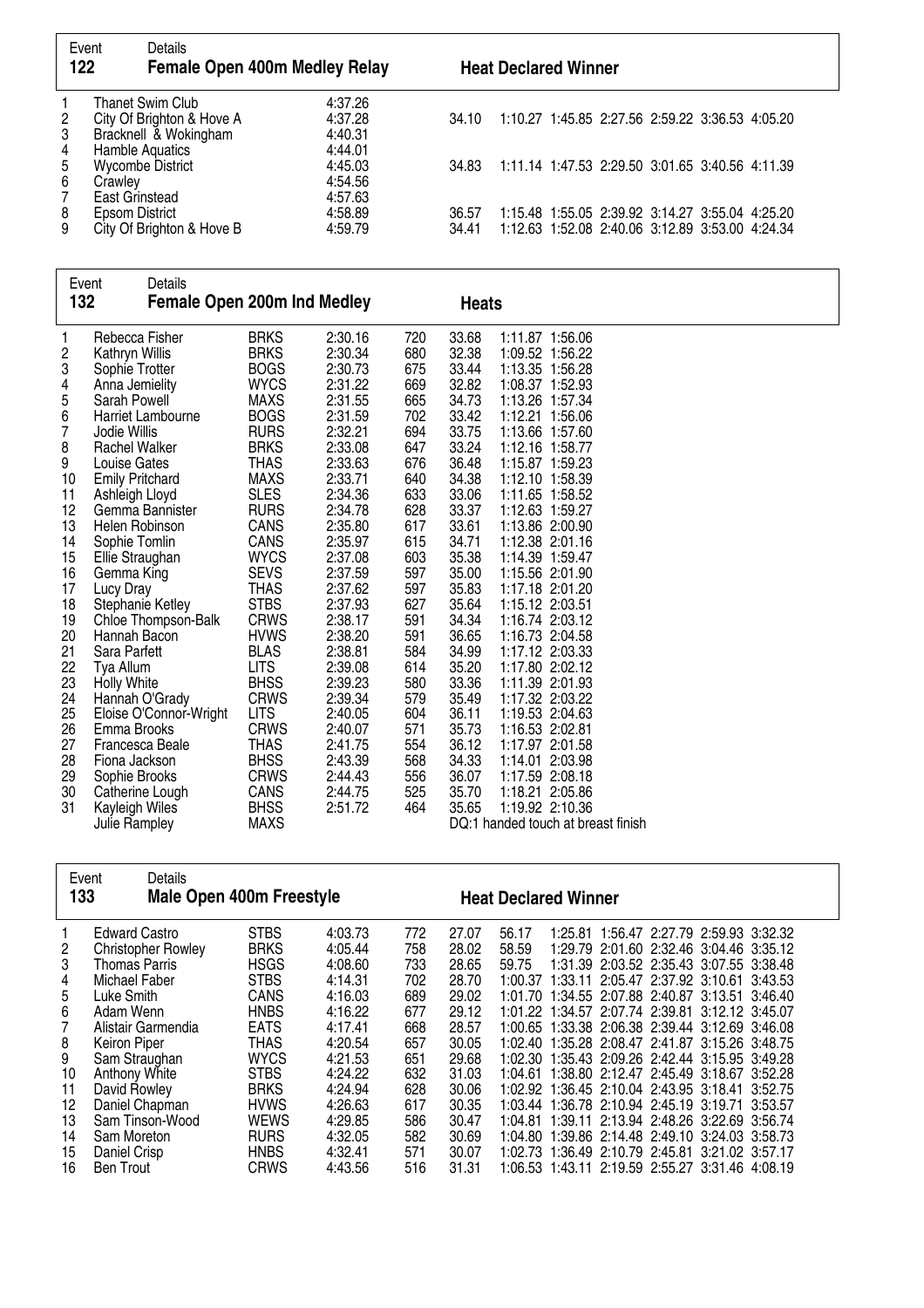| Event<br>133 | Details<br>Male Open 400m Freestyle | <b>Continued</b> |  |
|--------------|-------------------------------------|------------------|--|
| Chris Terry  | <b>HNBS</b>                         | DQ               |  |

| 134                                                                                                                                                                                                  | Event                                                                                                                                                                                                                                                                                                                                                                                                                                                                                                                                    | Details<br><b>Female Open 50m Freestyle</b>                                                                |                                                                                                                                                                                                                                                                                                                                                                                                                                                                                                        |                                                                                                                                                                                                                                                                                                                         |                                                                                                                                                                                                                                                   | <b>Heats</b>                       |
|------------------------------------------------------------------------------------------------------------------------------------------------------------------------------------------------------|------------------------------------------------------------------------------------------------------------------------------------------------------------------------------------------------------------------------------------------------------------------------------------------------------------------------------------------------------------------------------------------------------------------------------------------------------------------------------------------------------------------------------------------|------------------------------------------------------------------------------------------------------------|--------------------------------------------------------------------------------------------------------------------------------------------------------------------------------------------------------------------------------------------------------------------------------------------------------------------------------------------------------------------------------------------------------------------------------------------------------------------------------------------------------|-------------------------------------------------------------------------------------------------------------------------------------------------------------------------------------------------------------------------------------------------------------------------------------------------------------------------|---------------------------------------------------------------------------------------------------------------------------------------------------------------------------------------------------------------------------------------------------|------------------------------------|
| 1<br>2<br>3<br>4<br>5<br>6<br>7<br>8<br>9<br>9<br>11<br>12<br>13<br>14<br>15<br>16<br>17<br>18<br>19<br>20<br>21<br>22<br>23<br>24<br>25<br>26<br>27<br>28<br>29<br>30<br>31<br>32<br>33<br>34<br>35 | Hannah Askew<br>Emma Dean<br>Sophie Trotter<br><b>Felicity Mattos</b><br>Sara Parfett<br>Natasha Hickey<br>Adenais Vachon<br>Emma Harris<br>Amy Lafferty<br><b>Katy Little</b><br>Sarah Poulton<br>Emma Drabble<br>Emma Sowerby<br>Zara Williams<br>Fiona Jackson<br><b>Charlotte Hunt</b><br>Sophie Jenkins<br>Catherine Lough<br>Nicola Penfold<br>Kayleigh Wiles<br>Lacey Palmer<br>Leah Husband<br>Jessie Fisher<br><b>Emily Jones</b><br>Hannah O'Grady<br>Gemma King<br>Tamsyn Ryan<br>Cali Stanton<br>Daisy Bond<br>Paige Stanton | Sharnie Clements<br>Harriet Lambourne<br>Stephanie Ketley<br><b>Heather Smedley</b><br>Chloe Thompson-Balk | <b>MAXS</b><br><b>BHSS</b><br><b>BOGS</b><br><b>RURS</b><br><b>BLAS</b><br><b>RTWS</b><br><b>FARS</b><br>CANS<br><b>EPSS</b><br><b>THAS</b><br><b>THAS</b><br><b>EAGS</b><br>CANS<br><b>WYCS</b><br><b>STBS</b><br><b>BOGS</b><br><b>BHSS</b><br>EAGS<br><b>HNSS</b><br><b>STBS</b><br>CANS<br><b>EPSS</b><br><b>BHSS</b><br><b>THAS</b><br>COSS<br><b>CRWS</b><br><b>HVWS</b><br><b>CRWS</b><br><b>SEVS</b><br><b>HAQS</b><br><b>CRWS</b><br><b>CRWS</b><br><b>EAGS</b><br><b>CRWS</b><br><b>CRWS</b> | 27.69<br>28.12<br>28.58<br>28.68<br>28.70<br>28.80<br>29.00<br>29.07<br>29.34<br>29.34<br>29.36<br>29.37<br>29.40<br>29.44<br>29.45<br>29.70<br>29.71<br>29.74<br>29.77<br>29.82<br>29.83<br>29.89<br>30.05<br>30.09<br>30.18<br>30.21<br>30.38<br>30.45<br>30.49<br>30.68<br>30.79<br>30.87<br>31.29<br>31.42<br>32.35 | 716<br>688<br>658<br>652<br>651<br>645<br>710<br>628<br>612<br>612<br>611<br>611<br>609<br>606<br>681<br>665<br>664<br>589<br>588<br>657<br>584<br>581<br>572<br>570<br>565<br>634<br>555<br>551<br>549<br>539<br>533<br>529<br>508<br>502<br>460 |                                    |
|                                                                                                                                                                                                      | Victoria Jeffery                                                                                                                                                                                                                                                                                                                                                                                                                                                                                                                         |                                                                                                            | <b>HVWS</b>                                                                                                                                                                                                                                                                                                                                                                                                                                                                                            |                                                                                                                                                                                                                                                                                                                         |                                                                                                                                                                                                                                                   | DQ:Starting before starting signal |

| Event                                                             | Details                                                                                                                                                                                                                                                              |                                                                                                                                                                                          |                                                                                                                                             |                                                                                         |                                                                                                                   |                                                                                                                                                                                                                                                     |  |
|-------------------------------------------------------------------|----------------------------------------------------------------------------------------------------------------------------------------------------------------------------------------------------------------------------------------------------------------------|------------------------------------------------------------------------------------------------------------------------------------------------------------------------------------------|---------------------------------------------------------------------------------------------------------------------------------------------|-----------------------------------------------------------------------------------------|-------------------------------------------------------------------------------------------------------------------|-----------------------------------------------------------------------------------------------------------------------------------------------------------------------------------------------------------------------------------------------------|--|
| 135                                                               | <b>Male Open 200m Breaststroke</b>                                                                                                                                                                                                                                   |                                                                                                                                                                                          |                                                                                                                                             |                                                                                         | <b>Heats</b>                                                                                                      |                                                                                                                                                                                                                                                     |  |
| 1<br>2<br>3<br>4<br>5<br>6<br>7<br>8<br>9<br>10<br>11<br>12<br>13 | <b>Andrew Willis</b><br>Josh Clinch<br>Stephen Murphy<br>Leon Maclean<br>Oliver-James Wright<br>Mikael Popov<br><b>Jack Brewer</b><br>Justin Langford<br>Tom Rooke<br>Christopher Kelly<br><b>Barrie Stewart</b><br>Xander Alari-Williams<br><b>Andrew Carpenter</b> | <b>BRKS</b><br><b>BBFS</b><br><b>BHSS</b><br><b>HAHS</b><br><b>FANS</b><br><b>WEWS</b><br><b>CRWS</b><br><b>SHIS</b><br><b>CRWS</b><br>MAXS<br><b>HVWS</b><br><b>SEVS</b><br><b>WYCS</b> | 2:27.15<br>2:27.60<br>2:29.06<br>2:35.30<br>2:36.46<br>2:37.60<br>2:38.83<br>2:39.02<br>2:39.04<br>2:40.17<br>2:42.96<br>2:45.58<br>2:46.46 | 682<br>677<br>659<br>588<br>576<br>627<br>613<br>550<br>549<br>538<br>511<br>560<br>480 | 33.47<br>34.18<br>33.82<br>34.78<br>35.79<br>35.59<br>36.40<br>36.26<br>34.82<br>35.40<br>35.71<br>37.46<br>37.01 | 1:11.49 1:49.82<br>1:11.56 1:49.61<br>1:12.17 1:50.88<br>1:14.30 1:54.85<br>1:15.56 1:56.50<br>1:16.20 1:57.06<br>1:16.45 1:57.69<br>1:16.75 1:57.78<br>1:15.02 1:57.16<br>1:15.76 1:57.57<br>1:16.41 1:59.41<br>1:20.64 2:04.54<br>1:18.73 2:01.50 |  |
| 14                                                                | Anthony White                                                                                                                                                                                                                                                        | <b>STBS</b>                                                                                                                                                                              | 2:52.87                                                                                                                                     | 475                                                                                     | 39.10                                                                                                             | 1:23.24 2:07.87                                                                                                                                                                                                                                     |  |

 $\mathsf{r}$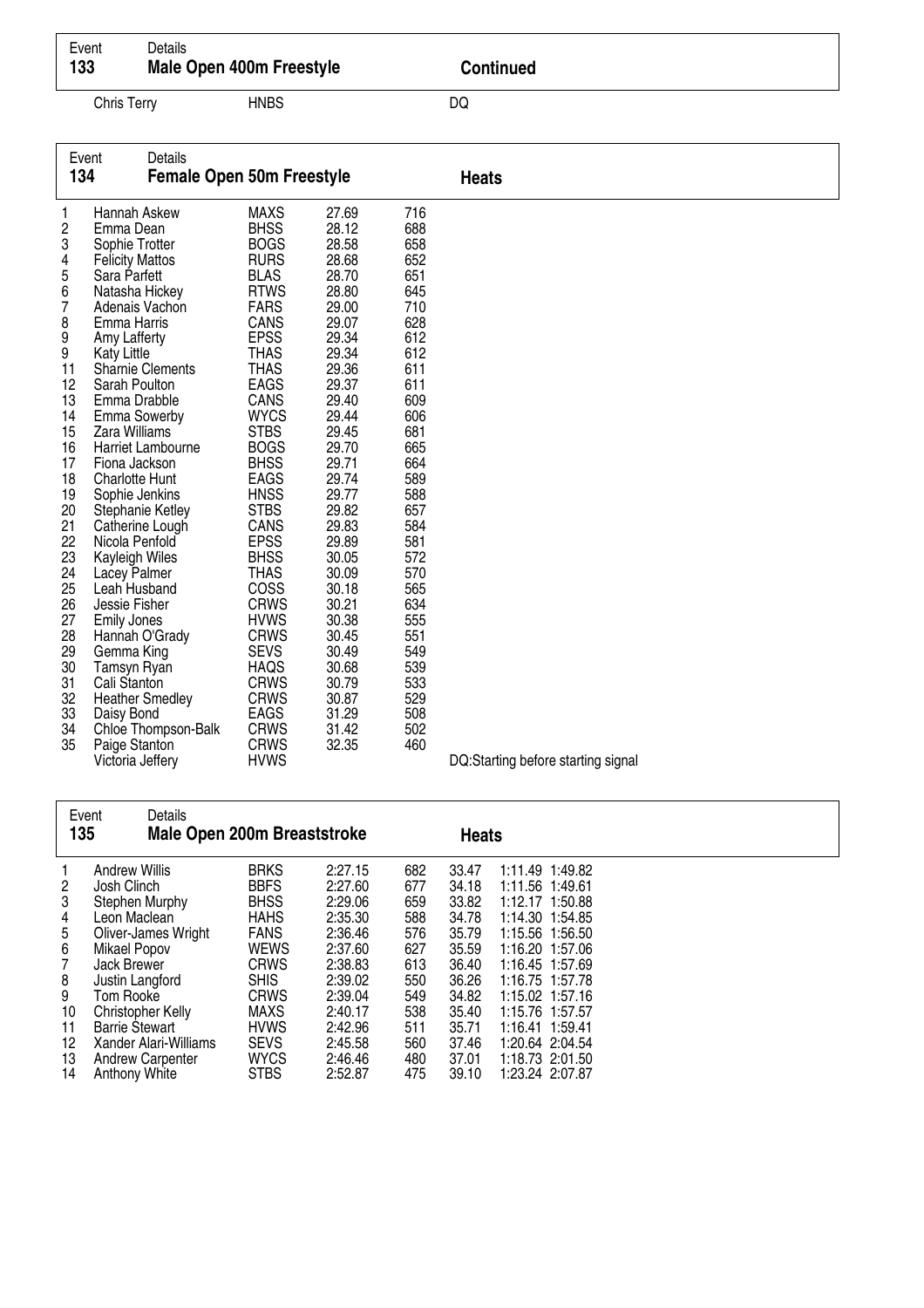| 136            | Details<br>Event<br><b>Female Open 800m Freestyle</b> |             |          |     | <b>Heat Declared Winner</b>                                                                                                    |
|----------------|-------------------------------------------------------|-------------|----------|-----|--------------------------------------------------------------------------------------------------------------------------------|
|                |                                                       |             |          |     |                                                                                                                                |
|                | Gemma Bannister                                       | <b>RURS</b> | 9:10.15  | 779 | 30.68<br>1:04.38 1:38.85 2:13.71 2:48.38 3:22.88 3:57.85<br>4:32.37 5:06.66 5:41.46 6:16.56 6:51.59 7:26.39 8:00.79<br>8:36.08 |
| $\overline{2}$ | Cali Stanton                                          | <b>CRWS</b> | 9:30.17  | 710 | 32.35<br>1:07.52 1:44.27 2:20.28 2:56.06 3:31.78 4:07.45<br>4.43.73 5.19.58 5.55.37 6.31.69 7.07.66 7.43.76 8.19.75<br>8:55.12 |
| 3              | Louise Gates                                          | <b>THAS</b> | 9:36.33  | 690 | 32.06<br>1:08.13 1:44.73 2:21.27 2:58.03 3:34.54 4:11.09<br>4:48.14 5:24.42 6:00.68 6:36.23 7:12.54 7:48.97 8:25.19<br>9:02.13 |
| 4              | Emma Harding                                          | <b>CRWS</b> | 9:36.40  | 690 | 33.23<br>1:09.62 1:45.93 2:22.52 2:58.92 3:35.25 4:11.84<br>4:48.53 5:24.83 6:01.13 6:37.86 7:14.38 7:50.42 8:26.88<br>9:02.01 |
| 5              | Jessie Fisher                                         | <b>CRWS</b> | 9:37.12  | 688 | 33.18<br>1:09.60 1:46.26 2:22.65 2:59.07 3:35.42 4:11.95<br>4:48.55 5:24.26 6:01.05 6:37.97 7:14.53 7:50.69 8:27.34<br>9:03.13 |
| 6              | Rachel Bell                                           | <b>SHIS</b> | 9:39.33  | 681 | 32.88<br>1:08.14 1:43.55 2:18.97 2:54.82 3:31.62 4:08.15<br>4:44.80 5:20.92 5:57.63 6:34.79 7:11.51 7:48.92 8:26.12<br>9:03.05 |
| $\overline{7}$ | Rebecca O'Brien                                       | <b>WYCS</b> | 9:49.00  | 651 | 33.76<br>1:09.93 1:46.77 2:23.70 3:00.75 3:37.80 4:14.96<br>4:52.32 5:28.82 6:06.02 6:42.93 7:19.85 7:57.01 8:34.47<br>9:12.44 |
| 8              | Emma Brooks                                           | <b>CRWS</b> | 10:11.68 | 586 | 35.74<br>1:13.63 1:52.03 2:30.45 3:08.76 3:47.28 4:26.10<br>5:04.75 5:42.85 6:20.96 6:59.49 7:38.35 8:16.88 8:55.42<br>9:34.18 |
| 9              | Daisy Bond                                            | <b>EAGS</b> | 10:19.19 | 566 | 34.44<br>1:12.28 1:51.03 2:29.57 3:08.49 3:47.30 4:25.95<br>5:05.13 5:44.08 6:22.68 7:01.91 7:41.25 8:20.51 9:00.16<br>9:40.02 |
| 10             | Paige Stanton                                         | <b>CRWS</b> | 10:26.98 | 545 | 35.12<br>1:13.59 1:52.76 2:31.67 3:10.99 3:50.61 4:30.39<br>5:10.82 5:51.00 6:31.16 7:11.17 7:51.05 8:31.38 9:10.90<br>9:49.74 |

| Event<br>137   | Details<br><b>Male Open 800m Freestyle</b> |             |         |     | <b>Heat Declared Winner</b>                                                                                                       |
|----------------|--------------------------------------------|-------------|---------|-----|-----------------------------------------------------------------------------------------------------------------------------------|
|                |                                            |             |         |     |                                                                                                                                   |
| $\mathbf{1}$   | <b>Christopher Rowley</b>                  | <b>BRKS</b> | 8:27.88 | 783 | 29.53<br>1:01.20 1:33.54 2:06.22 2:38.83 3:11.21 3:43.59<br>4:46.66 5:19.52 5:52.06 6:24.54 6:56.43 7:28.69<br>4:15.78<br>8:00.33 |
| $\overline{2}$ | Rory Kemp                                  | <b>MAXS</b> | 8:28.34 | 781 | 29.98<br>1:01.80 1:33.82 2:05.96 2:38.60 3:10.73 3:42.74<br>4.46.41 5.18.23 5.50.56 6.22.87 6.54.84 7.26.94<br>4:14.51<br>7:58.62 |
| 3              | <b>Edward Castro</b>                       | <b>STBS</b> | 8:39.84 | 737 | 30.22<br>1:02.95 1:36.12 2:09.57 2:42.66 3:15.61 3:49.21<br>4:22.60 4:56.48 5:28.62 6:01.10 6:33.33 7:05.53 7:38.03<br>8:09.96    |
| 4              | Adam Harrington                            | <b>CRWS</b> | 8:47.88 | 708 | 1:03.19 1:36.03 2:09.34 2:42.26 3:15.57 3:49.60<br>30.10<br>4:23.81 4:57.66 5:31.23 6:04.76 6:38.28 7:11.90 7:45.19<br>8:18.23    |
| 5              | Michael Faber                              | <b>STBS</b> | 8:48.55 | 814 | 29.93<br>1:02.67 1:35.78 2:09.26 2:42.50 3:15.45 3:49.32<br>4:23.20 4:57.13 5:31.11 6:04.72 6:38.35 7:11.77 7:45.05<br>8:18.15    |
| 6              | <b>Thomas Smith</b>                        | <b>MAXS</b> | 9:00.13 | 666 | 1:02.52 1:35.81 2:09.72 2:43.32 3:18.14 3:52.61<br>29.61<br>4:27.15 5:01.60 5:35.59 6:09.94 6:44.42 7:19.40 7:53.36<br>8:27.84    |
| $\overline{7}$ | Gordon Laing                               | <b>BRKS</b> | 9:05.01 | 650 | 29.80<br>1:02.30 1:36.17 2:09.42 2:43.65 3:17.88 3:52.37<br>4:27.23 5:02.21 5:37.32 6:12.25 6:46.77 7:21.71 7:56.96<br>8:31.59    |
| 8              | Anthony White                              | <b>STBS</b> | 9:11.20 | 727 | 31.56<br>1:06.01 1:40.89 2:15.91 2:51.30 3:26.47 4:01.22<br>5.09.81 5.44.54 6.19.01 6.53.78 7.28.76 8.03.38<br>4:35.76<br>8:38.04 |
| 9              | David Rowley                               | <b>BRKS</b> | 9:12.84 | 721 | 1:03.80 1:38.56 2:13.44 2:48.40 3:23.68 3:59.17<br>30.18<br>4:34.33 5:09.70 5:45.16 6:19.86 6:54.35 7:29.38 8:04.54<br>8:38.66    |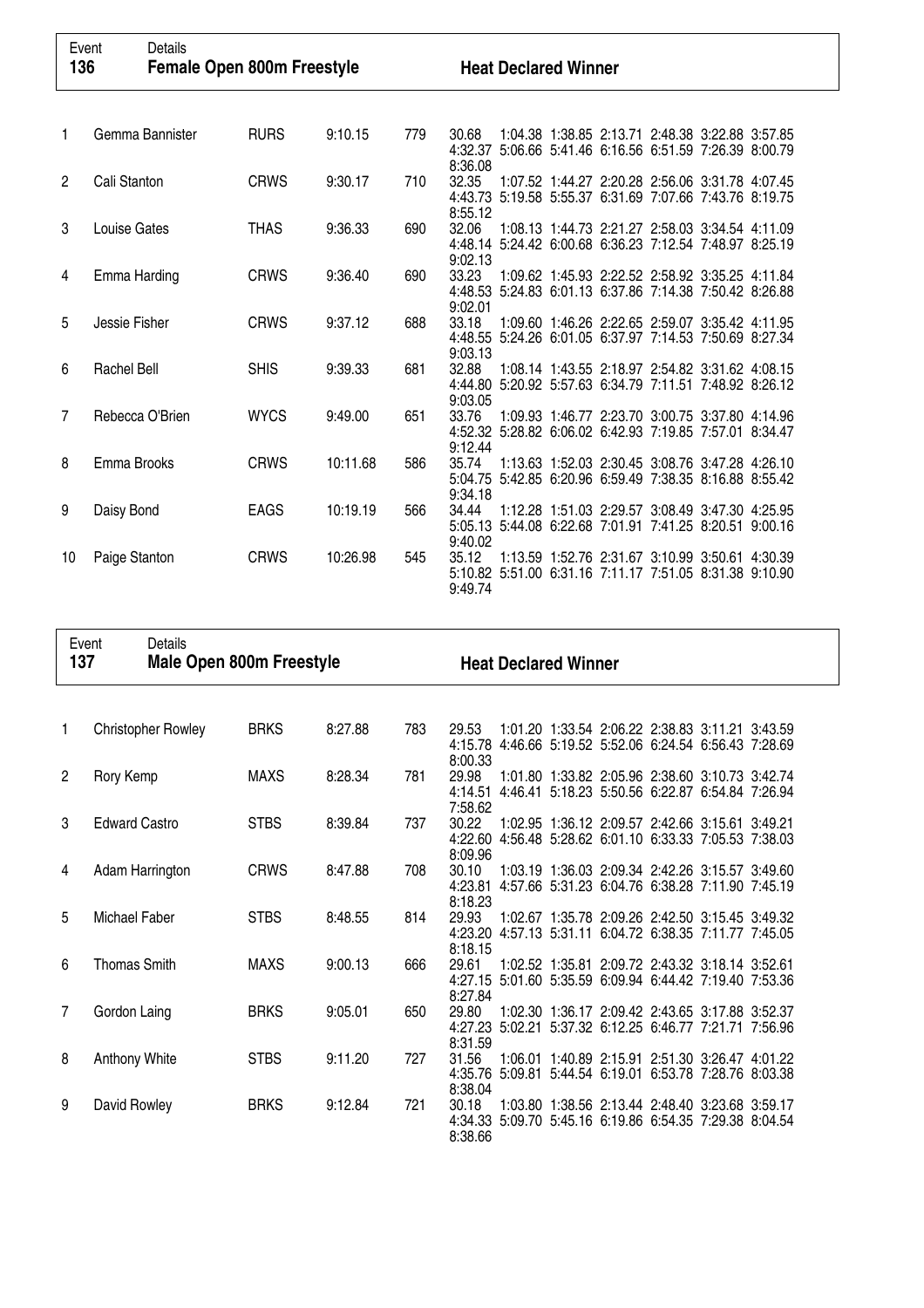| 138    | Details<br>Event       | <b>Male Open 50m Butterfly</b> |       |     | <b>Heats</b> |  |
|--------|------------------------|--------------------------------|-------|-----|--------------|--|
|        | Owen Morgan            | <b>CRAS</b>                    | 25.16 | 801 |              |  |
|        | William Felgate        | <b>HVWS</b>                    | 25.95 | 740 |              |  |
| 2<br>3 | Scott Mudge            | <b>WYCS</b>                    | 27.04 | 663 |              |  |
| 4      | Karl Botha             | <b>CANS</b>                    | 27.34 | 644 |              |  |
| 5      | Jack Smith             | <b>BHSS</b>                    | 27.49 | 634 |              |  |
| 6      | Stephen Murphy         | <b>BHSS</b>                    | 27.75 | 618 |              |  |
| 7      | <b>Matthew Slade</b>   | <b>BLAS</b>                    | 27.97 | 604 |              |  |
| 8      | <b>Thomas Parris</b>   | <b>HSGS</b>                    | 28.12 | 595 |              |  |
| 9      | Alex Reeves            | <b>COSS</b>                    | 28.16 | 593 |              |  |
| 10     | Justin Langford        | <b>SHIS</b>                    | 28.34 | 582 |              |  |
| 11     | <b>Clive Bates</b>     | <b>HNBS</b>                    | 28.50 | 573 |              |  |
| 12     | <b>Gareth Fowler</b>   | AMES                           | 28.57 | 569 |              |  |
| 13     | <b>Ralph Anstis</b>    | <b>EPSS</b>                    | 28.61 | 567 |              |  |
| 14     | Matthew Wooldridge     | <b>CRWS</b>                    | 28.76 | 558 |              |  |
| 15     | <b>Callum Hillicks</b> | <b>CRWS</b>                    | 28.91 | 550 |              |  |
| 16     | Dan Wood               | <b>BLAS</b>                    | 29.92 | 497 |              |  |
| 17     | Tom Rooke              | <b>CRWS</b>                    | 29.94 | 496 |              |  |
| 18     | Sam Tinson-Wood        | WEWS                           | 29.98 | 494 |              |  |
| 19     | Alex Berwick           | <b>HSGS</b>                    | 30.33 | 477 |              |  |
| 20     | <b>Richard Felgate</b> | <b>HVWS</b>                    | 30.53 | 573 |              |  |
| 21     | Paul Keenor            | <b>CRWS</b>                    | 31.15 | 439 |              |  |
|        |                        |                                |       |     |              |  |

 $\mathsf{r}$ 

| Event<br>139                                                        | Details                                                                                                                                                                                                                                                                          | <b>Female Open 200m Backstroke</b>                                                                                                                                                                                     |                                                                                                                                                                   |                                                                                                       | <b>Heats</b>                                                                                                                        |                                                                                                                                                                                                                                                                                           |  |
|---------------------------------------------------------------------|----------------------------------------------------------------------------------------------------------------------------------------------------------------------------------------------------------------------------------------------------------------------------------|------------------------------------------------------------------------------------------------------------------------------------------------------------------------------------------------------------------------|-------------------------------------------------------------------------------------------------------------------------------------------------------------------|-------------------------------------------------------------------------------------------------------|-------------------------------------------------------------------------------------------------------------------------------------|-------------------------------------------------------------------------------------------------------------------------------------------------------------------------------------------------------------------------------------------------------------------------------------------|--|
| 2<br>3<br>4<br>5<br>6<br>8<br>9<br>10<br>11<br>12<br>13<br>14<br>15 | Julie Rampley<br>Anna Jemielity<br>Sarah Turner<br>Kathryn Willis<br>Emily Pritchard<br>Alexandra Leonard<br>Lacey Palmer<br>Stephanie Ketley<br>Jessica-Louise Todd<br>Ashleigh Lloyd<br>Sophie Tomlin<br><b>Rachel Walker</b><br>Ellie Straughan<br>Tamsyn Ryan<br>Emma Harris | <b>MAXS</b><br><b>WYCS</b><br><b>MAXS</b><br><b>BRKS</b><br><b>MAXS</b><br><b>BRKS</b><br><b>THAS</b><br><b>STBS</b><br><b>BBFS</b><br><b>SLES</b><br>CANS<br><b>BRKS</b><br><b>WYCS</b><br><b>HAQS</b><br><b>CANS</b> | 2:15.28<br>2:22.47<br>2:24.37<br>2:24.51<br>2:25.95<br>2:28.40<br>2:28.55<br>2:29.75<br>2:30.19<br>2:30.27<br>2:30.57<br>2:31.23<br>2:31.91<br>2:34.65<br>2:34.95 | 825<br>723<br>698<br>696<br>678<br>701<br>646<br>684<br>627<br>626<br>622<br>615<br>607<br>577<br>574 | 32.50<br>33.21<br>35.15<br>34.27<br>35.74<br>33.94<br>35.13<br>36.01<br>35.71<br>35.79<br>36.08<br>36.17<br>36.45<br>36.45<br>35.90 | 1:06.17 1:40.74<br>1:08.71 1:45.29<br>1:11.63 1:48.36<br>1:11.08 1:47.68<br>1:12.64 1:49.75<br>1:11.14 1:49.51<br>1:12.51 1:50.98<br>1:14.27 1:52.80<br>1:13.92 1:52.15<br>1:14.96 1:53.63<br>1:14.28 1:53.26<br>1:14.59 1:53.58<br>1:14.66 1:53.36<br>1:15.45 1:55.14<br>1:15.16 1:55.28 |  |
| 16<br>17                                                            | Hannah Bacon<br><b>Heather Smedley</b>                                                                                                                                                                                                                                           | <b>HVWS</b><br><b>CRWS</b>                                                                                                                                                                                             | 2:39.31<br>2:41.19                                                                                                                                                | 530<br>512                                                                                            | 38.25<br>38.50                                                                                                                      | 1:18.51 1:59.28<br>1:19.34 2:00.69                                                                                                                                                                                                                                                        |  |

| Event<br>140                       | Details                                                                                      | <b>Male Open 200m Butterfly</b>                            |                                                                |                                        | <b>Final</b>                                       |                                                                                                                |  |
|------------------------------------|----------------------------------------------------------------------------------------------|------------------------------------------------------------|----------------------------------------------------------------|----------------------------------------|----------------------------------------------------|----------------------------------------------------------------------------------------------------------------|--|
| $\overline{2}$<br>3<br>4<br>5<br>6 | Scott Mudge<br>Karl Botha<br>Alex Reeves<br>Luke Smith<br>Callum Hillicks<br>Justin Langford | <b>WYCS</b><br>CANS<br>COSS<br>CANS<br>CRWS<br><b>SHIS</b> | 2:06.23<br>2:10.52<br>2:15.47<br>2:16.08<br>2:17.49<br>2:20.28 | 754<br>690<br>624<br>705<br>598<br>565 | 28.27<br>29.35<br>29.02<br>29.69<br>30.86<br>31.00 | 1:00.16 1:32.94<br>1:02.55 1:35.25<br>1:03.06 1:38.64<br>1:05.21 1:41.47<br>1:06.19 1:42.07<br>1:06.75 1:43.24 |  |

| Event<br>141          | Details                                                                                                                   | <b>Female Open 200m Ind Medley</b>                                                                    |                                                                           |                                               | <b>Final</b>                                                |                                                                                                                                   |  |
|-----------------------|---------------------------------------------------------------------------------------------------------------------------|-------------------------------------------------------------------------------------------------------|---------------------------------------------------------------------------|-----------------------------------------------|-------------------------------------------------------------|-----------------------------------------------------------------------------------------------------------------------------------|--|
| 2<br>3<br>4<br>5<br>6 | Anna Jemielity<br>Kathryn Willis<br>Rebecca Fisher<br>Sophie Trotter<br>Sarah Powell<br>Jodie Willis<br>Harriet Lambourne | <b>WYCS</b><br><b>BRKS</b><br><b>BRKS</b><br><b>BOGS</b><br><b>MAXS</b><br><b>RURS</b><br><b>BOGS</b> | 2:25.71<br>2:27.40<br>2:28.89<br>2:30.63<br>2:31.88<br>2:32.16<br>2:34.32 | 739<br>717<br>737<br>676<br>661<br>694<br>668 | 32.72<br>31.83<br>33.06<br>33.78<br>34.54<br>33.54<br>33.46 | 1.07.70 1.50.88<br>1:07.53 1:53.39<br>1:11.28 1:55.30<br>1:13.46 1:56.06<br>1:12.50 1:56.71<br>1:13.10 1:56.66<br>1:12.99 1:57.67 |  |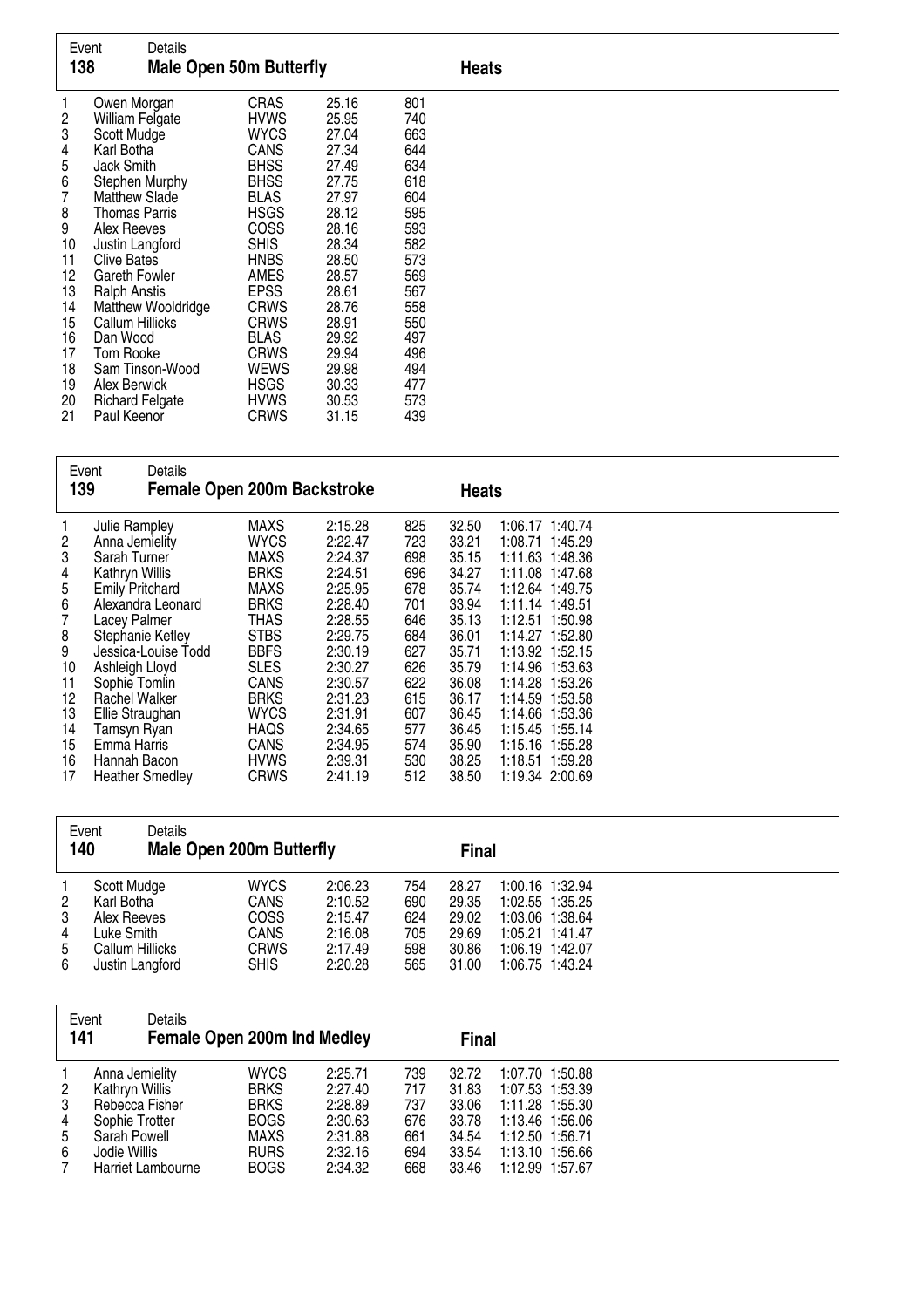| 141 | Event<br>Details | <b>Female Open 200m Ind Medley</b> |         |     |       | <b>Continued</b> |  |
|-----|------------------|------------------------------------|---------|-----|-------|------------------|--|
| 8   | Rachel Walker    | <b>BRKS</b>                        | 2:35.67 | 618 | 33.68 | 1:13.21 2:01.01  |  |

| Event<br>142                            | Details                                                                                                                               | <b>Male Open 50m Butterfly</b>                                                                                |                                                                      |                                                      | <b>Final</b> |  |
|-----------------------------------------|---------------------------------------------------------------------------------------------------------------------------------------|---------------------------------------------------------------------------------------------------------------|----------------------------------------------------------------------|------------------------------------------------------|--------------|--|
| $\overline{2}$<br>3<br>4<br>5<br>6<br>8 | Owen Morgan<br>William Felgate<br>Scott Mudge<br>Thomas Parris<br>Jack Smith<br><b>Matthew Slade</b><br>Justin Langford<br>Karl Botha | <b>CRAS</b><br><b>HVWS</b><br><b>WYCS</b><br><b>HSGS</b><br><b>BHSS</b><br><b>BLAS</b><br><b>SHIS</b><br>CANS | 25.03<br>25.79<br>27.00<br>27.67<br>27.69<br>28.13<br>28.58<br>28.61 | 812<br>752<br>666<br>623<br>621<br>594<br>568<br>567 |              |  |

| Event<br>143                       | Details                                                                                                      | <b>Female Open 50m Freestyle</b>                                                       |                                                    |                                        | <b>Final</b> |  |
|------------------------------------|--------------------------------------------------------------------------------------------------------------|----------------------------------------------------------------------------------------|----------------------------------------------------|----------------------------------------|--------------|--|
| $\overline{2}$<br>3<br>4<br>5<br>6 | Hannah Askew<br><b>Felicity Mattos</b><br>Sophie Trotter<br>Sara Parfett<br>Natasha Hickey<br>Adenais Vachon | <b>MAXS</b><br><b>RURS</b><br><b>BOGS</b><br><b>BLAS</b><br><b>RTWS</b><br><b>FARS</b> | 27.31<br>28.28<br>28.39<br>28.41<br>28.61<br>28.87 | 743<br>677<br>670<br>669<br>656<br>719 |              |  |

| Event<br>144                                                                    | Details<br>Male Open 200m Breaststroke |                                                                                        |                                                                |                                        | <b>Final</b>                                       |                                                                                                                |  |
|---------------------------------------------------------------------------------|----------------------------------------|----------------------------------------------------------------------------------------|----------------------------------------------------------------|----------------------------------------|----------------------------------------------------|----------------------------------------------------------------------------------------------------------------|--|
| <b>Andrew Willis</b><br>3<br>Mikael Popov<br>Tom Rooke<br>5<br>Jack Brewer<br>6 | Stephen Murphy<br>Oliver-James Wright  | <b>BRKS</b><br><b>BHSS</b><br><b>FANS</b><br><b>WEWS</b><br><b>CRWS</b><br><b>CRWS</b> | 2:24.94<br>2:26.89<br>2:36.10<br>2:36.23<br>2:39.23<br>2:42.10 | 711<br>686<br>580<br>643<br>547<br>577 | 32.29<br>32.82<br>35.25<br>34.68<br>34.62<br>36.69 | 1:09.56 1:47.77<br>1:09.66 1:48.09<br>1:14.78 1:55.56<br>1:14.62 1:55.80<br>1:15.06 1:57.28<br>1:17.84 2:00.14 |  |

| Event<br>145                                                                                                 | Details                                                         | <b>Female Open 200m Backstroke</b>                                                                    |                                                                           |                                               | <b>Final</b>                                                |                                                                                                                |                 |  |
|--------------------------------------------------------------------------------------------------------------|-----------------------------------------------------------------|-------------------------------------------------------------------------------------------------------|---------------------------------------------------------------------------|-----------------------------------------------|-------------------------------------------------------------|----------------------------------------------------------------------------------------------------------------|-----------------|--|
| Julie Rampley<br>$\overline{2}$<br>Kathryn Willis<br>3<br>Anna Jemielity<br>Sarah Turner<br>4<br>5<br>6<br>7 | <b>Emily Pritchard</b><br>Alexandra Leonard<br>Stephanie Ketley | <b>MAXS</b><br><b>BRKS</b><br><b>WYCS</b><br><b>MAXS</b><br><b>MAXS</b><br><b>BRKS</b><br><b>STBS</b> | 2:14.21<br>2:17.30<br>2:18.09<br>2:21.83<br>2:25.78<br>2:27.68<br>2:29.50 | 842<br>795<br>784<br>731<br>680<br>710<br>687 | 32.09<br>32.84<br>32.59<br>33.98<br>35.62<br>33.84<br>35.05 | 1:08.04 1:43.26<br>1:06.83 1:42.63<br>1:10.05 1:46.14<br>1:12.37 1:49.08<br>1:10.92 1:49.55<br>1:12.97 1:51.74 | 1:05.89 1:40.12 |  |

 $\overline{\phantom{0}}$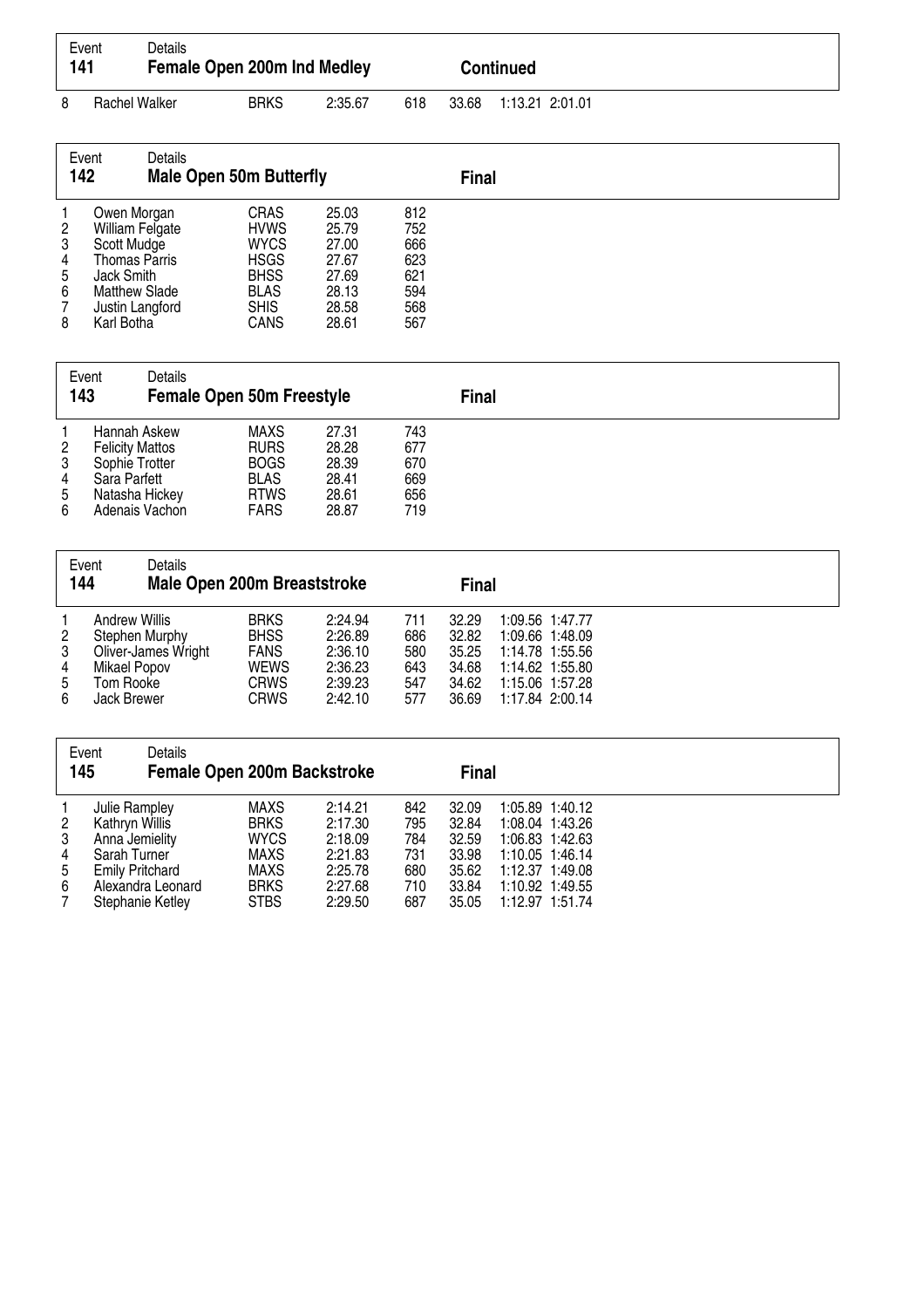| 201                                                                                                                                                                                                                                 | Event                                                                                                                                                                                                                                                                                                                                                                                                                                                                                                                                                                                                                                                                                             | Details<br><b>Female Open 100m Freestyle</b>                             |                                                                                                                                                                                                                                                                                                                                                                                                                                                                                                                                                                                   |                                                                                                                                                                                                                                                                                                                                                                                                                                                    |                                                                                                                                                                                                                                                                                      | <b>Heats</b>                                                                                                                                                                                                                                                                                                                                                         |
|-------------------------------------------------------------------------------------------------------------------------------------------------------------------------------------------------------------------------------------|---------------------------------------------------------------------------------------------------------------------------------------------------------------------------------------------------------------------------------------------------------------------------------------------------------------------------------------------------------------------------------------------------------------------------------------------------------------------------------------------------------------------------------------------------------------------------------------------------------------------------------------------------------------------------------------------------|--------------------------------------------------------------------------|-----------------------------------------------------------------------------------------------------------------------------------------------------------------------------------------------------------------------------------------------------------------------------------------------------------------------------------------------------------------------------------------------------------------------------------------------------------------------------------------------------------------------------------------------------------------------------------|----------------------------------------------------------------------------------------------------------------------------------------------------------------------------------------------------------------------------------------------------------------------------------------------------------------------------------------------------------------------------------------------------------------------------------------------------|--------------------------------------------------------------------------------------------------------------------------------------------------------------------------------------------------------------------------------------------------------------------------------------|----------------------------------------------------------------------------------------------------------------------------------------------------------------------------------------------------------------------------------------------------------------------------------------------------------------------------------------------------------------------|
| 1<br>2<br>3<br>4<br>5<br>6<br>7<br>8<br>9<br>10<br>11<br>12<br>13<br>14<br>15<br>16<br>17<br>18<br>19<br>20<br>21<br>21<br>23<br>24<br>25<br>26<br>27<br>28<br>29<br>30<br>31<br>32<br>33<br>34<br>35<br>36<br>37<br>38<br>39<br>40 | Hannah Askew<br>Rachael Bowen<br>Emma Boret<br>Emma Harris<br><b>Katy Little</b><br><b>Felicity Mattos</b><br>Sara Parfett<br>Sophie Trotter<br>Natasha Hickey<br>Kathryn Willis<br>Rebecca Fisher<br>Lacey Palmer<br><b>Kayleigh Wiles</b><br>Emma Drabble<br><b>Emma Sowerby</b><br>Stephanie Ketley<br><b>Holly White</b><br>Zara Williams<br>Victoria Jeffery<br><b>Charlotte Hunt</b><br>Hannah Bacon<br>Leah Husband<br>Sophie Jenkins<br><b>Heather Smedley</b><br>Gemma King<br>Catherine Lough<br>Ashleigh Lloyd<br>Jessie Fisher<br>Cali Stanton<br>Fiona Jackson<br>Allanor Jenkins<br>Rachel Bell<br>Hannah O'Grady<br><b>Emily Jones</b><br>Tya Allum<br>Daisy Bond<br>Paige Stanton | <b>Sharnie Clements</b><br>Eloise O'Connor-Wright<br>Chloe Thompson-Balk | <b>MAXS</b><br><b>HAHS</b><br><b>BRKS</b><br>CANS<br><b>THAS</b><br><b>RURS</b><br><b>BLAS</b><br><b>BOGS</b><br><b>RTWS</b><br><b>BRKS</b><br><b>BRKS</b><br><b>THAS</b><br><b>THAS</b><br><b>BHSS</b><br>CANS<br><b>WYCS</b><br><b>STBS</b><br><b>BHSS</b><br><b>STBS</b><br><b>HVWS</b><br>EAGS<br><b>HVWS</b><br>COSS<br><b>LITS</b><br><b>HNSS</b><br><b>CRWS</b><br><b>SEVS</b><br>CANS<br><b>SLES</b><br><b>CRWS</b><br><b>CRWS</b><br><b>BHSS</b><br><b>OXFS</b><br><b>SHIS</b><br><b>CRWS</b><br><b>HVWS</b><br><b>CRWS</b><br><b>LITS</b><br><b>EAGS</b><br><b>CRWS</b> | 58.77<br>1:00.97<br>1:01.35<br>1:01.60<br>1:01.69<br>1:01.77<br>1:01.78<br>1:01.99<br>1:02.05<br>1:02.26<br>1:02.64<br>1:03.02<br>1:03.06<br>1:03.11<br>1:03.22<br>1:03.65<br>1:03.74<br>1:03.99<br>1:04.00<br>1:04.16<br>1:04.27<br>1:04.27<br>1:04.35<br>1:04.44<br>1:04.59<br>1:04.60<br>1:04.61<br>1:04.62<br>1:04.67<br>1:04.78<br>1:04.87<br>1:05.40<br>1:05.52<br>1:05.67<br>1:05.72<br>1:06.41<br>1:06.62<br>1:06.98<br>1:07.46<br>1:09.21 | 770<br>700<br>688<br>681<br>678<br>676<br>676<br>669<br>668<br>662<br>689<br>640<br>639<br>638<br>634<br>623<br>656<br>613<br>649<br>609<br>606<br>606<br>604<br>637<br>598<br>597<br>597<br>597<br>596<br>628<br>590<br>611<br>574<br>570<br>569<br>552<br>547<br>569<br>527<br>488 | 28.60<br>29.19<br>29.99<br>29.75<br>30.17<br>30.05<br>29.98<br>29.35<br>29.83<br>29.98<br>30.27<br>30.16<br>30.53<br>30.62<br>30.37<br>30.42<br>30.87<br>30.20<br>30.43<br>31.59<br>30.64<br>31.48<br>31.19<br>31.44<br>31.29<br>31.29<br>31.47<br>31.08<br>30.96<br>31.31<br>31.03<br>31.34<br>31.19<br>31.43<br>31.42<br>31.71<br>31.59<br>32.25<br>32.45<br>33.01 |
|                                                                                                                                                                                                                                     | Helen Robinson                                                                                                                                                                                                                                                                                                                                                                                                                                                                                                                                                                                                                                                                                    |                                                                          | CANS                                                                                                                                                                                                                                                                                                                                                                                                                                                                                                                                                                              |                                                                                                                                                                                                                                                                                                                                                                                                                                                    |                                                                                                                                                                                                                                                                                      | DQ:Moving at the start                                                                                                                                                                                                                                                                                                                                               |

| Event<br>202                                                                                                            | Details<br>Male Open 200m Freestyle                                                                                                                                                                                                                                                                                                                                                                 |                                                                                                                                                                                                                                                                                                                   |                                                                                                                                                                                                                                                |                                                                                                                                                        | <b>Heats</b>                                                                                                                                                                                       |                                                                                                                                                                                                                                                                                                                                                                                            |  |
|-------------------------------------------------------------------------------------------------------------------------|-----------------------------------------------------------------------------------------------------------------------------------------------------------------------------------------------------------------------------------------------------------------------------------------------------------------------------------------------------------------------------------------------------|-------------------------------------------------------------------------------------------------------------------------------------------------------------------------------------------------------------------------------------------------------------------------------------------------------------------|------------------------------------------------------------------------------------------------------------------------------------------------------------------------------------------------------------------------------------------------|--------------------------------------------------------------------------------------------------------------------------------------------------------|----------------------------------------------------------------------------------------------------------------------------------------------------------------------------------------------------|--------------------------------------------------------------------------------------------------------------------------------------------------------------------------------------------------------------------------------------------------------------------------------------------------------------------------------------------------------------------------------------------|--|
| 1<br>2<br>3<br>4<br>5<br>6<br>7<br>8<br>9<br>10<br>11<br>12<br>13<br>14<br>15<br>16<br>17<br>18<br>19<br>20<br>21<br>22 | <b>Edward Castro</b><br>Thomas Parris<br><b>Christopher Rowley</b><br>Adam Wenn<br>Scott Mudge<br>Alistair Garmendia<br>Alex Vine<br>Luke Smith<br>Michael Faber<br>Chris Terry<br>Keiron Piper<br>Gordon Laing<br>Alex Berwick<br>Jonathan Lane<br>Anthony White<br>Sam Straughan<br>Sam Tinson-Wood<br>Callum Hillicks<br>Daniel Chapman<br>David Rowley<br>Justin Langford<br>Alexander McKinnon | <b>STBS</b><br><b>HSGS</b><br><b>BRKS</b><br><b>HNBS</b><br><b>WYCS</b><br><b>EATS</b><br><b>WYCS</b><br>CANS<br><b>STBS</b><br><b>HNBS</b><br>THAS<br><b>BRKS</b><br><b>HSGS</b><br><b>BLAS</b><br><b>STBS</b><br><b>WYCS</b><br>WEWS<br><b>CRWS</b><br><b>HVWS</b><br><b>BRKS</b><br><b>SHIS</b><br><b>CRWS</b> | 1:57.23<br>1:57.57<br>1:58.69<br>2:00.62<br>2:00.65<br>2:00.66<br>2:03.71<br>2:04.35<br>2:04.58<br>2:04.89<br>2:05.24<br>2:05.57<br>2:05.63<br>2:06.03<br>2:07.19<br>2:07.21<br>2:07.31<br>2:07.51<br>2:07.67<br>2:07.74<br>2:08.46<br>2:08.81 | 732<br>727<br>709<br>679<br>678<br>678<br>634<br>641<br>638<br>617<br>628<br>608<br>607<br>618<br>601<br>614<br>585<br>582<br>595<br>594<br>570<br>566 | 26.82<br>27.03<br>27.46<br>28.01<br>27.94<br>27.84<br>28.04<br>28.46<br>28.59<br>28.80<br>29.14<br>28.83<br>28.76<br>29.08<br>29.83<br>29.11<br>29.25<br>29.12<br>29.52<br>28.62<br>29.96<br>29.66 | 56.17<br>56.60<br>57.65<br>58.28<br>58.68<br>1:30.12<br>58.24<br>1:29.74<br>58.37<br>1:30.55<br>1:00.18 1:32.96<br>59.96<br>1:32.65<br>1:00.20 1:32.83<br>1:00.82 1:33.54<br>1:00.17 1:32.90<br>1:00.11 1:32.90<br>1:01.10 1:33.80<br>1:01.95 1:35.06<br>1:01.53 1:34.71<br>1:01.23 1:34.97<br>1:01.61 1:34.96<br>1:02.11 1:35.47<br>1:00.75 1:34.57<br>1:03.00 1:35.82<br>1:03.04 1:36.87 |  |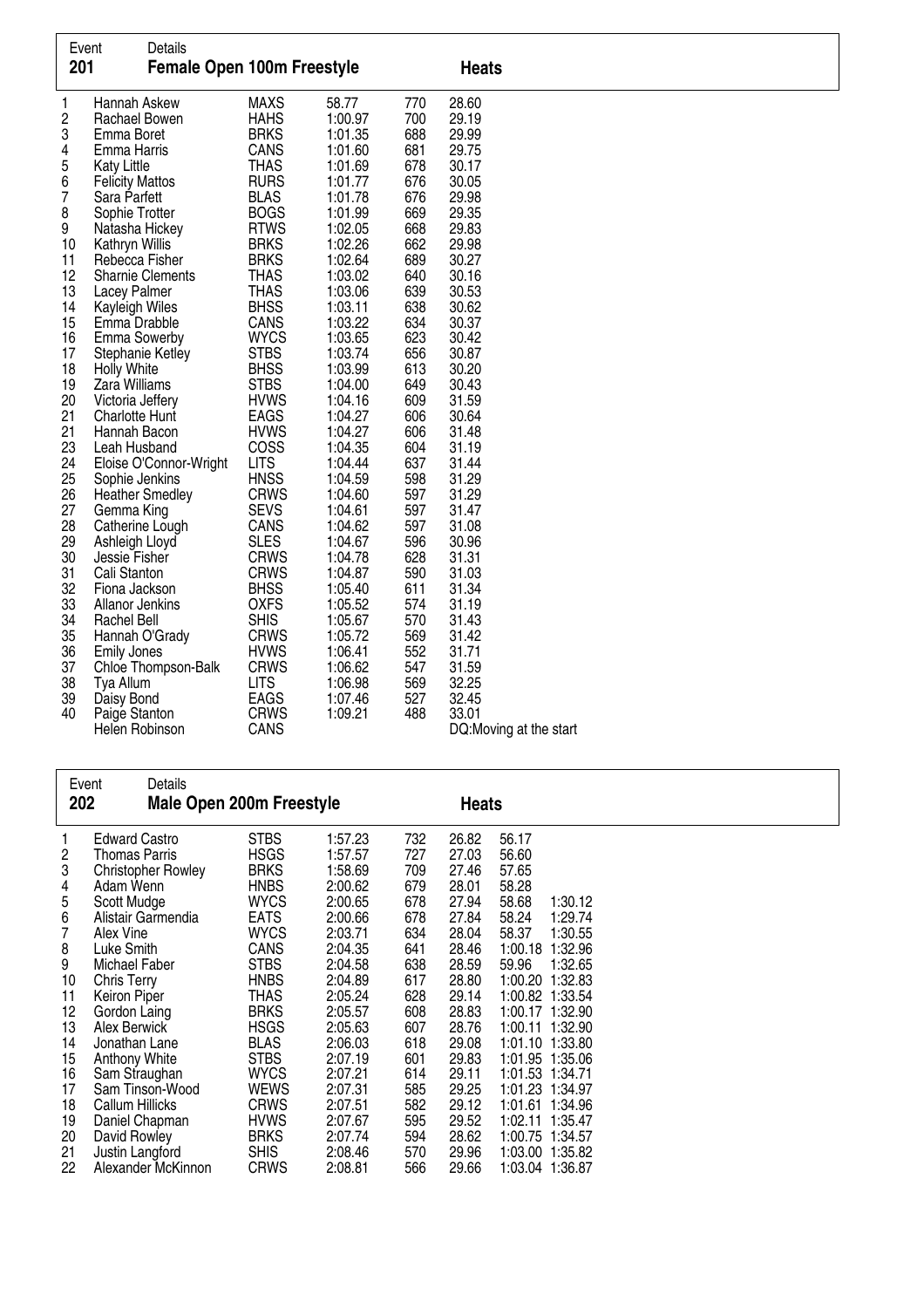| Event<br>202                      | Details                                                                                  | Male Open 200m Freestyle                                                 |                                                                |                                        |                                                    | <b>Continued</b> |                                                                                             |
|-----------------------------------|------------------------------------------------------------------------------------------|--------------------------------------------------------------------------|----------------------------------------------------------------|----------------------------------------|----------------------------------------------------|------------------|---------------------------------------------------------------------------------------------|
| 23<br>23<br>-25<br>26<br>27<br>28 | <b>Ben Trout</b><br>Tom Keen<br>Joshua Day<br>Thomas Smith<br>Kerris Hinton<br>Joe Brown | CRWS<br><b>BRKS</b><br><b>EAGS</b><br>MAXS<br><b>RTWS</b><br><b>BHSS</b> | 2:09.33<br>2:09.33<br>2:09.57<br>2:09.87<br>2:10.89<br>2:15.89 | 574<br>574<br>556<br>552<br>540<br>496 | 30.14<br>28.50<br>30.12<br>29.12<br>29.86<br>30.24 | 1:03.76 1:39.71  | 1:03.59 1:37.89<br>1:01.32 1:35.96<br>1:03.09 1:37.20<br>1:01.64 1:36.08<br>1:02.95 1:37.27 |
| 29                                | Paul Keenor                                                                              | CRWS                                                                     | 2:16.02                                                        | 481                                    | 30.19                                              |                  | 1:04.26 1:40.33                                                                             |

| 203 | Event<br>Details<br><b>Female Open 50m Breaststroke</b> |             |       |     | <b>Heats</b>       |  |
|-----|---------------------------------------------------------|-------------|-------|-----|--------------------|--|
|     | Anna Miller                                             | <b>WYCS</b> | 35.76 | 658 |                    |  |
| 2   | Jodie Willis                                            | <b>RURS</b> | 36.14 | 732 |                    |  |
| 3   | Sara Parfett                                            | <b>BLAS</b> | 36.17 | 638 |                    |  |
| 4   | <b>Sharnie Clements</b>                                 | THAS        | 36.32 | 631 |                    |  |
| 5   | Leah Husband                                            | <b>COSS</b> | 36.51 | 622 |                    |  |
| 6   | Sophie Cordice                                          | <b>WYCS</b> | 36.82 | 607 |                    |  |
|     | Sophie Trotter                                          | <b>BOGS</b> | 36.87 | 605 |                    |  |
| 8   | <b>Charlotte Hunt</b>                                   | <b>EAGS</b> | 38.43 | 537 |                    |  |
| 9   | Kate Taylor                                             | <b>EPSS</b> | 38.47 | 536 |                    |  |
| 10  | Louise Gates                                            | THAS        | 38.57 | 608 |                    |  |
| 11  | Hannah O'Grady                                          | <b>CRWS</b> | 38.60 | 530 |                    |  |
| 12  | Georgina Austin                                         | <b>BHSS</b> | 38.61 | 606 |                    |  |
| 13  | Chloe Thompson-Balk                                     | <b>CRWS</b> | 39.30 | 503 |                    |  |
| 14  | <b>Holly Matthews</b>                                   | <b>MAXS</b> | 39.49 | 496 |                    |  |
| 15  | <b>Emily Jones</b>                                      | <b>HVWS</b> | 39.76 | 486 |                    |  |
| 16  | Stephanie Ketley                                        | <b>STBS</b> | 40.89 | 509 |                    |  |
|     | Fiona Jackson                                           | <b>BHSS</b> |       |     | DQ:Moving at start |  |

| Details                                                                                                                                                                                                                                                                            |                                                                                                                                                                                                                                |                                                                                                                                                                              |                                                                                                              |                                                                                                                                              |                                                  |
|------------------------------------------------------------------------------------------------------------------------------------------------------------------------------------------------------------------------------------------------------------------------------------|--------------------------------------------------------------------------------------------------------------------------------------------------------------------------------------------------------------------------------|------------------------------------------------------------------------------------------------------------------------------------------------------------------------------|--------------------------------------------------------------------------------------------------------------|----------------------------------------------------------------------------------------------------------------------------------------------|--------------------------------------------------|
|                                                                                                                                                                                                                                                                                    |                                                                                                                                                                                                                                |                                                                                                                                                                              |                                                                                                              | <b>Heats</b>                                                                                                                                 |                                                  |
| Josh Clinch<br>Stephen Murphy<br>Andrew Willis<br>Tom Rooke<br>Nick Devine<br>Jack Smith<br>Leon Maclean<br>Oliver Bray<br>Christopher Kelly<br><b>Barrie Stewart</b><br>Graham Cable<br>Oliver-James Wright<br>Mikael Popov<br>Roger King<br>Jack Brewer<br>Xander Alari-Williams | <b>BBFS</b><br><b>BHSS</b><br><b>BRKS</b><br><b>CRWS</b><br><b>HNBS</b><br><b>BHSS</b><br><b>HAHS</b><br><b>HYTS</b><br>MAXS<br><b>HVWS</b><br><b>WITS</b><br><b>FANS</b><br>WEWS<br><b>RTWS</b><br><b>CRWS</b><br><b>SEVS</b> | 1:08.01<br>1:09.03<br>1:10.01<br>1:10.36<br>1:10.52<br>1:10.54<br>1:11.41<br>1:12.53<br>1:12.59<br>1:12.82<br>1:12.92<br>1:13.75<br>1:13.77<br>1:14.29<br>1:14.55<br>1:14.85 | 678<br>651<br>626<br>618<br>614<br>613<br>593<br>567<br>566<br>560<br>558<br>540<br>610<br>529<br>591<br>595 | 32.64<br>32.92<br>32.66<br>32.85<br>33.26<br>32.82<br>33.38<br>34.29<br>33.84<br>32.80<br>33.65<br>34.99<br>34.81<br>34.02<br>35.28<br>36.03 |                                                  |
| <b>Anthony White</b>                                                                                                                                                                                                                                                               | <b>STBS</b>                                                                                                                                                                                                                    | 1:20.55                                                                                                                                                                      | 467                                                                                                          | 38.20                                                                                                                                        |                                                  |
|                                                                                                                                                                                                                                                                                    |                                                                                                                                                                                                                                |                                                                                                                                                                              |                                                                                                              |                                                                                                                                              |                                                  |
|                                                                                                                                                                                                                                                                                    | Event<br>204<br>Justin Langford<br><b>Andrew Carpenter</b>                                                                                                                                                                     | <b>SHIS</b><br><b>WYCS</b>                                                                                                                                                   | <b>Male Open 100m Breaststroke</b>                                                                           |                                                                                                                                              | DQ: Did not finish<br>DQ:2 Fly kicks on 3rd turn |

| 205            | Event           | Details<br>Female Open 400m Ind Medley |             |         |     |       | <b>Heat Declared Winner</b>                     |  |  |  |
|----------------|-----------------|----------------------------------------|-------------|---------|-----|-------|-------------------------------------------------|--|--|--|
|                | Emma Boret      |                                        | <b>BRKS</b> | 4.57.95 | 797 | 31.60 | 1:07.21 1:45.45 2:22.26 3:05.34 3:49.28 4:24.35 |  |  |  |
| $\overline{2}$ | Kathryn Willis  |                                        | <b>BRKS</b> | 5:03.31 | 762 | 32.38 | 1:09.42 1:46.29 2:22.08 3:07.89 3:53.65 4:29.45 |  |  |  |
| 3              | Julie Rampley   |                                        | MAXS        | 5:03.49 | 761 | 33.35 | 1:11.95 1:49.09 2:25.19 3:09.99 3:56.20 4:31.22 |  |  |  |
| 4              | Louise Whorlow  |                                        | THAS        | 5:16.84 | 679 | 34.00 | 1:11.97 1:51.15 2:30.00 3:16.50 4:02.71 4:40.76 |  |  |  |
| 5              | Jodie Willis    |                                        | <b>RURS</b> | 5:17.80 | 703 | 34.46 | 1:14.90 1:56.75 2:37.78 3:22.05 4:06.11 4:43.35 |  |  |  |
| 6              | Sophie Trotter  |                                        | <b>BOGS</b> | 5:21.21 | 654 | 34.47 | 1:15.34 1:58.97 2:41.14 3:24.77 4:09.61 4:46.20 |  |  |  |
|                | Jade Henson     |                                        | THAS        | 5:22.33 | 648 | 33.76 | 1:13:12 1:55:17 2:36:18 3:23:09 4:10:70 4:48:05 |  |  |  |
| 8              | Ellie Straughan |                                        | <b>WYCS</b> | 5:24.92 | 634 | 35.08 | 1:15.77 1:55.80 2:34.61 3:20.53 4:07.28 4:46.69 |  |  |  |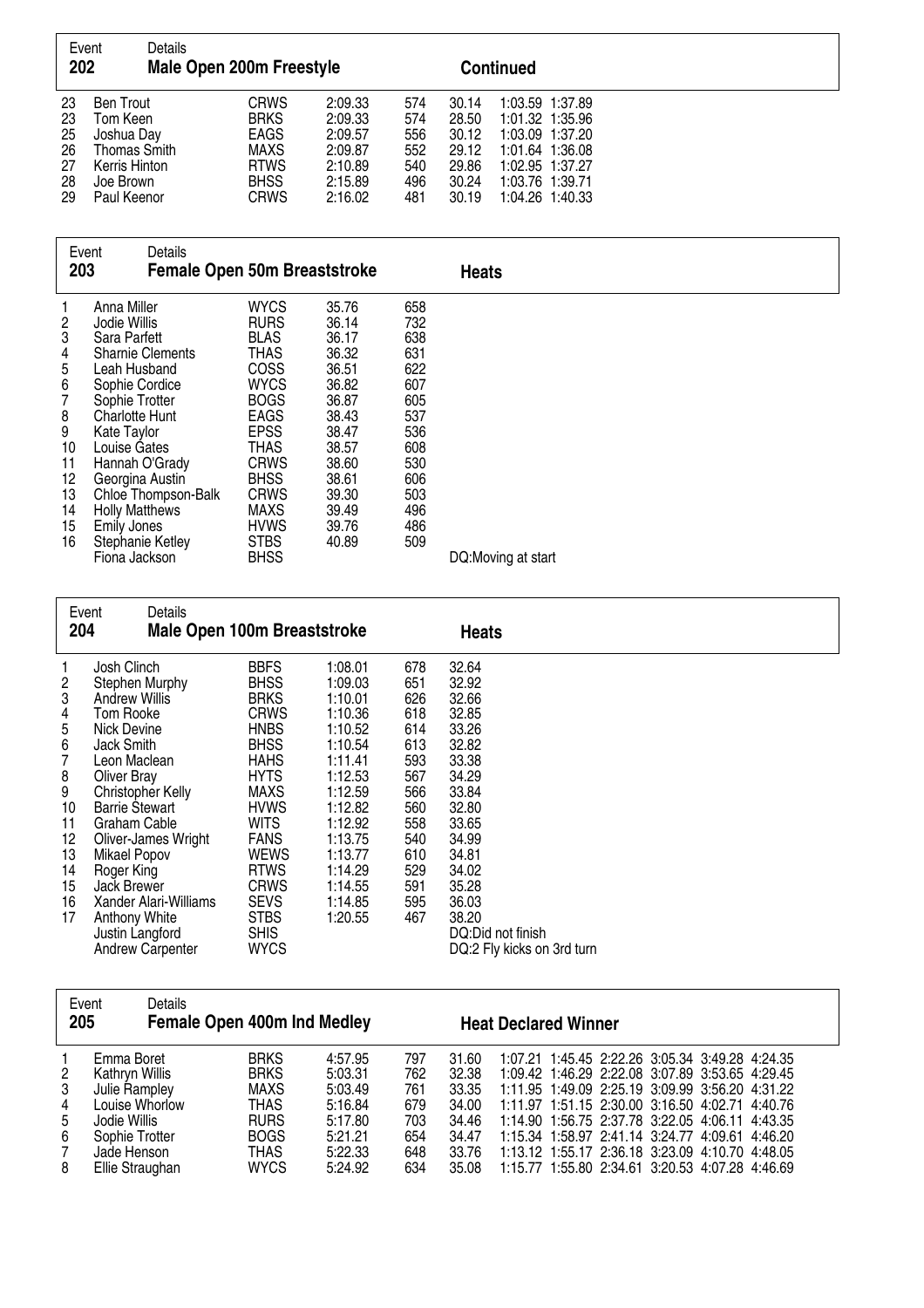| Event<br>205                                                                                                                                | Details<br><b>Female Open 400m Ind Medley</b>                                                                                                                                                                                                                                                                                                                                                                       |                                                                                                                                                                                                                                                                                                                          |                                                                                                                                                                                                                                   |                                                                                                                                                 |                                                                                                                                                                                           | <b>Continued</b>                                                                                                                                                                                                                                                                                                                                                                                                                                         |
|---------------------------------------------------------------------------------------------------------------------------------------------|---------------------------------------------------------------------------------------------------------------------------------------------------------------------------------------------------------------------------------------------------------------------------------------------------------------------------------------------------------------------------------------------------------------------|--------------------------------------------------------------------------------------------------------------------------------------------------------------------------------------------------------------------------------------------------------------------------------------------------------------------------|-----------------------------------------------------------------------------------------------------------------------------------------------------------------------------------------------------------------------------------|-------------------------------------------------------------------------------------------------------------------------------------------------|-------------------------------------------------------------------------------------------------------------------------------------------------------------------------------------------|----------------------------------------------------------------------------------------------------------------------------------------------------------------------------------------------------------------------------------------------------------------------------------------------------------------------------------------------------------------------------------------------------------------------------------------------------------|
| 9<br>10<br>11<br>12<br>13<br>14<br>15<br>16                                                                                                 | Rebecca McCutcheon<br>Louise Gates<br>Jessie Fisher<br>Hannah Bacon<br>Emma Brooks<br>Chloe Thompson-Balk<br>Amy O'Connor<br>Hannah O'Grady<br>Helen Robinson                                                                                                                                                                                                                                                       | <b>BRKS</b><br><b>THAS</b><br><b>CRWS</b><br><b>HVWS</b><br><b>CRWS</b><br><b>CRWS</b><br><b>THAS</b><br><b>CRWS</b><br>CANS                                                                                                                                                                                             | 5:25.72<br>5:27.14<br>5:28.31<br>5:29.34<br>5:31.06<br>5:32.10<br>5:33.60<br>5:36.83                                                                                                                                              | 630<br>648<br>642<br>611<br>602<br>597<br>589<br>573                                                                                            | 33.70<br>37.41<br>32.85<br>36.96<br>35.26<br>35.35<br>35.15<br>36.55                                                                                                                      | 1:13.96 1:53.60 2:32.87 3:21.43 4:10.85 4:49.29<br>1:23.08 2:03.79 2:44.82 3:29.17 4:15.31 4:52.83<br>1:11.44 1:54.25 2:35.43 3:23.88 4:13.41 4:51.56<br>1:18.37 1:59.79 2:41.10 3:30.16 4:19.91 4:55.35<br>1:14.31 1:56.65 2:39.26 3:27.76 4:16.07 4:54.15<br>1:17.08 1:59.75 2:41.04 3:28.03 4:15.86 4:55.06<br>1:16.46 1:59.31 2:40.88 3:28.57 4:16.56 4:56.59<br>1:19.16 2:03.42 2:46.92 3:33.95 4:21.67 5:00.05<br>DQ:Off back at end of backstroke |
| Event<br>207                                                                                                                                | <b>Details</b><br><b>Male Open 100m Butterfly</b>                                                                                                                                                                                                                                                                                                                                                                   |                                                                                                                                                                                                                                                                                                                          |                                                                                                                                                                                                                                   |                                                                                                                                                 | <b>Heats</b>                                                                                                                                                                              |                                                                                                                                                                                                                                                                                                                                                                                                                                                          |
| 1<br>$\overline{c}$<br>3<br>4<br>5<br>6<br>$\overline{7}$<br>8<br>9<br>10<br>11<br>12<br>13<br>14<br>15<br>16<br>17<br>18<br>19<br>20<br>21 | Scott Mudge<br>William Felgate<br>Karl Botha<br>Josh Clinch<br>Justin Langford<br>Alex Vine<br>Alistair Garmendia<br><b>Ben Pardoe</b><br>Jack Smith<br><b>Edward Castro</b><br><b>Callum Hillicks</b><br>Matthew Wooldridge<br><b>Matthew Slade</b><br><b>Thomas Parris</b><br><b>Ralph Anstis</b><br>Dan Wood<br>Alex Berwick<br><b>Ben Trout</b><br>Alexander McKinnon<br>Paul Keenor<br>Joe Brown<br>Luke Smith | <b>WYCS</b><br><b>HVWS</b><br>CANS<br><b>BBFS</b><br><b>SHIS</b><br><b>WYCS</b><br><b>EATS</b><br><b>HAHS</b><br><b>BHSS</b><br><b>STBS</b><br><b>CRWS</b><br><b>CRWS</b><br><b>BLAS</b><br><b>HSGS</b><br><b>EPSS</b><br><b>BLAS</b><br><b>HSGS</b><br><b>CRWS</b><br><b>CRWS</b><br><b>CRWS</b><br><b>BHSS</b><br>CANS | 59.93<br>1:00.09<br>1:00.25<br>1:00.53<br>1:00.85<br>1:01.06<br>1:01.32<br>1:01.35<br>1:01.50<br>1:02.20<br>1:02.24<br>1:02.69<br>1:03.34<br>1:03.53<br>1:03.91<br>1:05.57<br>1:06.21<br>1:08.20<br>1:09.54<br>1:10.72<br>1:11.56 | 652<br>647<br>642<br>634<br>625<br>619<br>612<br>611<br>607<br>588<br>586<br>575<br>558<br>553<br>543<br>504<br>489<br>522<br>420<br>398<br>447 | 27.93<br>27.17<br>28.11<br>28.88<br>28.65<br>28.24<br>28.74<br>28.36<br>28.76<br>28.48<br>29.61<br>28.90<br>28.65<br>29.38<br>29.68<br>29.91<br>31.09<br>31.27<br>32.12<br>32.61<br>33.07 | DQ: Alternating leg kick-length 3                                                                                                                                                                                                                                                                                                                                                                                                                        |

| DQ: Alternating leg kick-length 3 |  |
|-----------------------------------|--|
|-----------------------------------|--|

|     | Details<br>Event            |             |         |     |              |  |
|-----|-----------------------------|-------------|---------|-----|--------------|--|
| 208 | Female Open 100m Backstroke |             |         |     | <b>Heats</b> |  |
|     | Anna Jemielity              | <b>WYCS</b> | 1:04.37 | 786 | 31.25        |  |
| 2   | Julie Rampley               | MAXS        | 1:05.18 | 761 | 32.07        |  |
| 3   | Ashleigh Lloyd              | <b>SLES</b> | 1:08.03 | 680 | 33.24        |  |
| 4   | Sarah Powell                | <b>MAXS</b> | 1:08.51 | 667 | 33.42        |  |
| 5   | Sarah Turner                | <b>MAXS</b> | 1:08.90 | 657 | 33.79        |  |
| 6   | Kathryn Willis              | <b>BRKS</b> | 1:09.29 | 647 | 33.91        |  |
| 7   | Lacey Palmer                | THAS        | 1:09.95 | 630 | 34.47        |  |
| 8   | Sophie Tomlin               | CANS        | 1:10.02 | 628 | 34.22        |  |
| 9   | Rachael Bowen               | <b>HAHS</b> | 1:10.47 | 617 | 34.46        |  |
| 10  | Stephanie Ketley            | <b>STBS</b> | 1:10.72 | 662 | 34.49        |  |
| 11  | <b>Emily Pritchard</b>      | <b>MAXS</b> | 1:11.08 | 603 | 34.91        |  |
| 12  | <b>Felicity Mattos</b>      | <b>RURS</b> | 1:11.29 | 598 | 34.13        |  |
| 13  | Rebecca McCutcheon          | <b>BRKS</b> | 1:11.66 | 589 | 34.85        |  |
| 14  | Emma Harris                 | CANS        | 1:11.72 | 588 | 34.98        |  |
| 15  | Natasha Hickey              | <b>RTWS</b> | 1:11.97 | 582 | 34.53        |  |
| 16  | Jessica-Louise Todd         | <b>BBFS</b> | 1:12.01 | 581 | 34.16        |  |
| 17  | Rebecca Fisher              | <b>BRKS</b> | 1:12.11 | 627 | 35.51        |  |
| 18  | Ellie Straughan             | <b>WYCS</b> | 1:12.20 | 577 | 35.08        |  |
| 19  | Victoria Jeffery            | <b>HVWS</b> | 1:12.30 | 574 | 35.62        |  |
| 20  | Holly White                 | <b>BHSS</b> | 1:13.01 | 558 | 34.91        |  |
| 21  | Fiona Jackson               | <b>BHSS</b> | 1:13.17 | 601 | 35.20        |  |
| 22  | <b>Heather Smedley</b>      | <b>CRWS</b> | 1:15.15 | 513 | 36.31        |  |
| 23  | Cali Stanton                | <b>CRWS</b> | 1:16.05 | 495 | 36.01        |  |
| 24  | Catherine Lough             | CANS        | 1:16.17 | 493 | 37.01        |  |
| 25  | Chloe Thompson-Balk         | <b>CRWS</b> | 1:16.93 | 478 | 36.96        |  |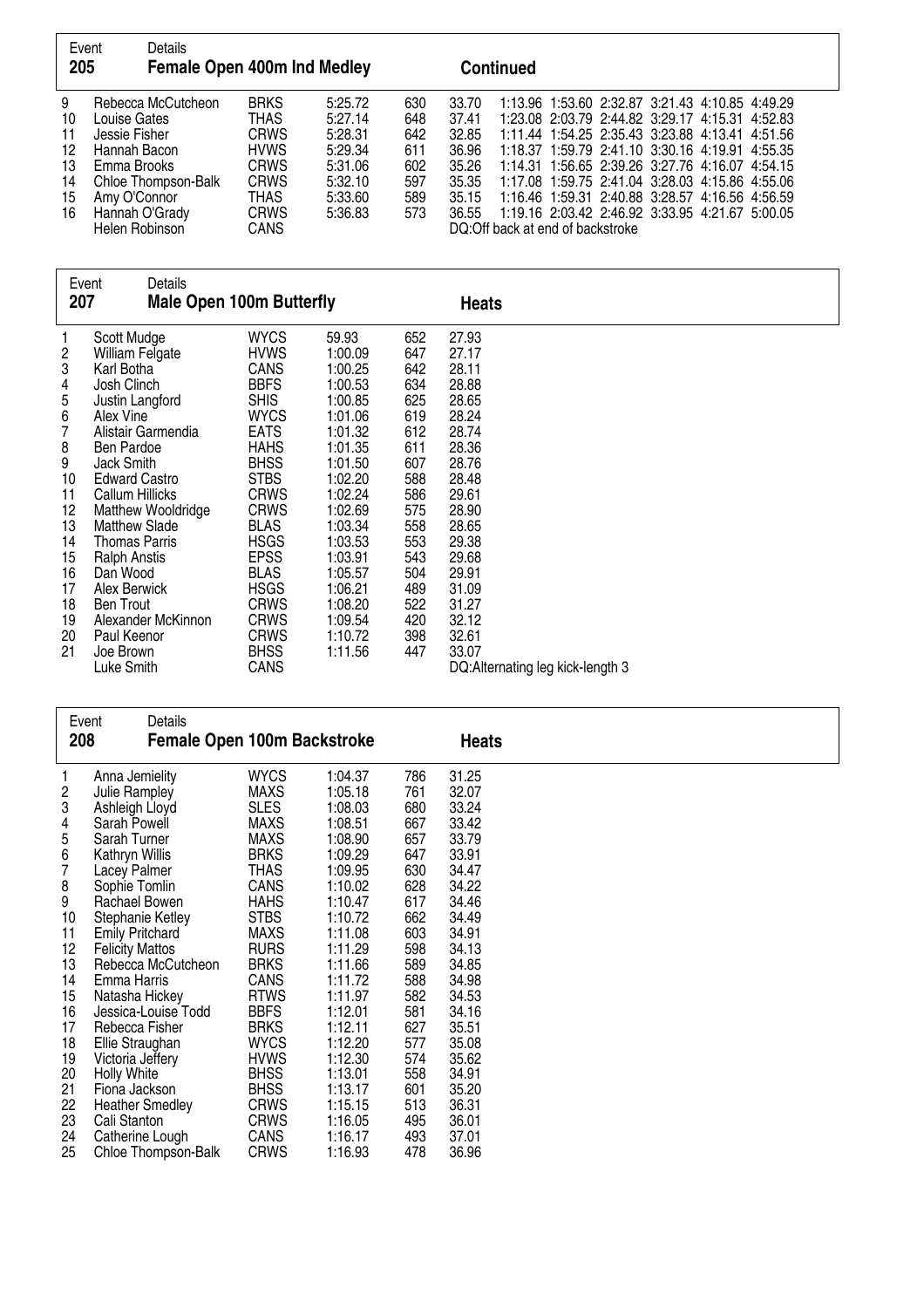| Event<br>209                                                                                                 |                                                                                                                                                                                                                                                                                                                                             | Details<br><b>Male Open 50m Backstroke</b>          |                                                                                                                                                                                                                                                       |                                                                                                                                                                |                                                                                                                            | <b>Heats</b>                                                         |
|--------------------------------------------------------------------------------------------------------------|---------------------------------------------------------------------------------------------------------------------------------------------------------------------------------------------------------------------------------------------------------------------------------------------------------------------------------------------|-----------------------------------------------------|-------------------------------------------------------------------------------------------------------------------------------------------------------------------------------------------------------------------------------------------------------|----------------------------------------------------------------------------------------------------------------------------------------------------------------|----------------------------------------------------------------------------------------------------------------------------|----------------------------------------------------------------------|
| 1<br>2<br>3<br>4<br>5<br>6<br>$\overline{7}$<br>8<br>9<br>10<br>11<br>12<br>13<br>14<br>15<br>16<br>17<br>18 | Owen Morgan<br><b>Gareth Fowler</b><br><b>Matthew Slade</b><br>Ben Pardoe<br>Alistair Garmendia<br>Jack Smith<br><b>Christopher Rowley</b><br>Karl Botha<br><b>Charles Crayford</b><br><b>Chris Terry</b><br>Marcus McDougall<br>Tom Keen<br><b>Grant Blake</b><br>Alex Berwick<br>Tom Rooke<br>George Frost<br>Daniel Niner<br>Paul Keenor |                                                     | CRAS<br>AMES<br><b>BLAS</b><br><b>HAHS</b><br><b>EATS</b><br><b>BHSS</b><br><b>BRKS</b><br>CANS<br><b>HNBS</b><br><b>HNBS</b><br><b>RTWS</b><br><b>BRKS</b><br><b>EPSS</b><br><b>HSGS</b><br><b>CRWS</b><br><b>BHSS</b><br><b>BHSS</b><br><b>CRWS</b> | 28.28<br>28.42<br>28.76<br>28.80<br>28.85<br>29.06<br>29.07<br>29.09<br>29.72<br>29.74<br>30.39<br>30.44<br>30.46<br>30.75<br>30.91<br>31.75<br>32.11<br>32.52 | 643<br>634<br>614<br>611<br>608<br>596<br>595<br>594<br>559<br>558<br>524<br>658<br>520<br>506<br>498<br>591<br>559<br>426 |                                                                      |
| Event<br>210                                                                                                 |                                                                                                                                                                                                                                                                                                                                             | <b>Details</b><br><b>Female Open 100m Freestyle</b> |                                                                                                                                                                                                                                                       |                                                                                                                                                                |                                                                                                                            | <b>Final</b>                                                         |
| 1<br>$\sqrt{2}$<br>3<br>4<br>5<br>6<br>$\overline{7}$<br>8                                                   | Hannah Askew<br>Emma Boret<br>Rachael Bowen<br>Emma Harris<br><b>Katy Little</b><br>Sophie Trotter<br><b>Felicity Mattos</b><br>Sara Parfett                                                                                                                                                                                                |                                                     | <b>MAXS</b><br><b>BRKS</b><br><b>HAHS</b><br>CANS<br><b>THAS</b><br><b>BOGS</b><br><b>RURS</b><br><b>BLAS</b>                                                                                                                                         | 58.25<br>1:00.68<br>1:01.59<br>1:01.66<br>1:02.32<br>1:02.36<br>1:02.48<br>1:02.66                                                                             | 788<br>709<br>681<br>679<br>660<br>659<br>655<br>650                                                                       | 28.37<br>29.57<br>29.83<br>30.09<br>30.33<br>29.78<br>30.04<br>30.55 |
| Event<br>211                                                                                                 |                                                                                                                                                                                                                                                                                                                                             | <b>Details</b><br><b>Male Open 200m Freestyle</b>   |                                                                                                                                                                                                                                                       |                                                                                                                                                                |                                                                                                                            | <b>Final</b>                                                         |

|   | .<br><b>MAIG OPGH EUGHI LIGGUYIG</b> |             |         | і піаі |       |       |                 |  |
|---|--------------------------------------|-------------|---------|--------|-------|-------|-----------------|--|
|   | Thomas Parris                        | HSGS        | 1:55.35 | 764    | 27.31 | 56.78 | 1:26.56         |  |
|   | Edward Castro                        | <b>STBS</b> | 1.55.43 | 762    | 27.21 | 56.60 | 1:26.39         |  |
| 3 | <b>Christopher Rowley</b>            | <b>BRKS</b> | 1:57.60 | 726    | 27.35 | 57.07 | 1:27.42         |  |
|   | Alistair Garmendia                   | EATS        | 2:01.54 | 665    | 27.93 | 58.77 | 1:30.67         |  |
| 5 | Adam Wenn                            | HNBS.       | 2:01.61 | 664    | 28.10 | 58.94 | 1:30.61         |  |
| 6 | Luke Smith                           | CANS        | 2:02.77 | 664    | 28.47 |       | 1:00.23 1:32.96 |  |
|   | Alex Vine                            | <b>WYCS</b> | 2:07.51 | 582    | 27.65 | 58.56 | 1:32.54         |  |
| 8 | Scott Mudge                          | WYCS        | 2:11.39 | 534    | 30.52 |       | 1:02.93 1:36.98 |  |

 $\blacksquare$ 

| Event<br>212                       | Details<br><b>Female Open 50m Breaststroke</b>                                                                             |                                                                                                |                                                             |                                               | <b>Final</b> |
|------------------------------------|----------------------------------------------------------------------------------------------------------------------------|------------------------------------------------------------------------------------------------|-------------------------------------------------------------|-----------------------------------------------|--------------|
| $\overline{2}$<br>3<br>4<br>5<br>6 | Anna Miller<br>Jodie Willis<br>Sophie Cordice<br>Sara Parfett<br><b>Sharnie Clements</b><br>Sophie Trotter<br>Leah Husband | <b>WYCS</b><br><b>RURS</b><br><b>WYCS</b><br><b>BLAS</b><br>THAS<br><b>BOGS</b><br><b>COSS</b> | 35.52<br>35.90<br>36.23<br>36.25<br>36.32<br>37.21<br>37.31 | 671<br>745<br>635<br>634<br>631<br>590<br>585 |              |

| 213            | Event<br>Details     | Male Open 100m Breaststroke |         |     | <b>Final</b> |
|----------------|----------------------|-----------------------------|---------|-----|--------------|
|                | Josh Clinch          | <b>BBFS</b>                 | 1:07.72 | 686 | 32.47        |
| $\overline{2}$ | <b>Andrew Willis</b> | <b>BRKS</b>                 | 1:08.29 | 670 | 32.58        |
| 3              | Stephen Murphy       | <b>BHSS</b>                 | 1:08.48 | 665 | 32.16        |
| 4              | Jack Smith           | <b>BHSS</b>                 | 1:08.98 | 652 | 32.65        |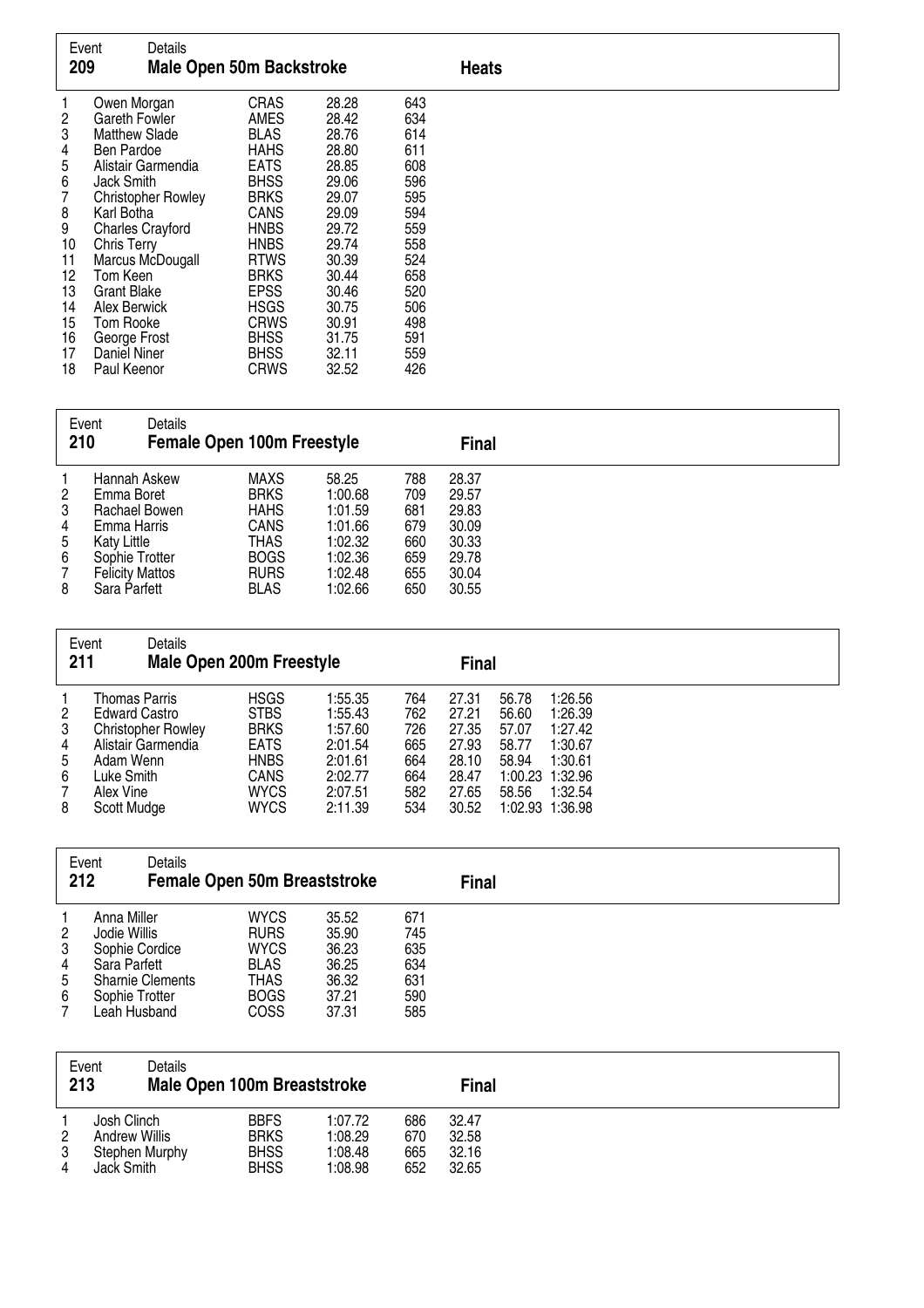| 213         | Event                                                   | Details<br>Male Open 100m Breaststroke |                                     |                                          |                          | <b>Continued</b>                 |  |
|-------------|---------------------------------------------------------|----------------------------------------|-------------------------------------|------------------------------------------|--------------------------|----------------------------------|--|
| 5<br>6<br>8 | Tom Rooke<br>Leon Maclean<br>Nick Devine<br>Oliver Brav |                                        | CRWS<br>HAHS<br>HNBS<br><b>HYTS</b> | 1:10.17<br>1:11.07<br>1:11.68<br>1:13.34 | 622<br>601<br>586<br>549 | 32.50<br>33.62<br>33.90<br>34.36 |  |

| Event<br>215               |                                                                                                                   | Details<br><b>Male Open 100m Butterfly</b> |                                                                                                |                                                                   |                                               | <b>Final</b>                                                |  |
|----------------------------|-------------------------------------------------------------------------------------------------------------------|--------------------------------------------|------------------------------------------------------------------------------------------------|-------------------------------------------------------------------|-----------------------------------------------|-------------------------------------------------------------|--|
| 2<br>3<br>4<br>5<br>6<br>7 | Scott Mudge<br>Karl Botha<br>William Felgate<br>Alex Vine<br>Justin Langford<br>Alistair Garmendia<br>Josh Clinch |                                            | <b>WYCS</b><br>CANS<br><b>HVWS</b><br><b>WYCS</b><br><b>SHIS</b><br><b>EATS</b><br><b>BBFS</b> | 58.06<br>58.37<br>59.03<br>59.45<br>1:00.45<br>1:01.00<br>1:02.08 | 710<br>700<br>679<br>666<br>636<br>621<br>591 | 27.02<br>27.33<br>26.87<br>27.79<br>28.52<br>28.58<br>28.73 |  |
| 8                          | Callum Hillicks                                                                                                   |                                            | <b>CRWS</b>                                                                                    | 1:02.81                                                           | 571                                           | 29.05                                                       |  |

| Event<br>216   |                                  | Details<br><b>Female Open 100m Backstroke</b> |                            |                    |            | <b>Final</b>   |  |
|----------------|----------------------------------|-----------------------------------------------|----------------------------|--------------------|------------|----------------|--|
| $\overline{2}$ | Anna Jemielity<br>Kathryn Willis |                                               | <b>WYCS</b><br><b>BRKS</b> | 1:04.51<br>1:04.57 | 781<br>780 | 31.65<br>31.74 |  |
| 3              | Julie Rampley                    |                                               | MAXS                       | 1:04.84            | 771        | 32.16          |  |
| 4<br>5         | Ashleigh Lloyd<br>Sarah Powell   |                                               | <b>SLES</b><br>MAXS        | 1:07.06<br>1:07.89 | 707<br>684 | 32.94<br>33.29 |  |
| 6<br>7         | Sophie Tomlin<br>Sarah Turner    |                                               | CANS<br>MAXS               | 1:09.43<br>1:09.45 | 643<br>643 | 34.09<br>34.25 |  |
| 8              | Lacey Palmer                     |                                               | THAS                       | 1:09.64            | 638        | 34.37          |  |

| <b>CRAS</b><br>26.35<br>775<br>Owen Morgan                                                                                                                                                                                                                                                                                               | 217                  | Details<br>Event | <b>Male Open 50m Backstroke</b> |       |     | <b>Final</b> |  |
|------------------------------------------------------------------------------------------------------------------------------------------------------------------------------------------------------------------------------------------------------------------------------------------------------------------------------------------|----------------------|------------------|---------------------------------|-------|-----|--------------|--|
| 3<br><b>BLAS</b><br><b>Matthew Slade</b><br>629<br>28.50<br><b>BHSS</b><br>Jack Smith<br>615<br>4<br>28.73<br>5<br><b>EATS</b><br>Alistair Garmendia<br>29.10<br>594<br><b>BRKS</b><br>6<br>590<br>29.17<br><b>Christopher Rowley</b><br>Marcus McDougall<br><b>RTWS</b><br>7<br>530<br>30.27<br>CANS<br>8<br>Karl Botha<br>31.86<br>454 | $\mathbf{2}^{\circ}$ | Gareth Fowler    | AMES                            | 28.10 | 654 |              |  |

| Event<br>221                                             |                                               | Details                                                                         | Male Open 400m Medley Relay                                    |                                                    | <b>Heat Declared Winner</b>                                                                                                                                                                                                                                                                                    |  |  |
|----------------------------------------------------------|-----------------------------------------------|---------------------------------------------------------------------------------|----------------------------------------------------------------|----------------------------------------------------|----------------------------------------------------------------------------------------------------------------------------------------------------------------------------------------------------------------------------------------------------------------------------------------------------------------|--|--|
| $\mathbf{2}$<br>$\mathbf{3}$<br>$\overline{4}$<br>5<br>6 | Herne Bay<br>Crawley<br><b>Epsom District</b> | Bracknell & Wokingham<br>City Of Brighton & Hove A<br>City Of Brighton & Hove B | 4:08.23<br>4:11.41<br>4:15.37<br>4:16.38<br>4:21.91<br>4:46.60 | 30.47<br>31.76<br>31.51<br>32.79<br>31.52<br>33.64 | 1:02.46 1:34.66 2:10.56 2:39.77 3:13.67 3:39.32<br>1:03.88 1:35.69 2:12.31 2:40.70 3:13.63 3:40.50<br>1:05.54 1:37.48 2:15.37 2:43.69 3:17.52 3:44.74<br>1:08.30 1:39.82 2:15.10 2:43.57 3:16.54 3:44.76<br>1:04.94 1:39.44 2:19.52 2:48.52 3:22.96 3:50.97<br>1:09.20 1:46.51 2:28.78 3:01.55 3:40.18 4:11.70 |  |  |

| Event<br>222     | Details                                                                                                                 | Female Open 400m Freestyle Relay                    |                                           | <b>Heat Declared Winner</b>                                                                                                                                                                                                                                 |  |
|------------------|-------------------------------------------------------------------------------------------------------------------------|-----------------------------------------------------|-------------------------------------------|-------------------------------------------------------------------------------------------------------------------------------------------------------------------------------------------------------------------------------------------------------------|--|
| 2<br>3<br>4<br>5 | City Of Brighton & Hove A<br>Bracknell & Wokingham<br>Thanet Swim Club<br>City Of Canterbury<br><b>Wycombe District</b> | 4:04.74<br>4:05.56<br>4:08.26<br>4:08.60<br>4:13.25 | 29.17<br>29.86<br>30.79<br>31.24<br>30.39 | 1:01.31 1:30.30 2:02.36 2:31.22 3:03.47 3:32.76<br>1:01.81 1:30.95 2:04.40 2:33.63 3:06.03 3:34.73<br>1:03.06 1:33.05 2:05.78 2:35.61 3:07.57 3:36.81<br>1:04.36 1:33.85 2:05.69 2:35.30 3:07.07 3:36.38<br>1:04.26 1:34.51 2:07.30 2:36.86 3:09.25 3:40.14 |  |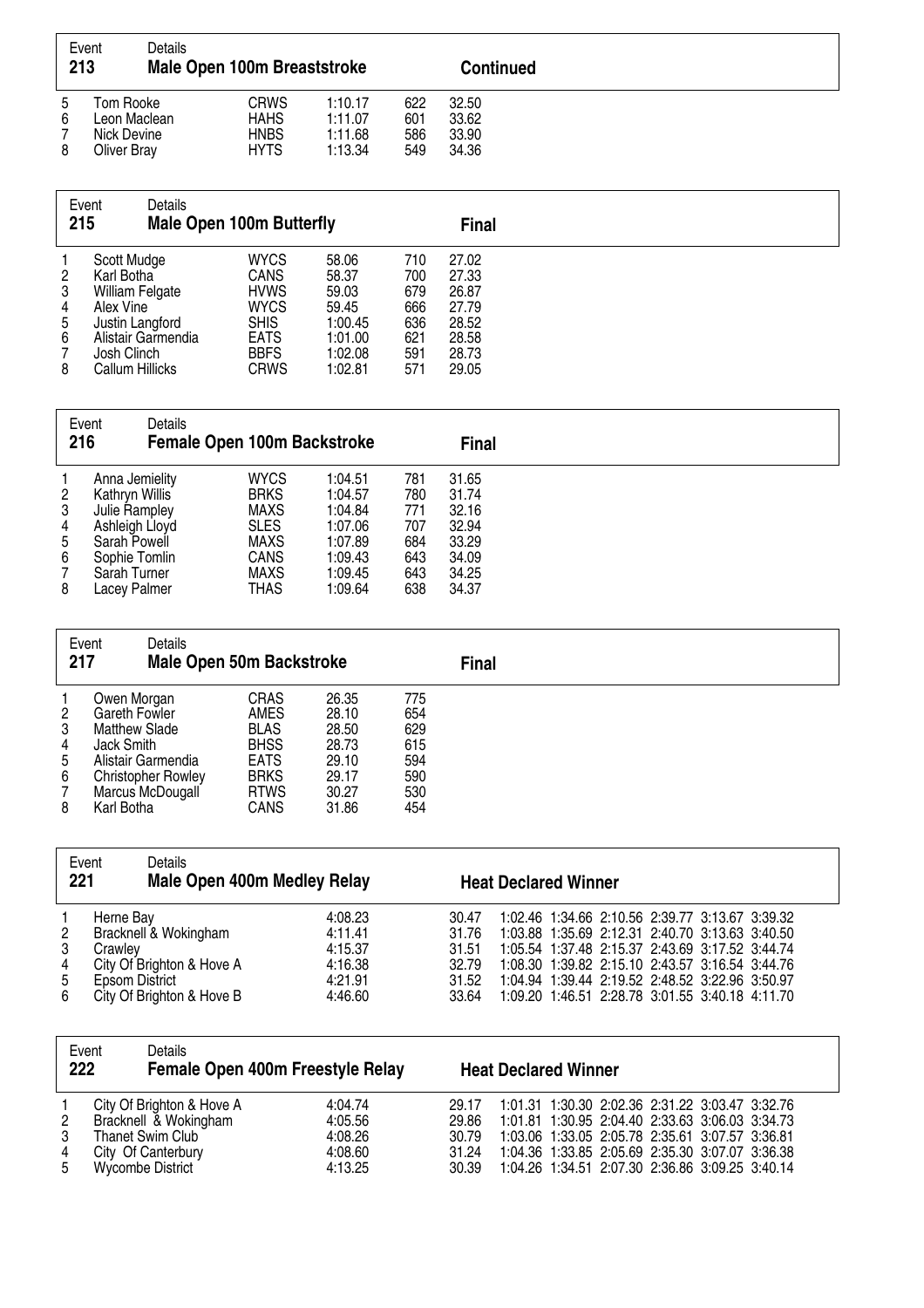| Event<br>222                                                                                           | Details                                                                                                                                                                                                                                                                                     |                                                                                                                                                                                                                                | Female Open 400m Freestyle Relay                                                                                                                                             |                                                                                                              | <b>Continued</b>                                                                                                                             |                                                                                                                                                                                                                                                                        |  |                                                                                                                                                                                                                                                                                                                                                                                                                                                                                                                                                                                                                                                                                                                                                                                                                                              |  |  |
|--------------------------------------------------------------------------------------------------------|---------------------------------------------------------------------------------------------------------------------------------------------------------------------------------------------------------------------------------------------------------------------------------------------|--------------------------------------------------------------------------------------------------------------------------------------------------------------------------------------------------------------------------------|------------------------------------------------------------------------------------------------------------------------------------------------------------------------------|--------------------------------------------------------------------------------------------------------------|----------------------------------------------------------------------------------------------------------------------------------------------|------------------------------------------------------------------------------------------------------------------------------------------------------------------------------------------------------------------------------------------------------------------------|--|----------------------------------------------------------------------------------------------------------------------------------------------------------------------------------------------------------------------------------------------------------------------------------------------------------------------------------------------------------------------------------------------------------------------------------------------------------------------------------------------------------------------------------------------------------------------------------------------------------------------------------------------------------------------------------------------------------------------------------------------------------------------------------------------------------------------------------------------|--|--|
| 6<br>7<br>8                                                                                            | Crawley<br>City Of Brighton & Hove B<br>Epsom District                                                                                                                                                                                                                                      |                                                                                                                                                                                                                                | 4:20.17<br>4:22.47<br>4:22.90                                                                                                                                                |                                                                                                              | 31.49<br>31.49<br>30.88                                                                                                                      |                                                                                                                                                                                                                                                                        |  | 1:05.97 1:36.77 2:10.69 2:41.35 3:16.00 3:46.63<br>1:06.56 1:36.42 2:10.33 2:40.81 3:15.46 3:47.04<br>1:04.93 1:36.93 2:13.10 2:43.81 3:19.43 3:49.09                                                                                                                                                                                                                                                                                                                                                                                                                                                                                                                                                                                                                                                                                        |  |  |
| Event<br>231                                                                                           | Details                                                                                                                                                                                                                                                                                     | <b>Female Open 200m Butterfly</b>                                                                                                                                                                                              |                                                                                                                                                                              |                                                                                                              | <b>Heats</b>                                                                                                                                 |                                                                                                                                                                                                                                                                        |  |                                                                                                                                                                                                                                                                                                                                                                                                                                                                                                                                                                                                                                                                                                                                                                                                                                              |  |  |
| 1<br>2<br>3<br>4<br>5<br>6<br>7<br>8<br>9                                                              | Emma Boret<br><b>Charlotte Slater</b><br><b>Katy Little</b><br><b>Eleanor Selby</b><br>Emma Harding<br>Helen Robinson<br>Jessie Fisher<br>Emma Brooks<br>Chloe Thompson-Balk                                                                                                                | <b>BRKS</b><br>COSS<br><b>THAS</b><br><b>HNSS</b><br><b>CRWS</b><br>CANS<br>CRWS<br><b>CRWS</b><br><b>CRWS</b>                                                                                                                 | 2:22.72<br>2:23.96<br>2:27.10<br>2:28.53<br>2:28.73<br>2:30.51<br>2:33.76<br>2:36.34<br>2:41.46                                                                              | 730<br>713<br>673<br>656<br>736<br>633<br>671<br>568<br>517                                                  | 32.19<br>32.50<br>33.53<br>33.61<br>33.59<br>34.10<br>33.28<br>35.86<br>36.15                                                                | 1:08.68 1:45.75<br>1:09.01 1:46.13<br>1:10.85 1:48.82<br>1:10.76 1:48.89<br>1:11.23 1:49.80<br>1:12.12 1:51.29<br>1:12.28 1:53.45<br>1:15.45 1:55.95<br>1:17.95 2:00.57                                                                                                |  |                                                                                                                                                                                                                                                                                                                                                                                                                                                                                                                                                                                                                                                                                                                                                                                                                                              |  |  |
| Event<br>232                                                                                           | Details                                                                                                                                                                                                                                                                                     | <b>Male Open 200m Ind Medley</b>                                                                                                                                                                                               |                                                                                                                                                                              |                                                                                                              | <b>Heats</b>                                                                                                                                 |                                                                                                                                                                                                                                                                        |  |                                                                                                                                                                                                                                                                                                                                                                                                                                                                                                                                                                                                                                                                                                                                                                                                                                              |  |  |
| 1<br>2<br>3<br>4<br>5<br>$\begin{array}{c} 6 \\ 7 \end{array}$<br>8<br>9<br>10<br>11<br>12<br>13<br>14 | Josh Clinch<br>Alex Vine<br>Jack Smith<br><b>Andrew Willis</b><br>Nick Devine<br>Alistair Garmendia<br>Karl Botha<br>Luke Smith<br>Tom Rooke<br>Jonathan Lane<br><b>Edward Castro</b><br>Michael Faber<br>Jack Brewer<br><b>Mikael Popov</b>                                                | <b>BBFS</b><br><b>WYCS</b><br><b>BHSS</b><br><b>BRKS</b><br><b>HNBS</b><br><b>EATS</b><br>CANS<br>CANS<br><b>CRWS</b><br><b>BLAS</b><br><b>STBS</b><br><b>STBS</b><br><b>CRWS</b><br><b>WEWS</b>                               | 2:14.17<br>2:15.40<br>2:16.46<br>2:17.07<br>2:17.48<br>2:18.83<br>2:20.06<br>2:20.96<br>2:22.17<br>2:24.47<br>2:25.02<br>2:25.27<br>2:25.64<br>2:25.94                       | 684<br>668<br>654<br>646<br>640<br>623<br>608<br>640<br>583<br>597<br>551<br>587<br>583<br>580               | 29.39<br>29.01<br>29.04<br>30.70<br>29.91<br>29.20<br>29.00<br>30.37<br>31.03<br>31.98<br>30.69<br>32.03<br>32.77<br>32.39                   | 1:05.11 1:42.94<br>1:04.45 1:42.28<br>1:04.82 1:44.36<br>1:06.08 1:45.59<br>1:05.38 1:45.31<br>1:05.36 1:47.06<br>1:03.24 1:47.56<br>1:07.33 1:50.46<br>1:07.79 1:48.37<br>1:09.16 1:52.10<br>1:07.83 1:52.56<br>1:09.18 1:53.76<br>1:10.19 1:52.30<br>1:11.22 1:52.08 |  |                                                                                                                                                                                                                                                                                                                                                                                                                                                                                                                                                                                                                                                                                                                                                                                                                                              |  |  |
| Event<br>233                                                                                           | Details                                                                                                                                                                                                                                                                                     | <b>Female Open 400m Freestyle</b>                                                                                                                                                                                              |                                                                                                                                                                              |                                                                                                              |                                                                                                                                              | <b>Heat Declared Winner</b>                                                                                                                                                                                                                                            |  |                                                                                                                                                                                                                                                                                                                                                                                                                                                                                                                                                                                                                                                                                                                                                                                                                                              |  |  |
| 1<br>2<br>3<br>4<br>5<br>6<br>$\overline{7}$<br>8<br>9<br>10<br>11<br>12<br>13<br>14<br>15<br>16       | Gemma Bannister<br>Louise Whorlow<br>Sarah Turner<br>Kathryn Willis<br>Rachel Walker<br>Helen Robinson<br>Jessie Fisher<br>Sophie Tomlin<br>Sara Parfett<br>Emma Harding<br>Natasha Hickey<br><b>Felicity Mattos</b><br>Rebecca O'Brien<br>Daisy Bond<br>Emma Brooks<br>Chloe Thompson-Balk | <b>RURS</b><br><b>THAS</b><br><b>MAXS</b><br><b>BRKS</b><br><b>BRKS</b><br>CANS<br><b>CRWS</b><br>CANS<br><b>BLAS</b><br><b>CRWS</b><br><b>RTWS</b><br><b>RURS</b><br><b>WYCS</b><br><b>EAGS</b><br><b>CRWS</b><br><b>CRWS</b> | 4:26.43<br>4:31.64<br>4:32.47<br>4:36.65<br>4:40.35<br>4:40.52<br>4:41.05<br>4:42.58<br>4:43.42<br>4:44.11<br>4:46.85<br>4:47.17<br>4:47.67<br>4:56.74<br>4:58.44<br>5:01.39 | 786<br>748<br>742<br>713<br>688<br>687<br>684<br>674<br>668<br>664<br>647<br>645<br>642<br>588<br>579<br>563 | 30.21<br>31.81<br>32.70<br>31.90<br>32.46<br>32.36<br>32.29<br>32.79<br>32.19<br>32.17<br>32.23<br>32.89<br>33.34<br>34.11<br>35.18<br>35.46 |                                                                                                                                                                                                                                                                        |  | 1:04.55 1:39.02 2:13.26 2:46.61 3:20.33 3:53.84<br>1:05.73 1:39.90 2:14.05 2:48.40 3:22.95 3:57.68<br>1:07.39 1:41.94 2:16.43 2:51.11 3:25.53 3:59.63<br>1:06.93 1:42.37 2:17.30 2:52.01 3:26.82 4:01.88<br>1:07.50 1:42.94 2:18.52 2:54.15 3:30.59 4:06.77<br>1:06.94 1:42.54 2:18.06 2:53.38 3:30.22 4:05.99<br>1:07.89 1:44.04 2:20.13 2:55.64 3:31.64 4:07.21<br>1:07.65 1:43.02 2:18.63 2:54.01 3:30.41 4:06.51<br>1:07.94 1:44.71 2:20.64 2:56.43 3:32.53 4:08.82<br>1:07.48 1:43.87 2:20.28 2:56.37 3:32.70 4:09.00<br>1:07.83 1:44.79 2:22.12 2:58.54 3:35.62 4:12.53<br>1:09.09 1:46.32 2:23.14 2:59.52 3:36.11 4:12.58<br>1:09.09 1:45.43 2:22.04 2:58.07 3:34.78 4:11.68<br>1:11.16 1:49.16 2:27.42 3:05.04 3:43.19 4:21.41<br>1:12.55 1:50.63 2:28.71 3:06.71 3:44.42 4:22.11<br>1:14.50 1:53.62 2:31.89 3:10.01 3:47.97 4:25.35 |  |  |

Paige Stanton CRWS 5:02.94 555 34.19 1:11.84 1:50.29 2:29.63 3:08.55 3:47.10 4:25.64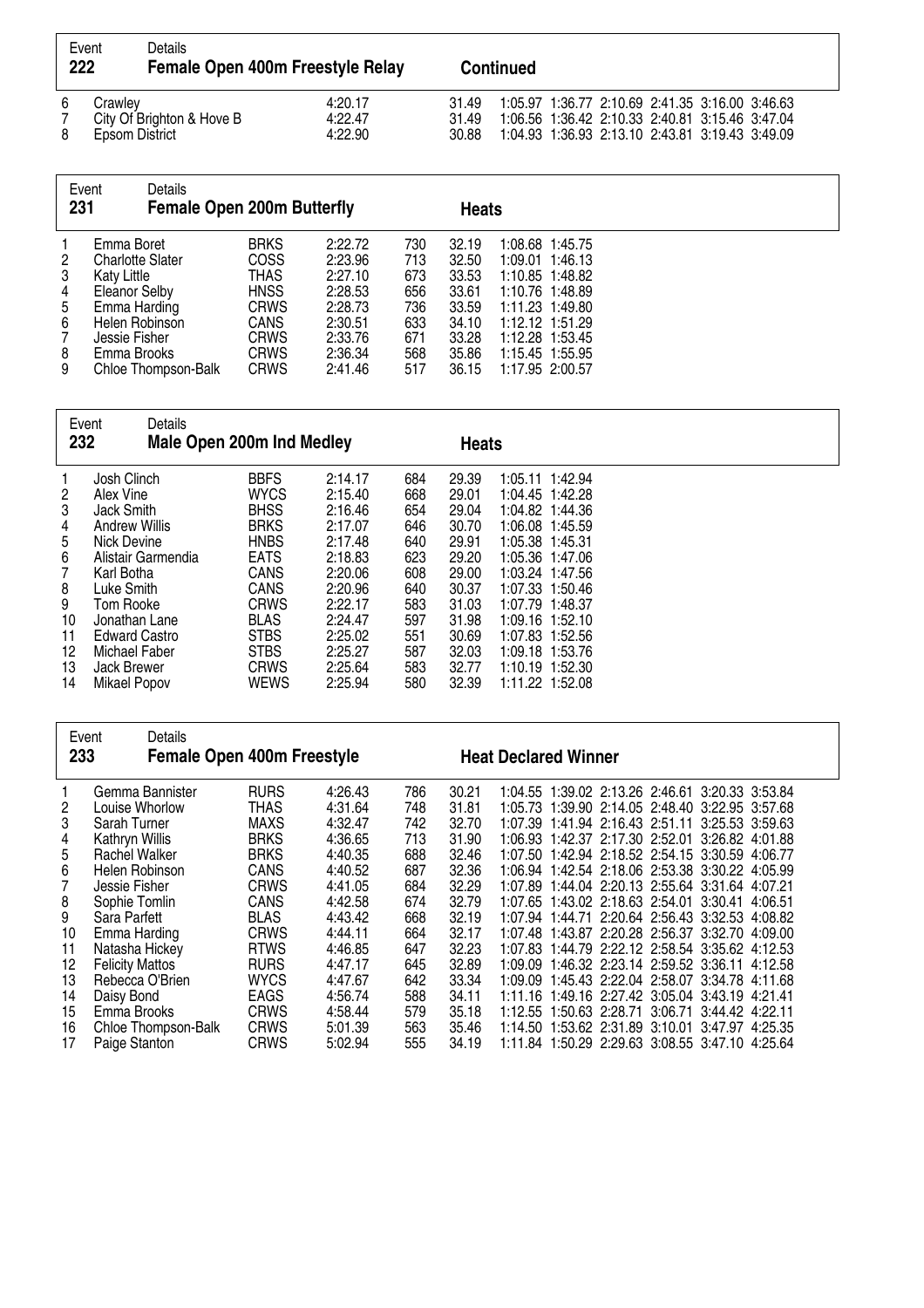| Event<br>234                                                                                                                                                                                                                       | Details<br><b>Male Open 50m Freestyle</b>                                                                                                                                                                                                                                                                                                                                                                                                                                                                                                                                                                                                                |                                                                                                                                                                                                                                                                                                                                                                                                                                                                                                |                                                                                                                                                                                                                                                                                                                |                                                                                                                                                                                                                                            | <b>Heats</b> |  |
|------------------------------------------------------------------------------------------------------------------------------------------------------------------------------------------------------------------------------------|----------------------------------------------------------------------------------------------------------------------------------------------------------------------------------------------------------------------------------------------------------------------------------------------------------------------------------------------------------------------------------------------------------------------------------------------------------------------------------------------------------------------------------------------------------------------------------------------------------------------------------------------------------|------------------------------------------------------------------------------------------------------------------------------------------------------------------------------------------------------------------------------------------------------------------------------------------------------------------------------------------------------------------------------------------------------------------------------------------------------------------------------------------------|----------------------------------------------------------------------------------------------------------------------------------------------------------------------------------------------------------------------------------------------------------------------------------------------------------------|--------------------------------------------------------------------------------------------------------------------------------------------------------------------------------------------------------------------------------------------|--------------|--|
| 1<br>$\overline{\mathbf{c}}$<br>3<br>4<br>5<br>6<br>$\overline{7}$<br>7<br>9<br>10<br>11<br>12<br>13<br>14<br>15<br>16<br>17<br>18<br>19<br>20<br>21<br>22<br>23<br>24<br>25<br>26<br>27<br>28<br>29<br>30<br>31<br>32<br>33<br>34 | Owen Morgan<br>William Felgate<br>Jack Smith<br><b>Charles Crayford</b><br><b>Thomas Parris</b><br>David Smith<br>Gareth Fowler<br>Stephen Murphy<br>Karl Botha<br><b>Matthew Slade</b><br><b>Ralph Anstis</b><br>Luke Smith<br>Matthew Wooldridge<br>Sam Tinson-Wood<br>Justin Langford<br>Tom Keen<br>Tom Rooke<br>Jonathan Lane<br><b>Callum Hillicks</b><br>Alex Berwick<br><b>Ben Trout</b><br>Dan Wood<br>Alexander McKinnon<br><b>Edward Castro</b><br>Marcus McDougall<br>David Rowley<br><b>Richard Felgate</b><br>Daniel Chapman<br>Jack Brewer<br><b>Christopher Kelly</b><br>Paul Keenor<br>James Adams<br><b>Anthony White</b><br>Joe Brown | CRAS<br><b>HVWS</b><br><b>BHSS</b><br><b>HNBS</b><br><b>HSGS</b><br><b>MAXS</b><br><b>AMES</b><br><b>BHSS</b><br>CANS<br><b>BLAS</b><br><b>EPSS</b><br>CANS<br><b>CRWS</b><br>WEWS<br><b>SHIS</b><br><b>BRKS</b><br><b>CRWS</b><br><b>BLAS</b><br><b>CRWS</b><br><b>HSGS</b><br><b>CRWS</b><br><b>BLAS</b><br><b>CRWS</b><br><b>STBS</b><br><b>RTWS</b><br><b>BRKS</b><br><b>HVWS</b><br><b>HVWS</b><br><b>CRWS</b><br><b>MAXS</b><br><b>CRWS</b><br><b>GUIS</b><br><b>STBS</b><br><b>BHSS</b> | 24.52<br>24.69<br>25.12<br>25.25<br>25.34<br>25.36<br>25.47<br>25.47<br>25.64<br>25.73<br>25.94<br>26.05<br>26.10<br>26.36<br>26.42<br>26.48<br>26.75<br>26.81<br>26.88<br>27.01<br>27.07<br>27.08<br>27.14<br>27.17<br>27.33<br>27.41<br>27.58<br>27.66<br>27.76<br>27.81<br>28.04<br>28.19<br>28.51<br>29.07 | 704<br>691<br>660<br>651<br>644<br>643<br>635<br>635<br>624<br>618<br>604<br>691<br>593<br>577<br>573<br>659<br>553<br>637<br>545<br>538<br>618<br>534<br>530<br>528<br>519<br>596<br>586<br>580<br>574<br>493<br>481<br>548<br>529<br>498 |              |  |
| Event                                                                                                                                                                                                                              | <b>Details</b>                                                                                                                                                                                                                                                                                                                                                                                                                                                                                                                                                                                                                                           |                                                                                                                                                                                                                                                                                                                                                                                                                                                                                                |                                                                                                                                                                                                                                                                                                                |                                                                                                                                                                                                                                            |              |  |

| ᄂ៴ငப<br>235 | υσιαιιο                 |             | <b>Female Open 200m Breaststroke</b> |     | <b>Heats</b> |                 |  |
|-------------|-------------------------|-------------|--------------------------------------|-----|--------------|-----------------|--|
|             | Jodie Willis            | <b>RURS</b> | 2:43.19                              | 757 | 37.53        | 1:19.13 2:01.50 |  |
| 2           | Anna Miller             | <b>WYCS</b> | 2:46.51                              | 650 | 37.95        | 1:19.81 2:02.63 |  |
| 3           | Tya Allum               | <b>LITS</b> | 2:49.97                              | 677 | 39.35        | 1:22.83 2:06.72 |  |
| 4           | Francesca Beale         | <b>THAS</b> | 2:50.03                              | 614 | 39.57        | 1:22.70 2:06.13 |  |
| 5           | Sophie Cordice          | <b>WYCS</b> | 2:51.18                              | 602 | 38.88        | 1:22.95 2:07.13 |  |
| 6           | Louise Gates            | <b>THAS</b> | 2:53.20                              | 643 | 39.88        | 1:24.44 2:09.70 |  |
|             | Ellie Straughan         | <b>WYCS</b> | 2:54.18                              | 573 | 39.73        | 1:24.22 2:09.25 |  |
| 8           | <b>Sharnie Clements</b> | <b>THAS</b> | 2:54.56                              | 570 | 39.19        | 1:23.96 2:10.18 |  |
| 9           | Eloise O'Connor-Wright  | <b>LITS</b> | 2:54.92                              | 624 | 40.43        | 1:24.75 2:09.96 |  |
| 10          | Hannah O'Grady          | <b>CRWS</b> | 2:55.35                              | 562 | 40.18        | 1:25.36 2:10.78 |  |
| 11          | <b>Holly Matthews</b>   | <b>MAXS</b> | 2:55.43                              | 562 | 39.81        | 1:24.60 2:10.15 |  |
| 12          | Elanor Loveman          | <b>BOGS</b> | 2:55.62                              | 635 | 39.76        | 1:24.92 2:10.30 |  |
| 13          | Sophie Trotter          | <b>BOGS</b> | 2:57.22                              | 545 | 39.18        | 1:24.65 2:11.96 |  |
| 14          | Sarah Powell            | <b>MAXS</b> | 2:58.83                              | 531 | 40.82        | 1:26.51 2:12.87 |  |
| 15          | Emily McLoughlin        | EAGS        | 2:59.87                              | 522 | 40.64        | 1:26.06 2:12.59 |  |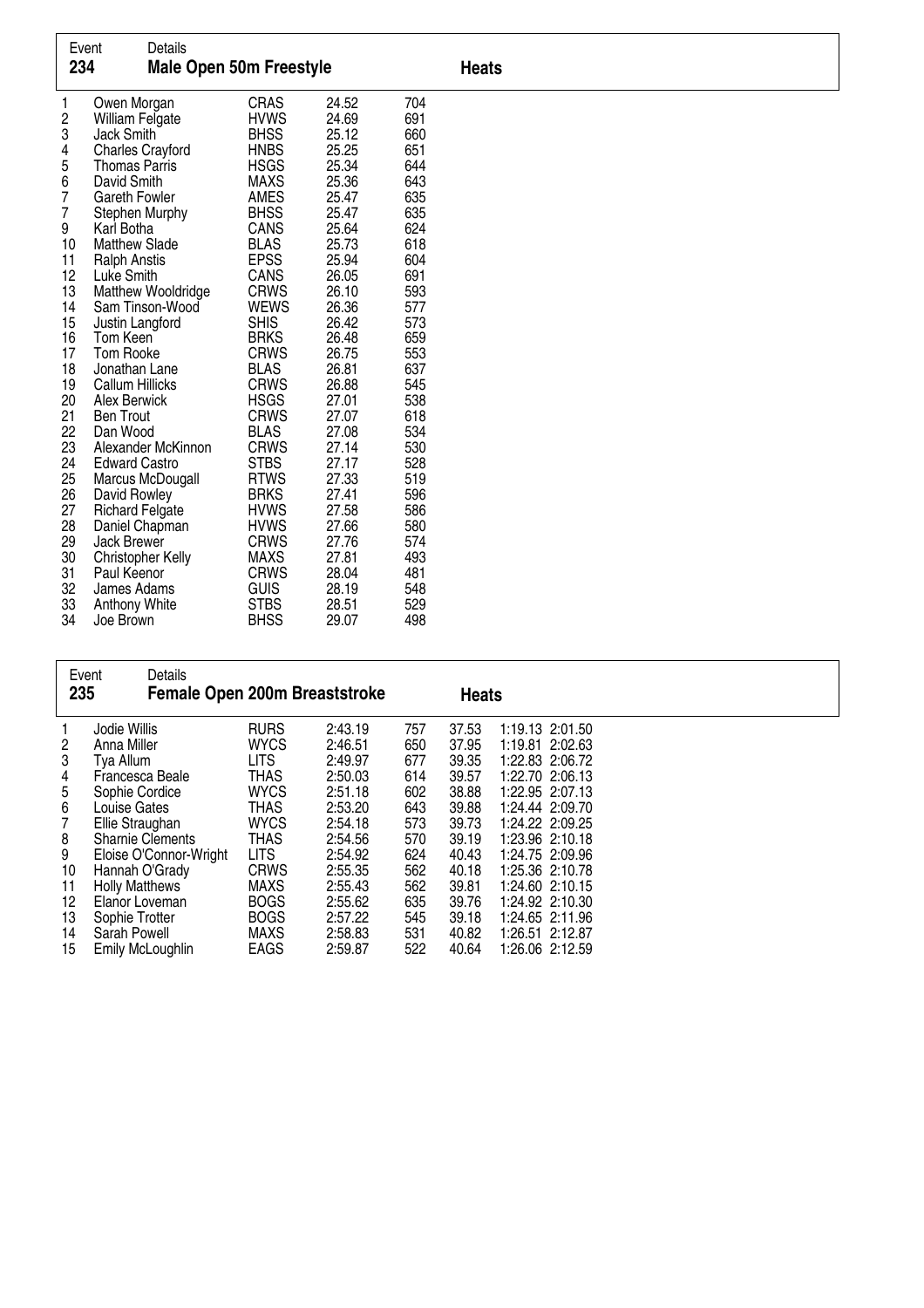| 236            | Event<br>Details     | <b>Male Open 1500m Freestyle</b> |          |     | <b>Heat Declared Winner</b>                                                                                                                                                                                                                                      |
|----------------|----------------------|----------------------------------|----------|-----|------------------------------------------------------------------------------------------------------------------------------------------------------------------------------------------------------------------------------------------------------------------|
|                |                      |                                  |          |     |                                                                                                                                                                                                                                                                  |
| 1              | <b>Edward Castro</b> | <b>STBS</b>                      | 16:05.45 | 782 | 29.43<br>1:01.07 1:33.32 2:05.83 2:38.13 3:11.07 3:43.54<br>4:16.08 4:48.42 5:20.99 5:52.30 6:24.08 6:55.80 7:27.78<br>8:00.21 8:32.38 9:04.47 9:36.56 10:08.9710:41.8211:13.92<br>11:46.3612:18.8012:51.6313:24.6413:56.7314:29.9115:02.72<br>15:35.93          |
| $\overline{c}$ | Rory Kemp            | <b>MAXS</b>                      | 16:24.10 | 744 | 29.82<br>1:01.65 1:33.43 2:05.96 2:38.55 3:10.70 3:43.59<br>4:16.18 4:48.29 5:21.04 5:53.14 6:25.56 6:57.83 7:30.93<br>8:04.23 8:37.42 9:10.56 9:44.13 10:17.7510:51.4311:25.00<br>11:58.4112:32.0413:06.1513:39.9514:13.7714:46.4815:20.04<br>15:52.84          |
| 3              | Michael Faber        | <b>STBS</b>                      | 16:48.55 | 698 | 29.85<br>1:02.09 1:34.25 2:07.01 2:40.51 3:13.85 3:47.50<br>4:21.17 4:55.08 5:28.62 6:02.68 6:36.83 7:10.67 7:44.81<br>8:18.99  8:52.95  9:26.97  10:01.2510:34.9111:09.4011:43.89<br>12:18.2112:51.7913:26.1714:00.2614:34.4815:08.5815:42.60<br>16:16.68       |
| 4              | Gordon Laing         | <b>BRKS</b>                      | 17:03.45 | 671 | 30.17<br>1:02.14 1:34.41 2:07.39 2:40.76 3:14.40 3:48.57<br>4:22.74 4:56.95 5:31.49 6:05.80 6:40.23 7:15.00 7:49.32<br>8:24.16 8:58.98 9:33.48 10:08.1810:42.7911:17.7511:52.48<br>12:26.6413:01.0213:35.8114:10.4714:45.5015:20.4915:55.64<br>16:30.05          |
| 5              | <b>Thomas Smith</b>  | <b>MAXS</b>                      | 17:04.34 | 669 | 1:02.77 1:36.85 2:11.07 2:45.49 3:20.11 3:54.85<br>29.70<br>4:29.20 5:03.73 5:38.24 6:12.85 6:47.77 7:21.60 7:55.14<br>8:29.32 9:03.46 9:37.76 10:12.5610:47.0811:21.4511:56.12<br>12:30.8013:04.8613:39.4514:14.1114:48.6915:23.4515:58.11<br>16:32.61          |
| 6              | Keiron Piper         | <b>THAS</b>                      | 17:34.66 | 618 | 29.96<br>1:02.72 1:36.27 2:09.44 2:43.37 3:17.54 3:51.63<br>4:26.21 5:00.82 5:36.08 6:11.10 6:45.98 7:20.63 7:56.36<br>8:31.96  9:08.05  9:44.09  10:19.7510:53.7411:28.6512:05.36<br>12:42.1313:18.1513:55.3714:32.3715:09.1315:46.5316:24.06<br>16:59.70       |
| 7              | Anthony White        | <b>STBS</b>                      | 17:35.77 | 616 | 1:06.02 1:41.26 2:17.18 2:52.88 3:28.14 4:03.90<br>31.72<br>4:39.54 5:14.99 5:50.80 6:25.56 7:00.64 7:36.04 8:11.58<br>8:46.96 9:22.18 9:57.69 10:33.1911:08.5611:43.7012:18.59<br>12:54.0813:29.2914:05.0014:40.3515:16.8615:53.2616:27.73<br>17:02.64          |
| 8              | Oliver-James Wright  | <b>FANS</b>                      | 17:41.80 | 606 | 1:05.52 1:40.32 2:15.42 2:50.24 3:25.53 4:00.97<br>31.08<br>4:35.99 5:11.08 5:46.48 6:21.92 6:57.43 7:33.37 8:08.92<br>8:44.78 9:21.20 9:57.31 10:33.3611:08.9211:45.0812:21.26<br>12:57.2713:33.4014:09.5914:45.7215:21.0515:56.6316:31.77                      |
| 9              | Jack Brewer          | <b>CRWS</b>                      | 17:52.19 | 590 | 17:07.34<br>32.22<br>1:06.84 1:42.78 2:18.95 2:55.34 3:31.62 4:08.49<br>4:45.54 5:21.94 5:58.61 6:35.19 7:11.54 7:48.36 8:24.50<br>9:00.46 9:36.02 10:11.4510:46.8811:22.4611:58.3112:33.72<br>13:09.3213:44.7014:20.4414:56.1815:31.5616:07.3516:43.10          |
| 10             | <b>Matthew Coles</b> | <b>RURS</b>                      | 17:52.64 | 589 | 17:18.45<br>31.52 1:05.71 1:39.64 2:14.26 2:48.56 3:23.69 3:59.37<br>4:35.10 5:11.01 5:46.99 6:22.75 6:58.73 7:34.72 8:10.94<br>8:47.03 9:22.65 9:59.35 10:36.1011:12.7311:49.5912:26.38<br>13:02.5213:38.8314:15.6814:52.6915:29.2416:05.6616:42.19<br>17:18.16 |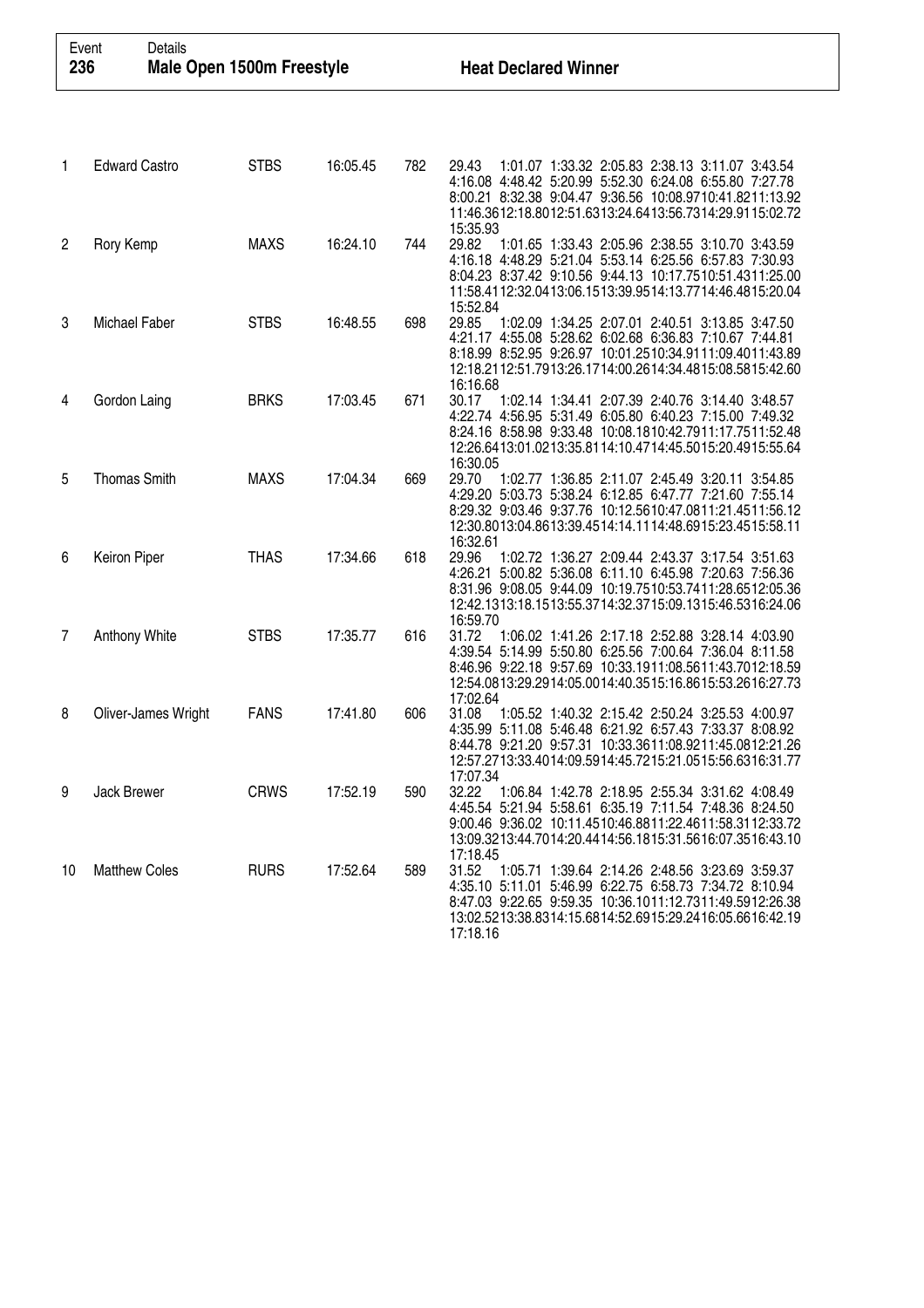| Event<br>237   |                    | Details<br><b>Female Open 1500m Freestyle</b> |             |          |     | <b>Heat Declared Winner</b>                                                                                                                                                                                                                             |
|----------------|--------------------|-----------------------------------------------|-------------|----------|-----|---------------------------------------------------------------------------------------------------------------------------------------------------------------------------------------------------------------------------------------------------------|
|                |                    |                                               |             |          |     |                                                                                                                                                                                                                                                         |
| 1              | Cali Stanton       |                                               | <b>CRWS</b> | 17:55.95 | 749 | 32.20<br>1:06.73 1:42.03 2:18.07 2:53.99 3:30.05 4:06.55<br>4:42.73 5:18.39 5:54.28 6:30.38 7:06.09 7:42.17 8:17.90<br>8:53.67 9:29.51 10:05.9210:41.9611:18.6011:54.9312:30.91<br>13:07.2313:43.6314:19.7914:56.3715:32.3216:08.4216:44.96<br>17:20.74 |
| $\overline{2}$ | <b>Rachel Bell</b> |                                               | <b>SHIS</b> | 18:22.20 | 703 | 31.70<br>1:05.39 1:40.07 2:15.24 2:51.22 3:27.10 4:03.60<br>4:39.80 5:15.90 5:52.48 6:28.95 7:05.27 7:42.42 8:19.35<br>8:55.91 9:33.08 10:10.4310:47.6711:24.6612:02.1912:39.71<br>13:17.7413:54.6914:34.1015:12.8615:51.9816:29.2717:07.95<br>17:45.56 |
| 3              | Sara Parfett       |                                               | <b>BLAS</b> | 18:47.35 | 662 | 33.42<br>1.10.99 1.48.63 2.26.48 3.04.05 3.41.55 4.19.73<br>4:56.70 5:34.48 6:12.40 6:50.36 7:28.20 8:06.38 8:44.17<br>9:21.71 9:59.94 10:37.0911:15.3611:53.4112:31.0913:08.39<br>13:46.5714:24.9315:02.8215:41.3316:19.5116:56.9617:34.40<br>18:10.96 |
| 4              | Louisa Warwick     |                                               | <b>HNSS</b> | 19:14.83 | 620 | 33.69<br>1:11.77 1:50.45 2:29.10 3:07.87 3:46.77 4:25.82<br>5:04.86 5:43.96 6:23.15 7:02.32 7:41.28 8:20.29 8:59.16<br>9:37.71 10:16.4310:54.5411:32.6712:10.7912:49.3013:27.71<br>14:06.4314:45.0215:23.6616:02.8216:42.3917:21.2018:00.31<br>18:38.08 |
| 5              | Daisy Bond         |                                               | EAGS        | 19:43.31 | 578 | 34.52<br>1.12.95 1.52.25 2.30.57 3.09.96 3.48.69 4.29.00<br>5:08.19 5:47.64 6:26.88 7:06.11 7:46.21 8:26.37 9:05.90<br>9:45.64 10:26.1611:05.7311:46.2912:26.4413:07.3113:46.96<br>14:25.7415:04.7015:44.7016:24.6017:05.4017:46.1918:25.81<br>19:05.41 |

|                                                    | Event<br>Details                                                                                                                                                                                   |                                                                                                                                                    |                                                                                        |                                                                    |              |
|----------------------------------------------------|----------------------------------------------------------------------------------------------------------------------------------------------------------------------------------------------------|----------------------------------------------------------------------------------------------------------------------------------------------------|----------------------------------------------------------------------------------------|--------------------------------------------------------------------|--------------|
| 238                                                | <b>Female Open 50m Butterfly</b>                                                                                                                                                                   |                                                                                                                                                    |                                                                                        |                                                                    | <b>Heats</b> |
| $\frac{2}{3}$<br>4<br>5<br>6<br>7<br>8<br>9<br>10  | Emma Boret<br><b>Holly White</b><br>Ashleigh Lloyd<br>Katy Little<br><b>Eleanor Selby</b><br><b>Charlotte Slater</b><br>Jessica-Louise Todd<br>Chloe Thompson-Balk<br>Amy Lafferty<br>Sara Parfett | <b>BRKS</b><br><b>BHSS</b><br><b>SLES</b><br><b>THAS</b><br><b>HNSS</b><br><b>COSS</b><br><b>BBFS</b><br><b>CRWS</b><br><b>EPSS</b><br><b>BLAS</b> | 30.18<br>30.49<br>30.87<br>31.16<br>31.69<br>31.90<br>32.23<br>32.24<br>32.46<br>32.47 | 690<br>672<br>649<br>633<br>604<br>593<br>576<br>575<br>564<br>564 |              |
| 11<br>11<br>13<br>14<br>15<br>16<br>17<br>18<br>19 | <b>Felicity Mattos</b><br>Fiona Jackson<br>Sophie Tomlin<br>Katie Grierson<br>Sophie Trotter<br>Gemma King<br>Catherine Lough<br><b>Heather Smedley</b><br>Nicole Read                             | <b>RURS</b><br><b>BHSS</b><br>CANS<br><b>EPSS</b><br><b>BOGS</b><br><b>SEVS</b><br>CANS<br><b>CRWS</b><br><b>BHSS</b>                              | 32.90<br>32.90<br>33.01<br>33.10<br>33.31<br>33.86<br>33.93<br>34.04<br>34.34          | 543<br>643<br>537<br>533<br>523<br>498<br>495<br>490<br>477        |              |

| 239            | Details<br>Event<br><b>Male Open 200m Backstroke</b> |             |         |     | <b>Heats</b> |                 |
|----------------|------------------------------------------------------|-------------|---------|-----|--------------|-----------------|
|                | <b>Christopher Rowley</b>                            | <b>BRKS</b> | 2:14.59 | 627 | 30.71        | 1:04.13 1:40.33 |
| $\overline{2}$ | <b>Andrew Willis</b>                                 | <b>BRKS</b> | 2:17.14 | 595 | 31.70        | 1:06.96 1:43.15 |
| 3              | Matthew Wooldridge                                   | <b>CRWS</b> | 2:17.37 | 592 | 32.02        | 1:06.79 1:42.21 |
| 4              | Sam Straughan                                        | <b>WYCS</b> | 2:19.20 | 643 | 32.60        | 1:08.01 1:43.93 |
| 5              | Chris Terry                                          | <b>HNBS</b> | 2:19.32 | 569 | 32.79        | 1:08.72 1:43.58 |
| 6              | <b>Matthew Slade</b>                                 | <b>BLAS</b> | 2:19.69 | 565 | 31.90        | 1:07.10 1:43.91 |
|                | Alistair Garmendia                                   | <b>EATS</b> | 2:19.84 | 563 | 31.70        | 1:06.92 1:44.04 |
| 8              | Tom Keen                                             | <b>BRKS</b> | 2:20.35 | 611 | 33.18        | 1:08.85 1:44.90 |
| 9              | Daniel Crisp                                         | <b>HNBS</b> | 2:20.69 | 553 | 32.60        | 1:07.82 1:44.74 |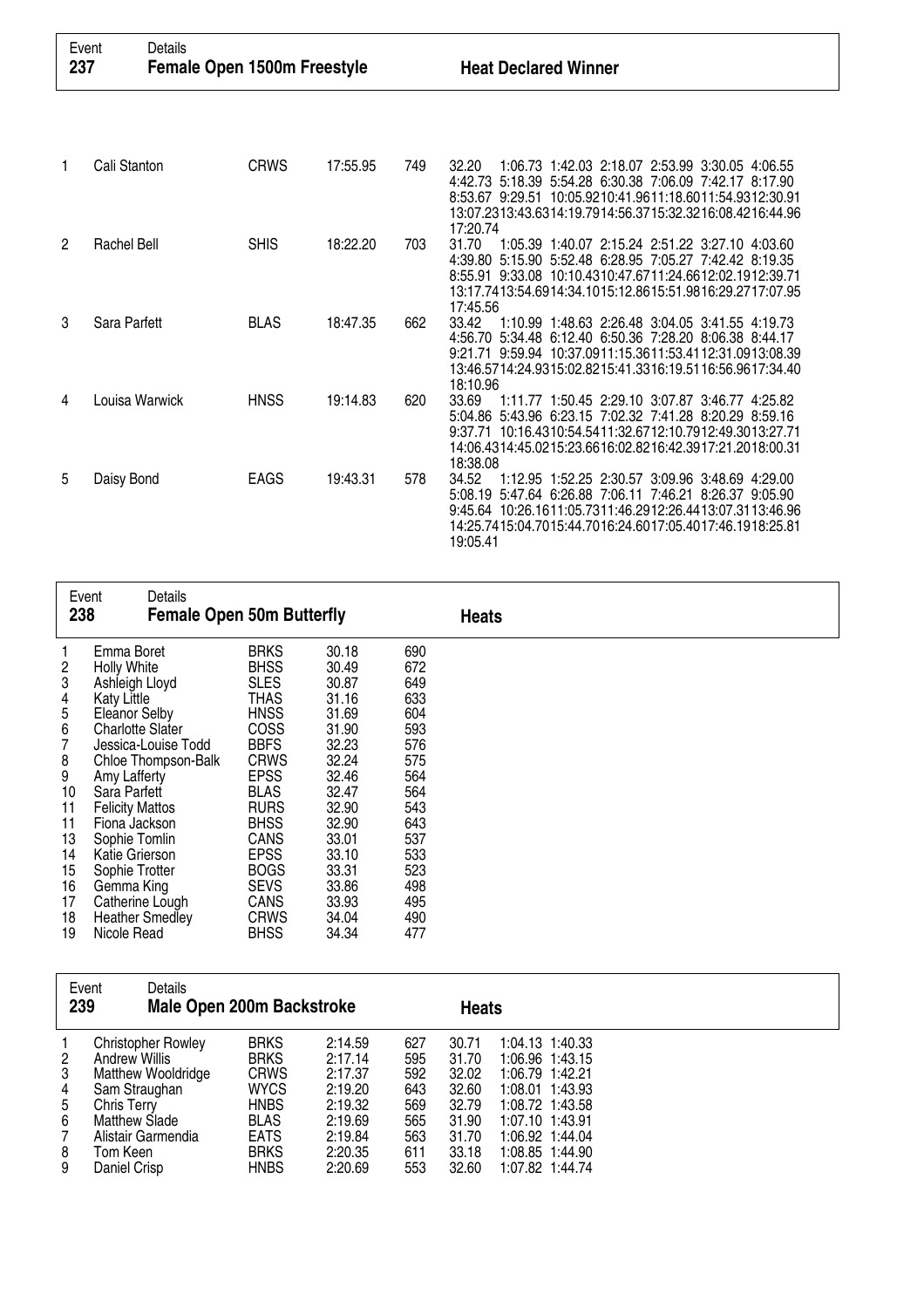| Event<br>239               |                                                                                    | Details<br>Male Open 200m Backstroke |                                                                  |                                                     |                                 |                                           | <b>Continued</b>                                                         |                 |
|----------------------------|------------------------------------------------------------------------------------|--------------------------------------|------------------------------------------------------------------|-----------------------------------------------------|---------------------------------|-------------------------------------------|--------------------------------------------------------------------------|-----------------|
| 10<br>11<br>12<br>13<br>14 | Alex Berwick<br>Kerris Hinton<br>Jonathan Lane<br>Daniel Niner<br><b>Ben Trout</b> |                                      | <b>HSGS</b><br><b>RTWS</b><br><b>BLAS</b><br><b>BHSS</b><br>CRWS | 2:22.34<br>2:23.08<br>2:23.93<br>2:27.45<br>2:28.51 | 535<br>527<br>567<br>528<br>517 | 33.35<br>33.05<br>34.55<br>34.25<br>34.69 | 1:09.33 1:46.67<br>1:11.10 1:47.83<br>1:11.75 1:49.31<br>1:12.28 1:50.69 | 1:09.96 1:47.15 |

| Event<br>240                                  | Details                                                                           | <b>Female Open 200m Butterfly</b>                                                      |                                                                |                                        | <b>Final</b>                                       |                                                                                                                |
|-----------------------------------------------|-----------------------------------------------------------------------------------|----------------------------------------------------------------------------------------|----------------------------------------------------------------|----------------------------------------|----------------------------------------------------|----------------------------------------------------------------------------------------------------------------|
| Emma Boret<br>Katy Little<br>3<br>4<br>5<br>6 | <b>Charlotte Slater</b><br><b>Eleanor Selby</b><br>Helen Robinson<br>Emma Harding | <b>BRKS</b><br><b>THAS</b><br><b>COSS</b><br><b>HNSS</b><br><b>CANS</b><br><b>CRWS</b> | 2:20.87<br>2:25.02<br>2:25.27<br>2:28.17<br>2:30.20<br>2:32.95 | 755<br>700<br>696<br>660<br>636<br>681 | 31.48<br>33.39<br>32.72<br>34.11<br>33.99<br>34.46 | 1:07.13 1:44.35<br>1:10.14 1:47.88<br>1:10.00 1:47.87<br>1.11.68 1.49.81<br>1:11.92 1:50.97<br>1:13.14 1:52.93 |

| 241            | Event<br>Details   | Male Open 200m Ind Medley |         |     | <b>Final</b> |                 |  |
|----------------|--------------------|---------------------------|---------|-----|--------------|-----------------|--|
|                | Alex Vine          | <b>WYCS</b>               | 2:09.86 | 746 | 28.10        | 1:00.78 1:38.10 |  |
| $\overline{2}$ | Josh Clinch        | <b>BBFS</b>               | 2:12.39 | 709 | 28.99        | 1:04.29 1:41.65 |  |
| 3              | Jack Smith         | <b>BHSS</b>               | 2:15.04 | 672 | 28.90        | 1:03.97 1:43.87 |  |
| 4              | Nick Devine        | <b>HNBS</b>               | 2:15.29 | 669 | 29.62        | 1:05.00 1:43.79 |  |
| 5              | Alistair Garmendia | <b>EATS</b>               | 2:16.91 | 648 | 29.13        | 1:03.42 1:45.16 |  |
| 6              | Andrew Willis      | <b>BRKS</b>               | 2:17.49 | 640 | 30.44        | 1:05.57 1:45.37 |  |
| 7              | Luke Smith         | CANS                      | 2:20.31 | 648 | 30.59        | 1:06.67 1:50.04 |  |
| 8              | Karl Botha         | CANS                      | 2:20.66 | 601 | 29.10        | 1:03.05 1:47.69 |  |

| Event<br>242                                |                                                                             | Details<br><b>Female Open 50m Butterfly</b> |                                                                  |                                           |                                 | <b>Final</b> |  |
|---------------------------------------------|-----------------------------------------------------------------------------|---------------------------------------------|------------------------------------------------------------------|-------------------------------------------|---------------------------------|--------------|--|
| $\overline{2}$<br>-3<br>$\overline{4}$<br>5 | Emma Boret<br>Holly White<br>Katy Little<br>Ashleigh Lloyd<br>Eleanor Selby |                                             | <b>BRKS</b><br><b>BHSS</b><br>THAS<br><b>SLES</b><br><b>HNSS</b> | 29.65<br>29.82<br>30.63<br>30.87<br>31.66 | 724<br>713<br>663<br>649<br>606 |              |  |

|                   | Event<br>Details<br>243                         | Male Open 50m Freestyle                   |                         |                   | <b>Final</b> |  |
|-------------------|-------------------------------------------------|-------------------------------------------|-------------------------|-------------------|--------------|--|
| $\mathbf{2}$<br>3 | Owen Morgan<br>William Felgate<br>Jack Smith    | <b>CRAS</b><br><b>HVWS</b><br><b>BHSS</b> | 22.57<br>24.17<br>24.92 | 870<br>731<br>674 |              |  |
| 4<br>5            | <b>Thomas Parris</b><br><b>Charles Crayford</b> | <b>HSGS</b><br><b>HNBS</b>                | 25.22<br>25.31          | 653<br>646        |              |  |
| 6<br>8            | Stephen Murphy<br>David Smith<br>Karl Botha     | <b>BHSS</b><br><b>MAXS</b><br>CANS        | 25.45<br>25.46<br>27.04 | 637<br>636<br>536 |              |  |

| Event<br>244                        |                                                                                               | Details<br><b>Female Open 200m Breaststroke</b> |                                                                                 |                                                                |                                        | <b>Final</b>                                       |                                                                                                                |
|-------------------------------------|-----------------------------------------------------------------------------------------------|-------------------------------------------------|---------------------------------------------------------------------------------|----------------------------------------------------------------|----------------------------------------|----------------------------------------------------|----------------------------------------------------------------------------------------------------------------|
| $\overline{2}$<br>-3<br>4<br>5<br>6 | Jodie Willis<br>Anna Miller<br>Tva Allum<br>Sophie Cordice<br>Francesca Beale<br>Louise Gates |                                                 | <b>RURS</b><br><b>WYCS</b><br>LITS<br><b>WYCS</b><br><b>THAS</b><br><b>THAS</b> | 2:44.87<br>2:45.06<br>2:48.18<br>2:50.38<br>2:50.54<br>2:52.82 | 736<br>666<br>698<br>610<br>609<br>646 | 37.30<br>37.34<br>38.46<br>38.46<br>39.26<br>38.78 | 1:19.29 2:02.56<br>1:18.82 2:01.68<br>1:21.36 2:05.33<br>1:21.96 2:06.56<br>1:22.28 2:06.47<br>1:22.62 2:08.79 |